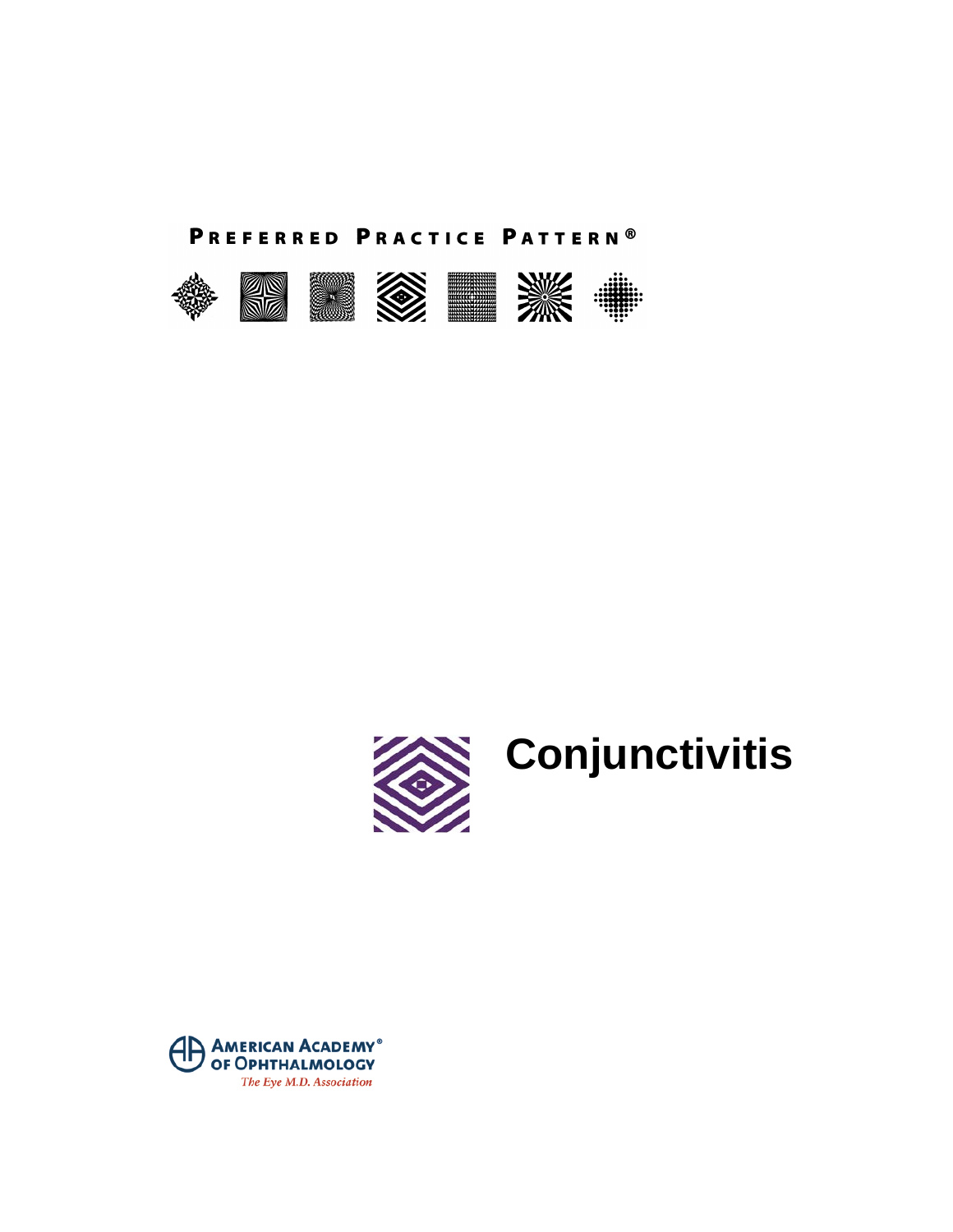Secretary for Quality of Care Anne L. Coleman, MD, PhD

Academy Staff Nicholas P. Emptage, MAE Nancy Collins, RN, MPH Doris Mizuiri Jessica Ravetto Flora C. Lum, MD

| <b>Medical Editor:</b> | Susan Garratt    |
|------------------------|------------------|
| Design:                | Socorro Soberano |

Approved by: Board of Trustees September 21, 2013

Copyright © 2013 American Academy of Ophthalmology® All rights reserved

AMERICAN ACADEMY OF OPHTHALMOLOGY and PREFERRED PRACTICE PATTERN are registered trademarks of the American Academy of Ophthalmology. All other trademarks are the property of their respective owners.

This document should be cited as follows:

American Academy of Ophthalmology Cornea/External Disease Panel. Preferred Practice Pattern® Guidelines. Conjunctivitis. San Francisco, CA: American Academy of Ophthalmology; 2013. Available at: www.aao.org/ppp.

Preferred Practice Pattern® guidelines are developed by the Academy's H. Dunbar Hoskins Jr., MD Center for Quality Eye Care without any external financial support. Authors and reviewers of the guidelines are volunteers and do not receive any financial compensation for their contributions to the documents. The guidelines are externally reviewed by experts and stakeholders before publication.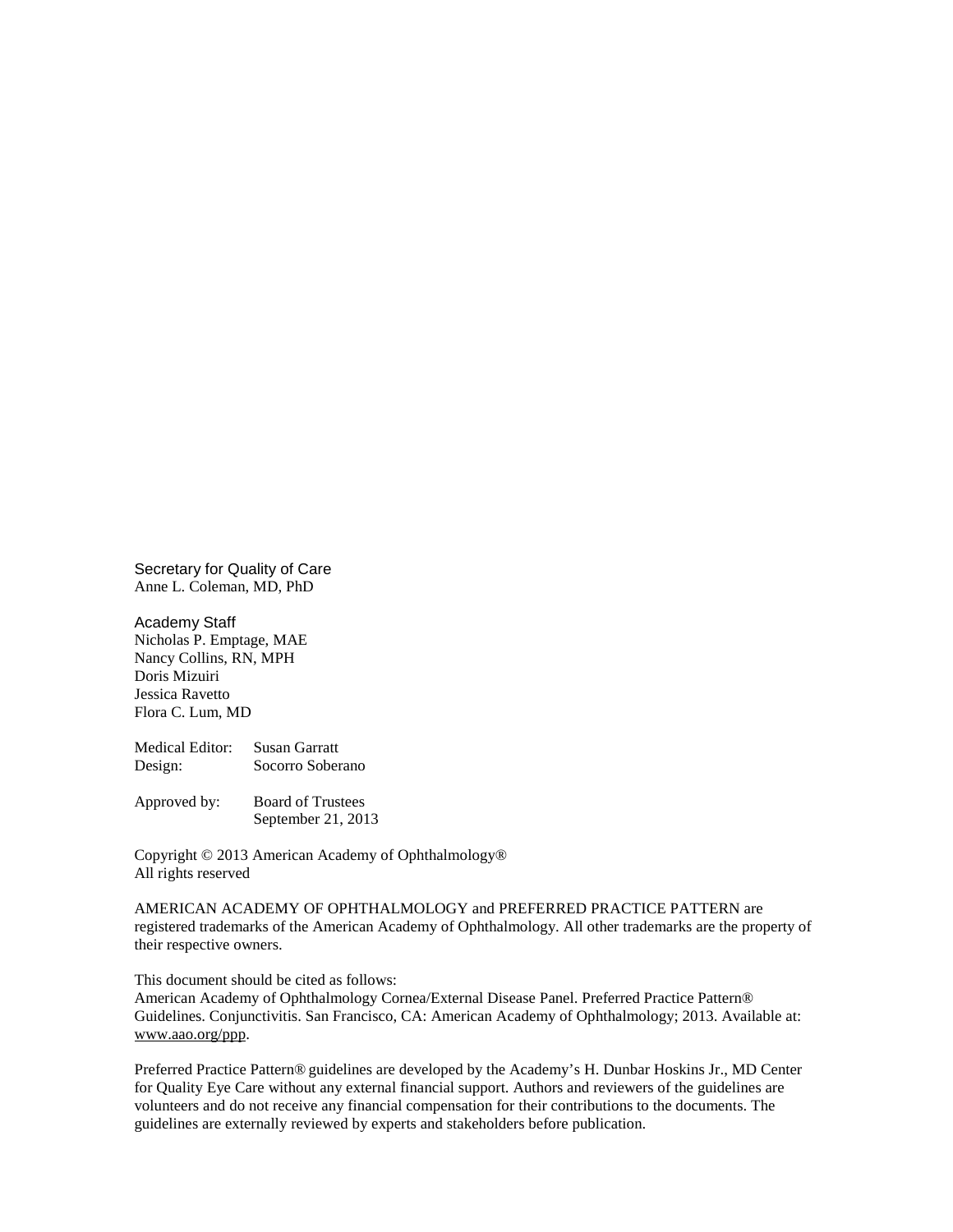# **CORNEA/EXTERNAL DISEASE PREFERRED PRACTICE PATTERN® DEVELOPMENT PROCESS AND PARTICIPANTS**

#### The **Cornea/External Disease Preferred Practice Pattern® Panel** members wrote the

Conjunctivitis Preferred Practice Pattern® guidelines ("PPP"). The PPP Panel members discussed and reviewed successive drafts of the document, meeting in person twice and conducting other review by e-mail discussion, to develop a consensus over the final version of the document.

#### **Cornea/External Disease Preferred Practice Pattern Panel 2012–2013**

Robert S. Feder, MD, Co-chair Stephen D. McLeod, MD, Co-chair Esen K. Akpek, MD, Cornea Society Representative Steven P. Dunn, MD Francisco J. Garcia-Ferrer, MD Amy Lin, MD Francis S. Mah, MD Audrey R. Talley-Rostov, MD Divya M. Varu, MD David C. Musch, PhD, MPH, Methodologist

The **Preferred Practice Patterns Committee** members reviewed and discussed the document during a meeting in March 2013. The document was edited in response to the discussion and comments.

#### **Preferred Practice Patterns Committee 2013**

Stephen D. McLeod, MD, Chair David F. Chang, MD Robert S. Feder, MD Timothy W. Olsen, MD Bruce E. Prum, Jr., MD C. Gail Summers, MD David C. Musch, PhD, MPH, Methodologist

The Conjunctivitis PPP was then sent for review to additional internal and external groups and individuals in June 2013. All those returning comments were required to provide disclosure of relevant relationships with industry to have their comments considered. Members of the Cornea/External Disease Preferred Practice Pattern Panel reviewed and discussed these comments and determined revisions to the document.

Academy Reviewers Board of Trustees and Committee of Secretaries Council General Counsel Ophthalmic Technology Assessment Committee Cornea and Anterior Segment Disorders Panel Basic and Clinical Science Course Subcommittee Practicing Ophthalmologists Advisory Committee for Education

Invited Reviewers AARP Asia Cornea Society Cornea Society National Eye Institute Ocular Microbiology and Immunology Group Carol L. Karp, MD David B. Glasser, MD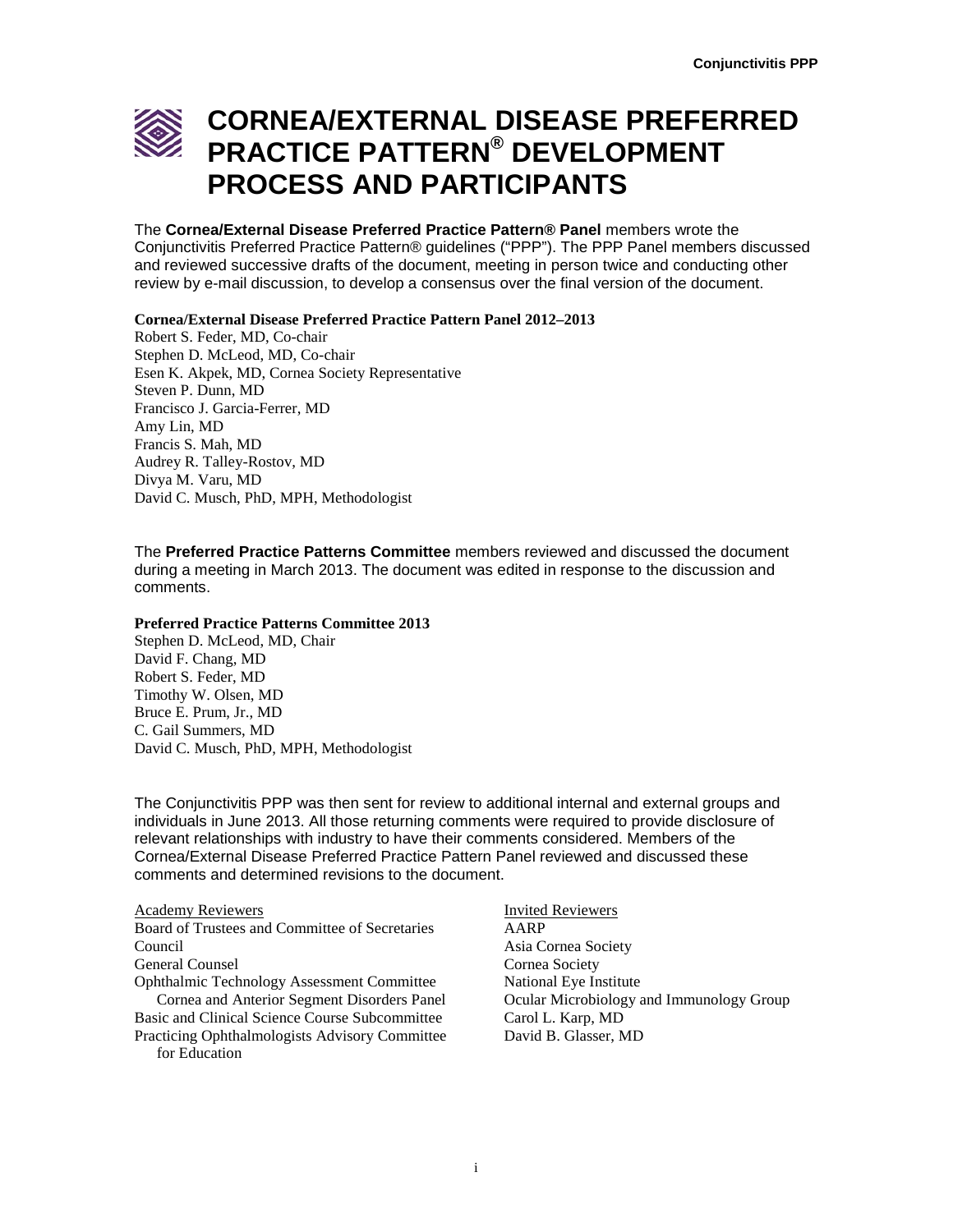# **FINANCIAL DISCLOSURES**

In compliance with the Council of Medical Specialty Societies' Code for Interactions with Companies (available at [www.cmss.org/codeforinteractions.aspx\)](http://www.cmss.org/codeforinteractions.aspx), relevant relationships with industry are listed. The Academy has Relationship with Industry Procedures to comply with the Code (available at [http://one.aao.org/CE/PracticeGuidelines/PPP.aspx\)](http://one.aao.org/CE/PracticeGuidelines/PPP.aspx). A majority (70%) of the members of the Cornea/External Disease Preferred Practice Pattern Panel 2012-2013 had no financial relationship to disclose.

#### **Cornea/External Disease Preferred Practice Pattern Panel 2012–2013**

**Esen K. Akpek, MD**: No financial relationships to disclose **Steven P. Dunn, MD**: No financial relationships to disclose **Robert S. Feder, MD**: No financial relationships to disclose **Francisco J. Garcia-Ferrer**: No financial relationships to disclose **Amy Lin, MD**: No financial relationships to disclose **Francis S. Mah, MD**: Alcon Laboratories, Inc. – Consultant/Advisor; Allergan, Inc. – Consultant/Advisor, Lecture fees; ForeSight – Consultant/Advisor; Ista Pharmaceuticals – Consultant/Advisor; Nicox – Consultant/Advisor; Omeros – Consultant/Advisor **Stephen D. McLeod, MD**: No financial relationships to disclose **David C. Musch, PhD, MPH**: Abbott Laboratories – Consultant fees (member of Independent Data Monitoring Committee); ClinReg Consulting Services, Inc. – Consultant/Advisor **Audrey R. Talley-Rostov, MD**: Addition Technology – Lecture fees; Allergan, Inc. – Lecture fees **Divya M. Varu, MD**: No financial relationships to disclose

#### **Preferred Practice Patterns Committee 2013**

**David F. Chang, MD**: Abbott Medical Optics – Consultant/Advisor; Allergan, Inc. – Lecture fees; SLACK, Inc. – Patent/Royalty **Robert S. Feder, MD**: No financial relationships to disclose **Stephen D. McLeod, MD**: No financial relationships to disclose **David C. Musch, PhD, MPH**: Abbott Laboratories – Consultant fees (member of Independent Data Monitoring Committee); ClinReg Consulting Services, Inc. – Consultant/Advisor **Timothy W. Olsen, MD**: A Tissue Support Structure – Patents/Royalty; Scleral Depressor – Patents/Royalty **Bruce E. Prum, Jr., MD**: Pfizer Ophthalmics – Lecture fees **C. Gail Summers, MD**: No financial relationships to disclose

#### **Secretary for Quality of Care**

Anne L. Coleman, MD, PhD: Allergan, Inc. – Consultant/Advisor; Pfizer Ophthalmics – Consultant/Advisor

#### **Academy Staff**

Nicholas P. Emptage, MAE: No financial relationships to disclose Nancy Collins, RN, MPH: No financial relationships to disclose Susan Garratt, Medical Editor: No financial relationships to disclose Flora C. Lum, MD: No financial relationships to disclose Doris Mizuiri: No financial relationships to disclose Jessica Ravetto: No financial relationships to disclose

The disclosures of relevant relationships to industry of other reviewers of the document from January to August 2013 are available online at [www.aao.org/ppp.](http://www.aao.org/ppp)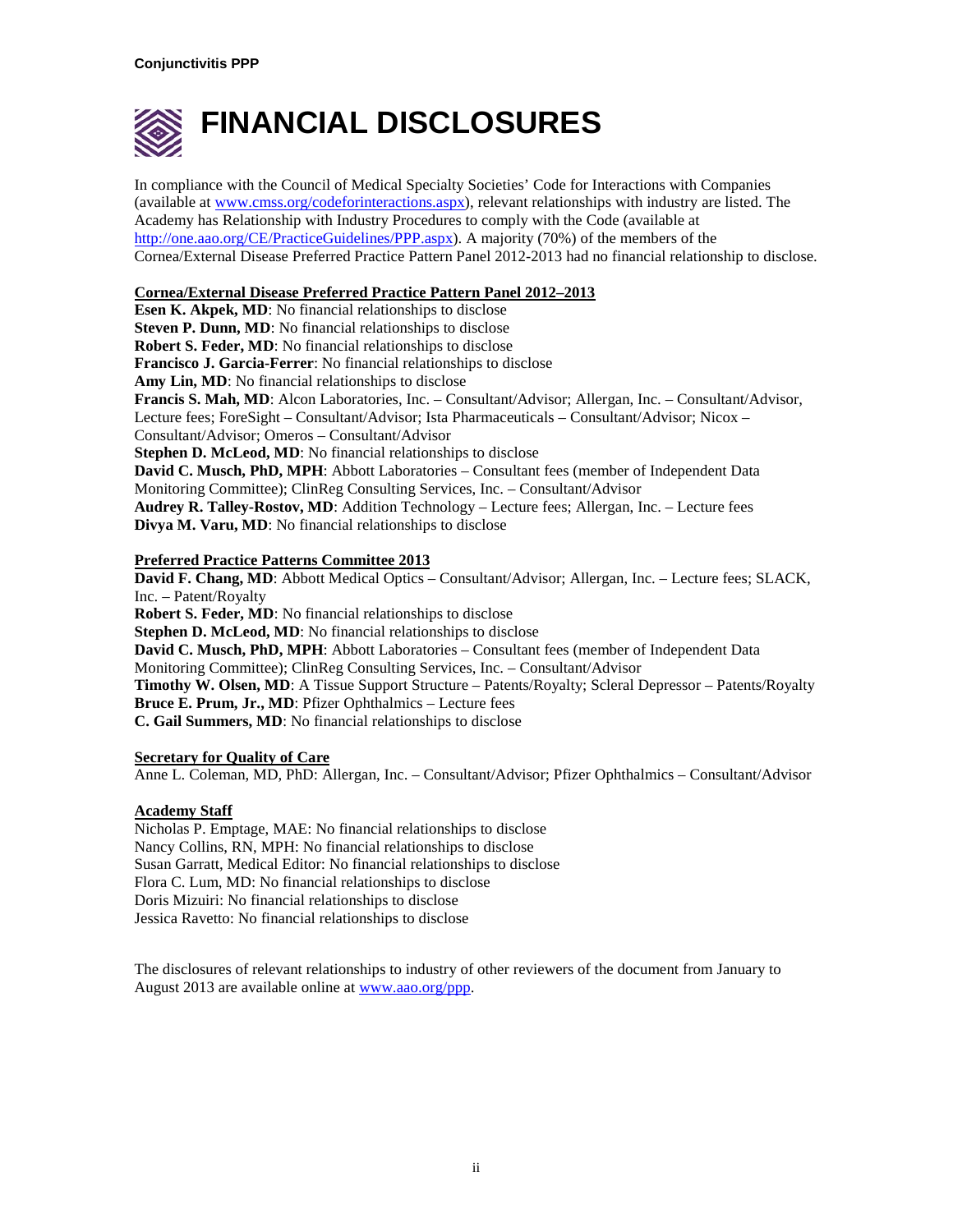

| APPENDIX 2. INTERNATIONAL STATISTICAL CLASSIFICATION OF DISEASES AND |  |
|----------------------------------------------------------------------|--|
|                                                                      |  |
| APPENDIX 3. PREFERRED PRACTICE PATTERN RECOMMENDATION GRADING 29     |  |
|                                                                      |  |
|                                                                      |  |
|                                                                      |  |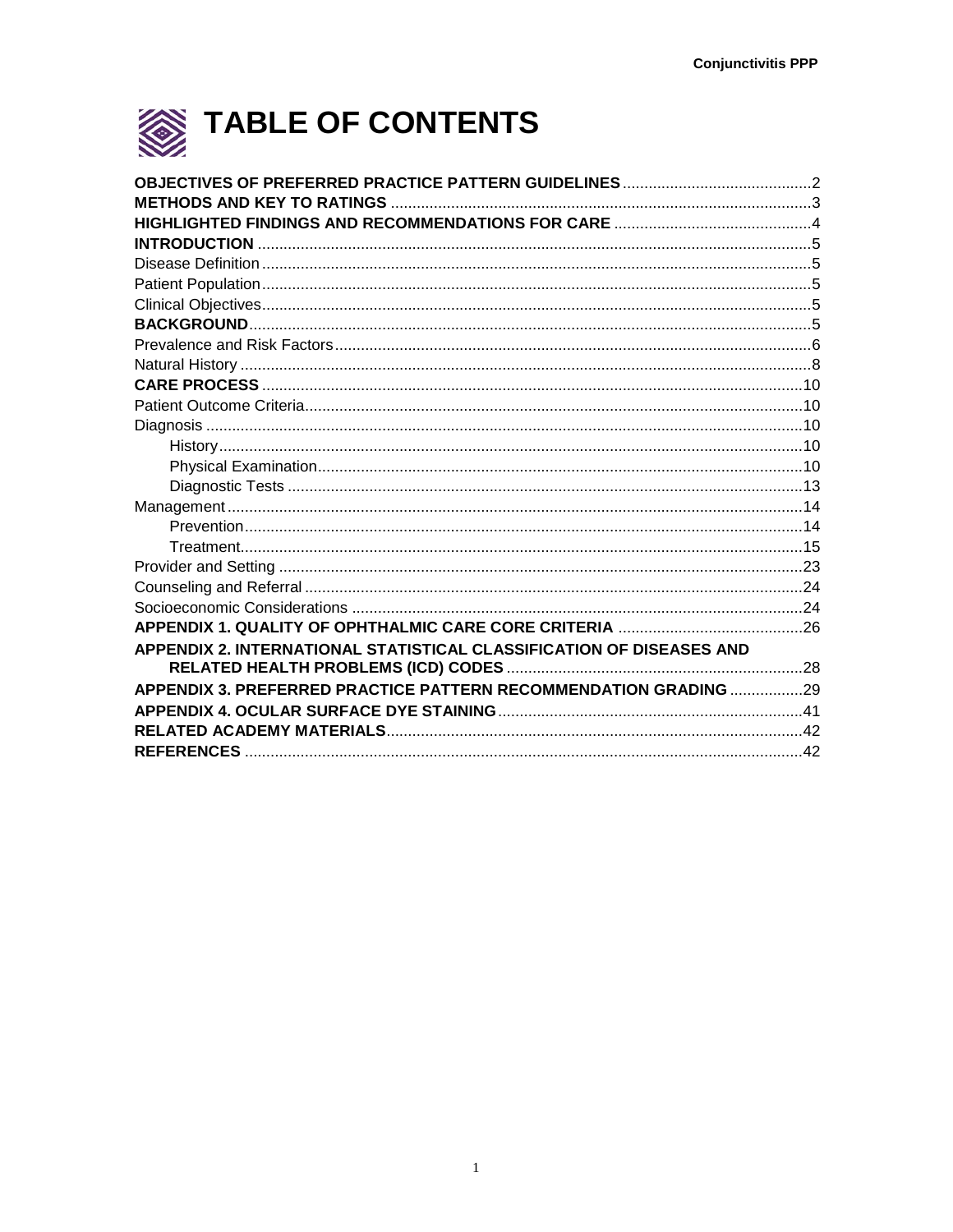# **OBJECTIVES OF PREFERRED PRACTICE PATTERN® GUIDELINES**

As a service to its members and the public, the American Academy of Ophthalmology has developed a series of Preferred Practice Pattern® guidelines that **identify characteristics and components of quality eye care.**  Appendix 1 describes the core criteria of quality eye care.

The Preferred Practice Pattern® guidelines are based on the best available scientific data as interpreted by panels of knowledgeable health professionals. In some instances, such as when results of carefully conducted clinical trials are available, the data are particularly persuasive and provide clear guidance. In other instances, the panels have to rely on their collective judgment and evaluation of available evidence.

**These documents provide guidance for the pattern of practice, not for the care of a particular individual.** While they should generally meet the needs of most patients, they cannot possibly best meet the needs of all patients. Adherence to these PPPs will not ensure a successful outcome in every situation. These practice patterns should not be deemed inclusive of all proper methods of care or exclusive of other methods of care reasonably directed at obtaining the best results. It may be necessary to approach different patients' needs in different ways. The physician must make the ultimate judgment about the propriety of the care of a particular patient in light of all of the circumstances presented by that patient. The American Academy of Ophthalmology is available to assist members in resolving ethical dilemmas that arise in the course of ophthalmic practice.

**Preferred Practice Pattern® guidelines are not medical standards to be adhered to in all individual situations.** The Academy specifically disclaims any and all liability for injury or other damages of any kind, from negligence or otherwise, for any and all claims that may arise out of the use of any recommendations or other information contained herein.

References to certain drugs, instruments, and other products are made for illustrative purposes only and are not intended to constitute an endorsement of such. Such material may include information on applications that are not considered community standard, that reflect indications not included in approved U.S. Food and Drug Administration (FDA) labeling, or that are approved for use only in restricted research settings. The FDA has stated that it is the responsibility of the physician to determine the FDA status of each drug or device he or she wishes to use, and to use them with appropriate patient consent in compliance with applicable law.

Innovation in medicine is essential to ensure the future health of the American public, and the Academy encourages the development of new diagnostic and therapeutic methods that will improve eye care. It is essential to recognize that true medical excellence is achieved only when the patients' needs are the foremost consideration.

All Preferred Practice Pattern® guidelines are reviewed by their parent panel annually or earlier if developments warrant and updated accordingly. To ensure that all PPPs are current, each is valid for 5 years from the "approved by" date unless superseded by a revision. Preferred Practice Pattern guidelines are funded by the Academy without commercial support. Authors and reviewers of PPPs are volunteers and do not receive any financial compensation for their contributions to the documents. The PPPs are externally reviewed by experts and stakeholders, including consumer representatives, before publication. The PPPs are developed in compliance with the Council of Medical Specialty Societies' Code for Interactions with Companies. The Academy has Relationship with Industry Procedures (available at [http://one.aao.org/CE/PracticeGuidelines/PPP.aspx\)](http://one.aao.org/CE/PracticeGuidelines/PPP.aspx) to comply with the Code.

Appendix 2 contains the International Statistical Classification of Diseases and Related Health Problems (ICD) codes for the disease entities that this PPP covers. The intended users of the Conjunctivitis PPP are ophthalmologists.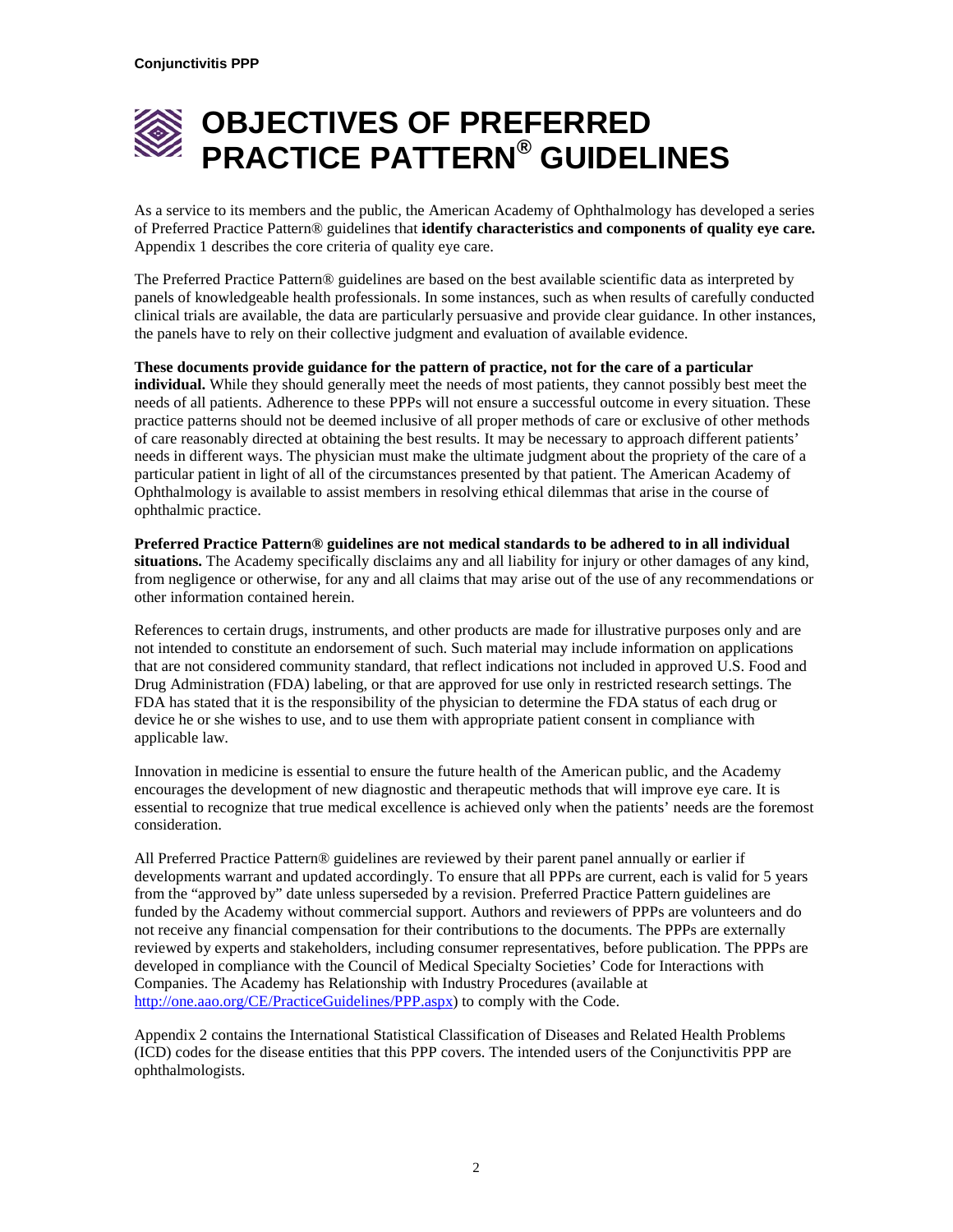# **METHODS AND KEY TO RATINGS**

Preferred Practice Pattern® guidelines should be clinically relevant and specific enough to provide useful information to practitioners. Where evidence exists to support a recommendation for care, the recommendation should be given an explicit rating that shows the strength of evidence. To accomplish these aims, methods from the Scottish Intercollegiate Guideline Networ[k](#page-45-0)<sup>1</sup> (SIGN) and the Grading of Recommendations Assessment, Development and Evaluation<sup>2</sup> (GRADE) group are used. GRADE is a systematic approach to grading the strength of the total body of evidence that is available to support recommendations on a specific clinical management issue. Organizations that have adopted GRADE include SIGN, the World Health Organization, the Agency for Healthcare Research and Policy, and the American College of Physicians[.](#page-45-2)<sup>3</sup>

- All studies used to form a recommendation for care are graded for strength of evidence individually, and that grade is listed with the study citation.
- $\bullet$  To rate individual studies, a scale based on SIG[N](#page-45-0)<sup>1</sup> is used. The definitions and levels of evidence to rate individual studies are as follows:

| $I++$        | High-quality meta-analyses, systematic reviews of randomized controlled trials (RCTs), or<br>RCTs with a very low risk of bias                                                                                         |
|--------------|------------------------------------------------------------------------------------------------------------------------------------------------------------------------------------------------------------------------|
| $I+$         | Well-conducted meta-analyses, systematic reviews of RCTs, or RCTs with a low risk of bias                                                                                                                              |
| $\mathbf{I}$ | Meta-analyses, systematic reviews of RCTs, or RCTs with a high risk of bias                                                                                                                                            |
| $II++$       | High-quality systematic reviews of case-control or cohort studies<br>High-quality case-control or cohort studies with a very low risk of confounding or bias and a<br>high probability that the relationship is causal |
| $II+$        | Well-conducted case-control or cohort studies with a low risk of confounding or bias and a<br>moderate probability that the relationship is causal                                                                     |
| $II-$        | Case-control or cohort studies with a high risk of confounding or bias and a significant risk that<br>the relationship is not causal                                                                                   |
| Ш            | Nonanalytic studies (e.g., case reports, case series)                                                                                                                                                                  |

 Recommendations for care are formed based on the body of the evidence. The body of evidence quality ratings are defined by  $\text{GRADE}^2$  $\text{GRADE}^2$  $\text{GRADE}^2$  as follows:

| Good quality         | Further research is very unlikely to change our confidence in the estimate of<br>effect                                                                                                     |
|----------------------|---------------------------------------------------------------------------------------------------------------------------------------------------------------------------------------------|
| Moderate quality     | Further research is likely to have an important impact on our confidence in the<br>estimate of effect and may change the estimate                                                           |
| Insufficient quality | Further research is very likely to have an important impact on our confidence in<br>the estimate of effect and is likely to change the estimate<br>Any estimate of effect is very uncertain |

 $\blacklozenge$  Key recommendations for care are defined by GRADE<sup>[2](#page-45-1)</sup> as follows:

| Strong                          | Used when the desirable effects of an intervention clearly outweigh the                                                                                                         |
|---------------------------------|---------------------------------------------------------------------------------------------------------------------------------------------------------------------------------|
| recommendation                  | undesirable effects or clearly do not                                                                                                                                           |
| Discretionary<br>recommendation | Used when the trade-offs are less certain—either because of low-quality<br>evidence or because evidence suggests that desirable and undesirable effects are<br>closely balanced |

- The Highlighted Findings and Recommendations for Care section lists points determined by the PPP panel to be of particular importance to vision and quality of life outcomes.
- All recommendations for care in this PPP were rated using the system described above. To locate ratings for specific recommendations, see Appendix 3 for additional information.
- Literature searches to update the PPP were undertaken in June 2012 and January 2013 in PubMed and the Cochrane Library. Complete details of the literature search are available at [www.aao.org/ppp.](http://www.aao.org/ppp)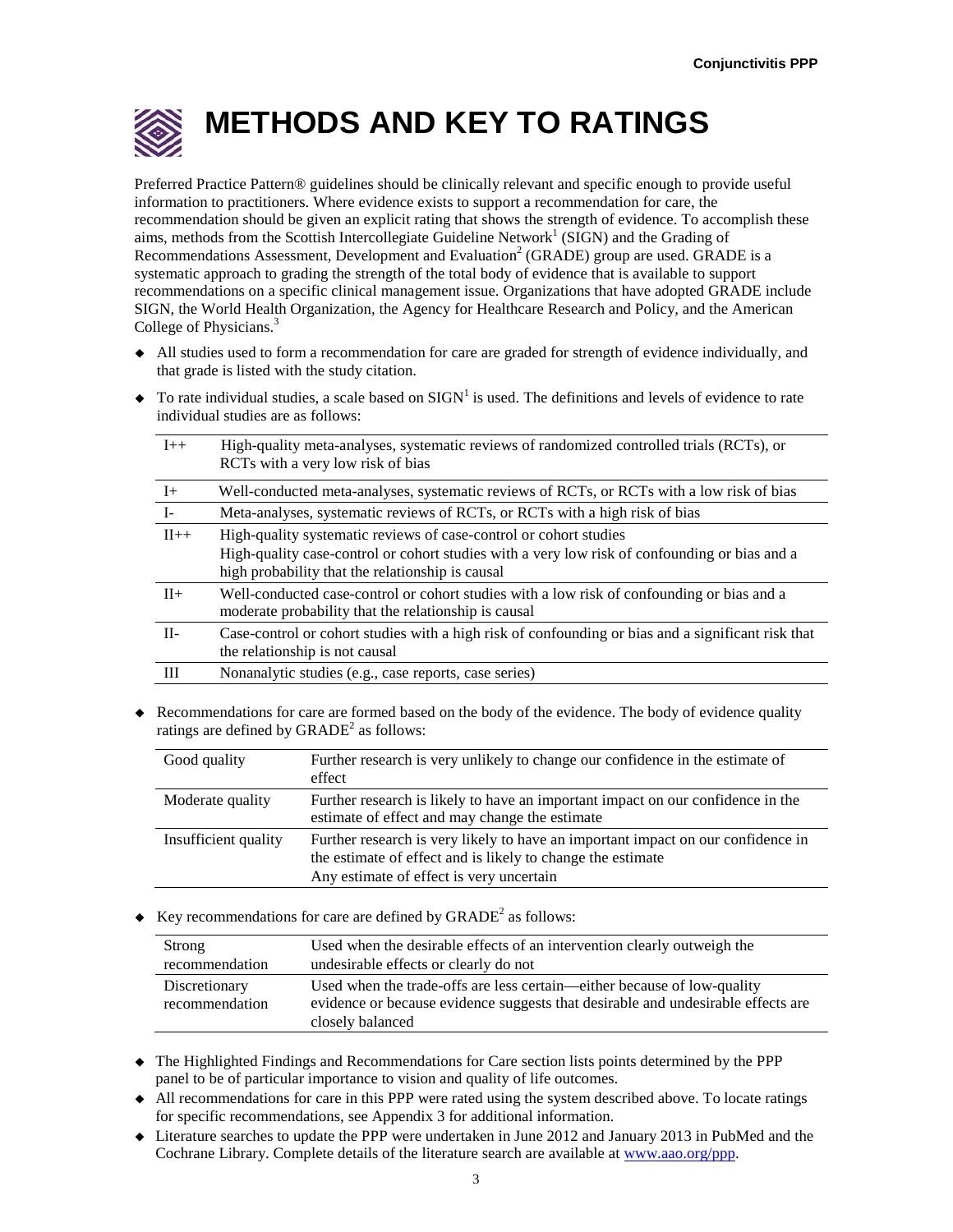# **HIGHLIGHTED FINDINGS AND RECOMMENDATIONS FOR CARE**

Conjunctivitis has been cited as one of the most frequent causes of patient self-referra[l.](#page-45-3)<sup>4</sup> Conjunctivitis infrequently causes permanent visual loss or structural damage, but the economic impact of the disease in terms of lost work time, cost of medical visits, diagnostic testing, and medication is considerable.<sup>[5,](#page-45-4)[6](#page-45-5)</sup>

Chronic and/or recalcitrant conjunctivitis may be indicative of an underlying malignancy, such as sebaceous or squamous cell carcinoma.

The ophthalmologist plays a critical role in breaking the chain of transmission of epidemic adenoviral conjunctivitis, primarily by educating the patient and family about proper hygiene. Infected individuals should be counseled to wash hands frequently and use separate towels, and to avoid close contact with others during the period of contagion.

Wiping with 70% alcohol may not be effective in eliminating adenovirus from tonometer tips[.](#page-45-6)<sup>7</sup> Surfaces should be disinfected with an EPA-registered hospital disinfectant in accordance with the label's use directions and safety precautions.

Treatment of conjunctivitis is ideally directed at the root cause. Indiscriminate use of topical antibiotics or corticosteroids should be avoided, because antibiotics can induce toxicity and corticosteroids can potentially prolong adenoviral infections and worsen herpes simplex virus infections. Viral conjunctivitis will not respond to anti-bacterial agents, and mild bacterial conjunctivitis is likely to be self-limited. Moreover, the choice of topical antibiotic agent for treatment of bacterial conjunctivitis is empiric, as no evidence exists demonstrating the superiority of any particular agent.

In adults, conjunctivitis caused by ocular mucous membrane pemphigoid (OMMP), graft-versus-host disease (GVHD), gonococcus, and chlamydia is important to detect early because it is necessary to treat the concomitant systemic disorder. Diagnosis of superior limbic keratoconjunctivitis (SLK) may lead to further investigations that reveal a thyroid disorder. Early detection of conjunctivitis associated with neoplasms may be lifesaving.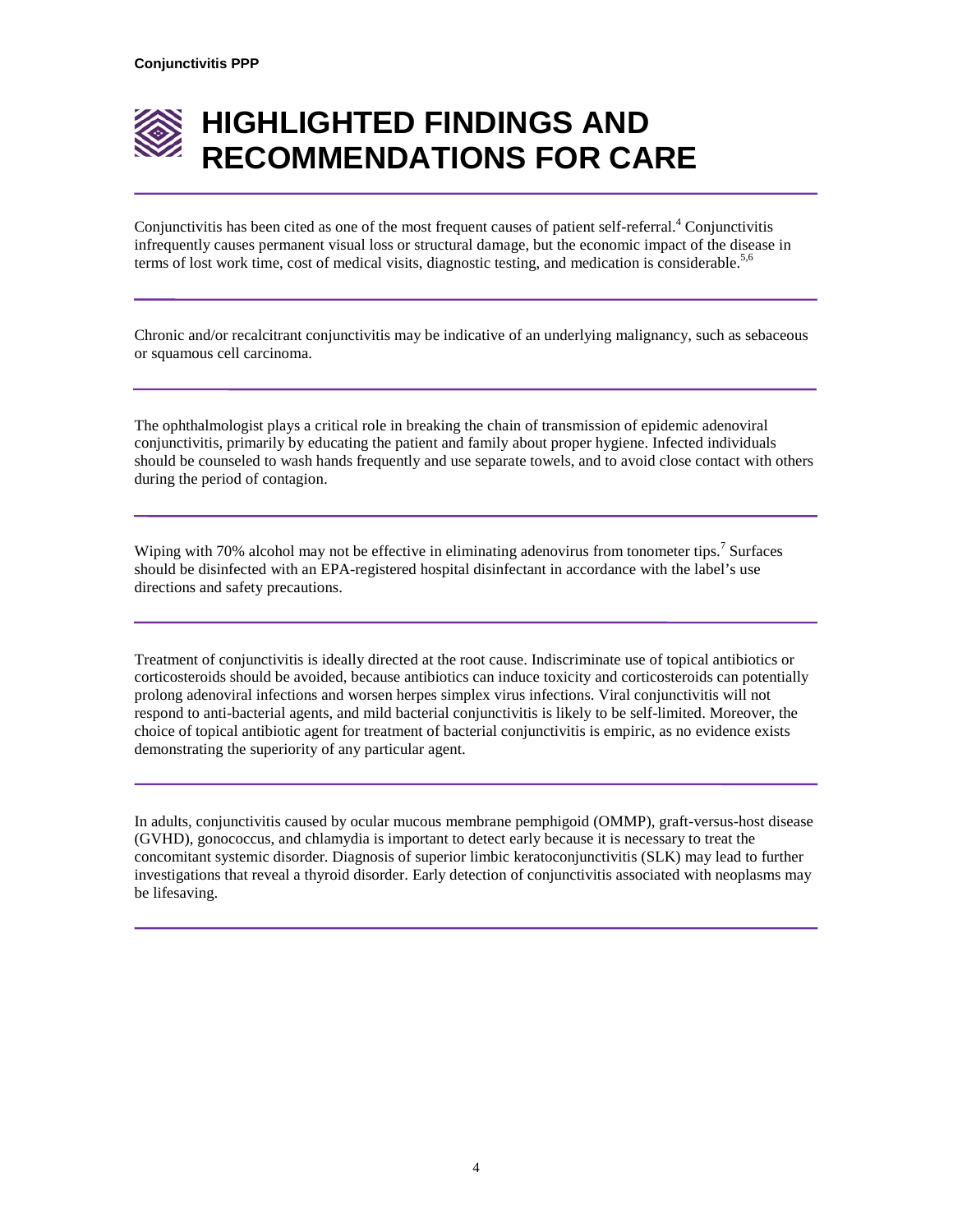

## **DISEASE DEFINITION**

Conjunctivitis is an inflammation that affects the conjunctiva primarily.

## **PATIENT POPULATION**

The patient population includes individuals of all ages who present with symptoms and signs suggestive of conjunctivitis, such as red eye or discharge.

# **CLINICAL OBJECTIVES**

- Establish the diagnosis of conjunctivitis, differentiating it from other causes of red eye
- $\blacklozenge$  Identify the cause(s) of conjunctivitis
- $\triangleleft$  Establish appropriate therapy
- Relieve discomfort and pain
- Prevent complications
- Prevent the spread of communicable diseases
- Educate and engage the patient and referring healthcare providers in the management of this disease



Conjunctivitis, or inflammation of the conjunctiva, is a general term that refers to a diverse group of diseases/disorders that affect the conjunctiva primarily. Most varieties of conjunctivitis are self-limited, but some progress and may cause serious ocular and extraocular complications.

Conjunctivitis can be classified as noninfectious or infectious, and as acute, chronic, or recurrent. The types of noninfectious conjunctivitis are allergic, mechanical/irritative/toxic, immune-mediated, and neoplastic. The causes for noninfectious conjunctivitis may overlap. The causes of infectious conjunctivitis include viruses and bacteria.

It is important to differentiate among processes that involve the conjunctiva primarily and those in which conjunctival inflammation is secondary to systemic or ocular diseases. For example, although dry eye and blepharitis are the most frequent causes of conjunctival inflammation, the treatment for each of these entities is directed at correcting the underlying problems.<sup>[8,](#page-45-7)[9](#page-45-8)</sup> Systemic diseases such as gonorrhea or atopy may also cause conjunctival inflammation, and treatment of conjunctivitis should include treatment of the systemic disease. Ligneous conjunctivitis is caused by plasminogen deficiency resulting in multiorgan pseudomembranous disease of mucous membranes in the mouth, nasopharynx, trachea, and female genital tract. This chronic childhood membranous conjunctivitis has been treated successfully with intravenous lysplasminogen $^{10}$  or topical plasminogen drops.<sup>[11](#page-45-10)</sup>

This Preferred Practice Pattern addresses the following types of conjunctivitis that are most common or are particularly important to detect and treat:

- ◆ Allergic
	- Seasonal allergic conjunctivitis
	- Vernal conjunctivitis
	- $\leftarrow$  Atopic conjunctivitis
	- Giant papillary conjunctivitis (GPC), which also has a mechanical component
- Mechanical/Irritative/Toxic
	- Superior limbic keratoconjunctivitis (SLK)
	- Contact-lens-related keratoconjunctivitis
	- Floppy eyelid syndrome
	- Giant fornix syndrome
	- Pediculosis palpebrarum (Phthirus pubis)
	- Medication-induced keratoconjunctivitis
	- Conjunctival chalasis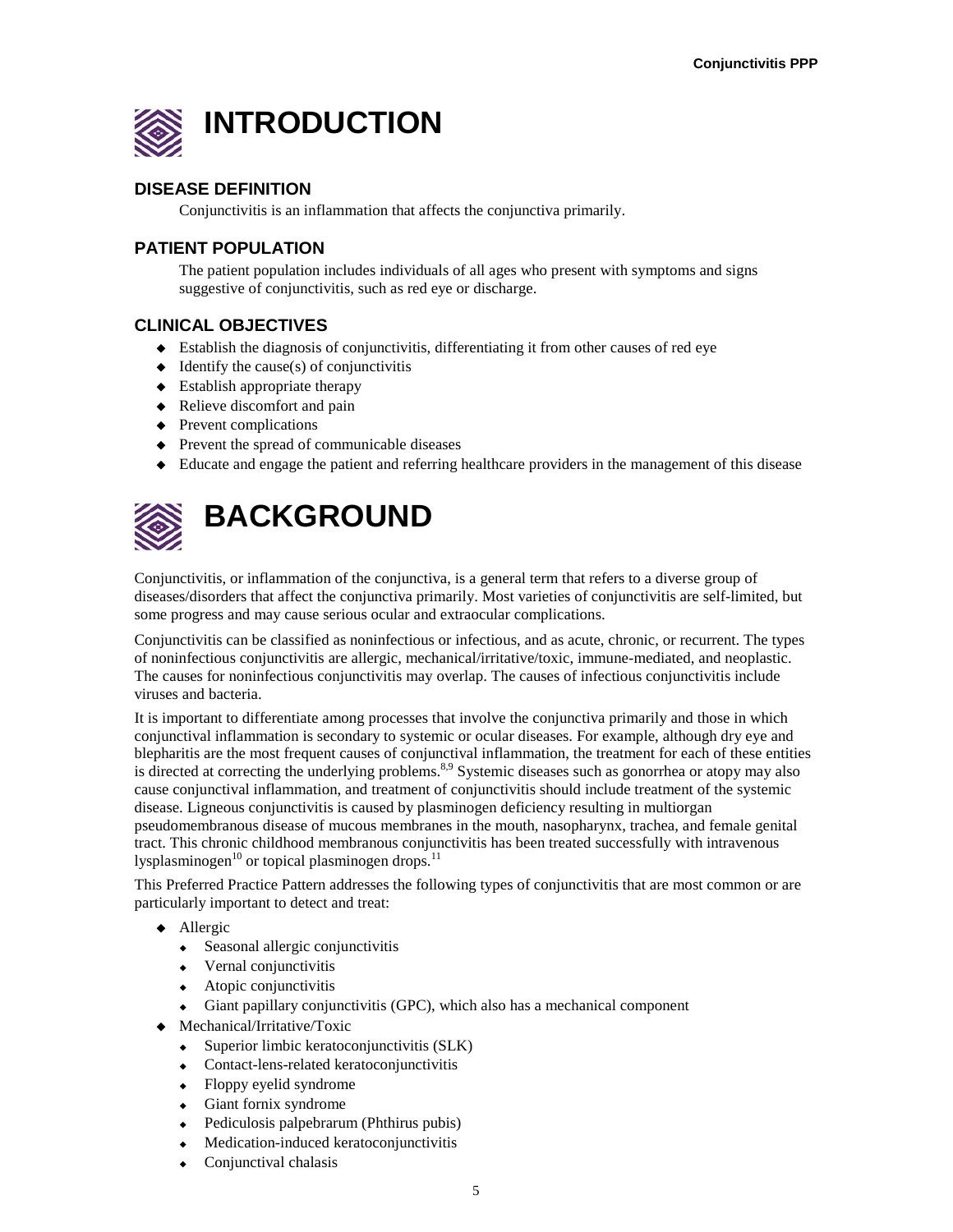- ◆ Viral
	- $\triangleleft$  Adenoviral conjunctivitis
	- $\leftarrow$  Herpes simplex virus (HSV) conjunctivitis
	- Varicella (herpes) zoster virus (VZV) conjunctivitis
	- Molluscum contagiosum
- ◆ Bacterial
	- Bacterial conjunctivitis (including nongonococcal and gonococcal)
	- $\leftarrow$  Chlamydial conjunctivitis
- Immune-mediated
	- Ocular mucous membrane pemphigoid (OMMP)
	- Graft-versus-host disease (GVHD)
	- Stevens-Johnson syndrome
- Neoplastic
	- Sebaceous carcinoma
	- Ocular surface squamous neoplasia
	- Melanoma

### **PREVALENCE AND RISK FACTORS**

Conjunctivitis is a diagnosis that encompasses a diverse group of diseases that occur worldwide and affect all ages, all social strata, and both genders. Although there are no reliable figures that document the incidence or prevalence of all forms of conjunctivitis, this condition has been cited as one of the most frequent causes of patient self-referral.[4](#page-45-3) Conjunctivitis infrequently causes permanent visual loss or structural damage, but the economic impact of the disease in terms of lost work time, cost of medical visits, diagnostic testing, and medication is considerable.<sup>[5,](#page-45-4)[6](#page-45-5)</sup>

The risk factors for developing conjunctivitis depend on the etiology. The associated and predisposing factors for the types of conjunctivitis that are most common or most important to treat are listed in Table 1. Symptoms may be exacerbated by the coexistence of blepharitis, dry eye, or other causes of ocular surface inflammation.

| <b>Type of Conjunctivitis</b>              | <b>Associated/Predisposing Factors</b>                                                                                                                                                                                                                                                             |
|--------------------------------------------|----------------------------------------------------------------------------------------------------------------------------------------------------------------------------------------------------------------------------------------------------------------------------------------------------|
| Allergic                                   |                                                                                                                                                                                                                                                                                                    |
| Seasonal                                   | Environmental allergens                                                                                                                                                                                                                                                                            |
| Vernal                                     | Hot, dry environments such as West Africa; parts of India, Mexico, Central, North, and<br>South America: and the Mediterranean area                                                                                                                                                                |
|                                            | Environmental allergens for acute exacerbations                                                                                                                                                                                                                                                    |
| Atopic                                     | Genetic predisposition to atopy                                                                                                                                                                                                                                                                    |
|                                            | Environmental allergens and irritants for acute exacerbations                                                                                                                                                                                                                                      |
| Giant papillary conjunctivitis (GPC)       | Contact lens wear. (Risk factors include soft contact lenses, infrequent lens replacement,<br>prolonged wearing time, poor lens hygiene, allergenic contact lens solutions, high water<br>content or poor contact lenses fit.) Also occurs with irritation from exposed sutures and<br>prostheses. |
| Mechanical/Irritative/Toxic                |                                                                                                                                                                                                                                                                                                    |
| Superior limbic keratoconjunctivitis (SLK) | Frequently associated with dysthyroid states, female gender                                                                                                                                                                                                                                        |
| Contact-lens-related keratoconjunctivitis  | Occurs in association with contact lens wear as reaction to mechanical irritation, chronic<br>hypoxia, or preservatives                                                                                                                                                                            |
| Floppy eyelid syndrome                     | Obesity, sleep apnea, upper-eyelid laxity, upper-eyelid excursion over lower eyelid (eyelid<br>imbrication)                                                                                                                                                                                        |
| Giant fornix syndrome                      | Elderly women (8 <sup>th</sup> to 10 <sup>th</sup> decade), upper-eyelid ptosis with large superior fornix, which<br>holds coaqulum of mucopurulent material <sup>12,13</sup>                                                                                                                      |
| Pediculosis palpebrarum (Phthirus pubis)   | Typically sexually transmitted. May have associated pubic lice or other sexually<br>transmitted diseases. In children, may be an indication of sexual abuse.                                                                                                                                       |

| <b>TABLE 1 ASSOCIATED/PREDISPOSING FACTORS FOR CONJUNCTIVITIS</b> |
|-------------------------------------------------------------------|
|                                                                   |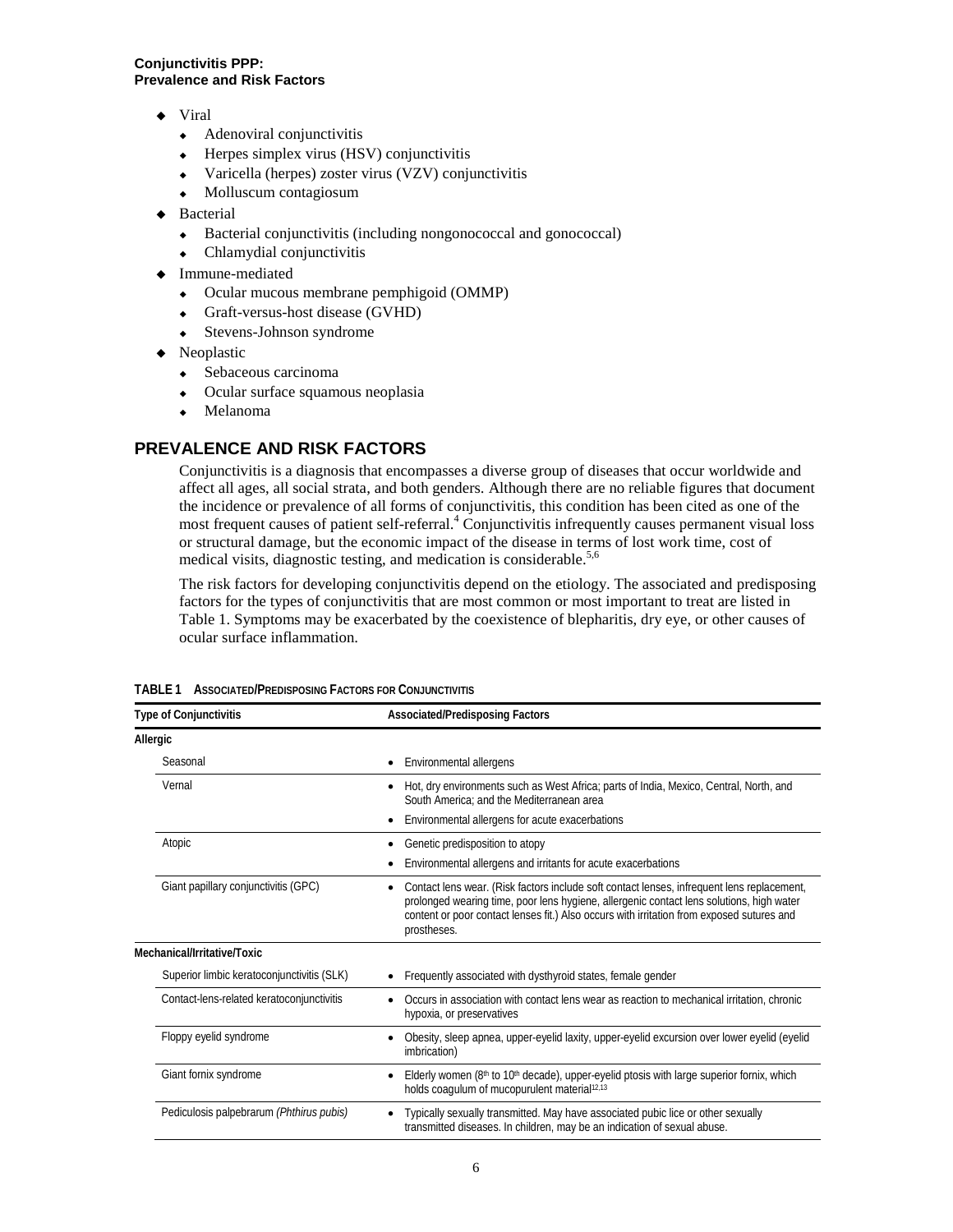| <b>Type of Conjunctivitis</b>           | <b>Associated/Predisposing Factors</b>                                                                                                                                                                                                                                                                                                                                                                                                                             |
|-----------------------------------------|--------------------------------------------------------------------------------------------------------------------------------------------------------------------------------------------------------------------------------------------------------------------------------------------------------------------------------------------------------------------------------------------------------------------------------------------------------------------|
| Mechanical/Irritative/Toxic (continued) |                                                                                                                                                                                                                                                                                                                                                                                                                                                                    |
| Medication-induced keratoconjunctivitis | Glaucoma medications, antibiotics, antivirals, others; may be associated with<br>$\bullet$<br>preservatives in all eye medications. Most common with multiple eye medications and/or<br>frequent dosing.                                                                                                                                                                                                                                                           |
| Conjunctival chalasis                   | Previous eye surgery<br>٠                                                                                                                                                                                                                                                                                                                                                                                                                                          |
|                                         | Dry eye                                                                                                                                                                                                                                                                                                                                                                                                                                                            |
|                                         | Redundant conjunctivitis<br>٠                                                                                                                                                                                                                                                                                                                                                                                                                                      |
| Viral                                   |                                                                                                                                                                                                                                                                                                                                                                                                                                                                    |
| Adenoviral                              | Exposure to infected individual (especially in school setting), recent ocular testing,<br>concurrent upper respiratory infection                                                                                                                                                                                                                                                                                                                                   |
| Herpes simplex virus (HSV)              | Prior infection with HSV: trigger for reactivation such as stress, other acute viral or febrile<br>$\bullet$<br>illnesses, ultraviolet exposure, or trauma                                                                                                                                                                                                                                                                                                         |
|                                         | Primary HSV infection: exposure to infected individual                                                                                                                                                                                                                                                                                                                                                                                                             |
| Varicella (herpes) zoster virus (VZV)   | • Acute chicken pox, exposure to an individual with active chicken pox or recurrent VZV<br>(shingles)                                                                                                                                                                                                                                                                                                                                                              |
| Molluscum contagiosum                   | Predominantly older children and young adults. Immunocompromised state (e.g., human<br>immunodeficiency virus) may predispose to multiple and/or large molluscum lesions                                                                                                                                                                                                                                                                                           |
| <b>Bacterial</b>                        |                                                                                                                                                                                                                                                                                                                                                                                                                                                                    |
| Neonate                                 | Vaginal delivery by infected mother; inadequate prenatal care                                                                                                                                                                                                                                                                                                                                                                                                      |
| Infant                                  | Nasolacrimal duct obstruction, concomitant bacterial otitis media or pharyngitis, exposure<br>to infected individual                                                                                                                                                                                                                                                                                                                                               |
| Child                                   | Contact with infected individual; concomitant bacterial otitis media, sinusitis, or<br>pharyngitis; nasopharyngeal bacterial colonization; oculogenital spread with sexual abuse                                                                                                                                                                                                                                                                                   |
| Adult                                   | Contact with infected individual, oculogenital spread, infection or abnormality of adnexal<br>structure, lid malposition, severe tear deficiency, immunosuppression, trauma                                                                                                                                                                                                                                                                                        |
| Immune-mediated                         |                                                                                                                                                                                                                                                                                                                                                                                                                                                                    |
| Ocular mucous membrane pemphigoid       | Unknown (genetic predisposition may exist)                                                                                                                                                                                                                                                                                                                                                                                                                         |
| (OMMP)                                  | Topical drugs may produce OMMP-like disease, with spectrum of severity ranging from<br>$\bullet$<br>self-limited to progressive disease indistinguishable from OMMP. Associated drugs<br>include pilocarpine and timolol. Cicatrizing conjunctivitis appearing similar to OMMP can<br>be associated with other disorders including atopic disease and underlying neoplasms,<br>such as paraneoplastic pemphigus and paraneoplastic lichen planus. <sup>14,15</sup> |
| Graft-versus-host disease (GVHD)        | Patients who have undergone allogeneic stem cell transplantation<br>$\bullet$                                                                                                                                                                                                                                                                                                                                                                                      |
| Stevens-Johnson syndrome                | Unknown (genetic predisposition may exist)                                                                                                                                                                                                                                                                                                                                                                                                                         |
|                                         | Prior infection (e.g., HSV, mumps, mycoplasma pneumoniae)                                                                                                                                                                                                                                                                                                                                                                                                          |
|                                         | Systemic medications (e.g., sulfonamides, barbiturates, or phenytoin) produce<br>inflammation and cicatricial changes of the various mucous membranes of the body<br>including the bulbar and palpebral conjunctiva                                                                                                                                                                                                                                                |
| Neoplastic                              |                                                                                                                                                                                                                                                                                                                                                                                                                                                                    |
| Sebaceous carcinoma                     | Unknown (rarely follows radiation therapy)                                                                                                                                                                                                                                                                                                                                                                                                                         |
| Ocular surface squamous neoplasia       | Associated with human papillomavirus (HPV); associated with significant exposure to<br>ultraviolet (UV) light; longstanding chronic inflammation may be associated <sup>16</sup>                                                                                                                                                                                                                                                                                   |
| Melanoma                                | Associated with significant exposure to UV light; a history of systemic melanoma may<br>$\bullet$<br>exist; previous pigmented lesions such as primary acquired melanosis (PAM) or nevus of<br>Ota                                                                                                                                                                                                                                                                 |

**TABLE 1 ASSOCIATED/PREDISPOSING FACTORS FOR CONJUNCTIVITIS (CONTINUED)**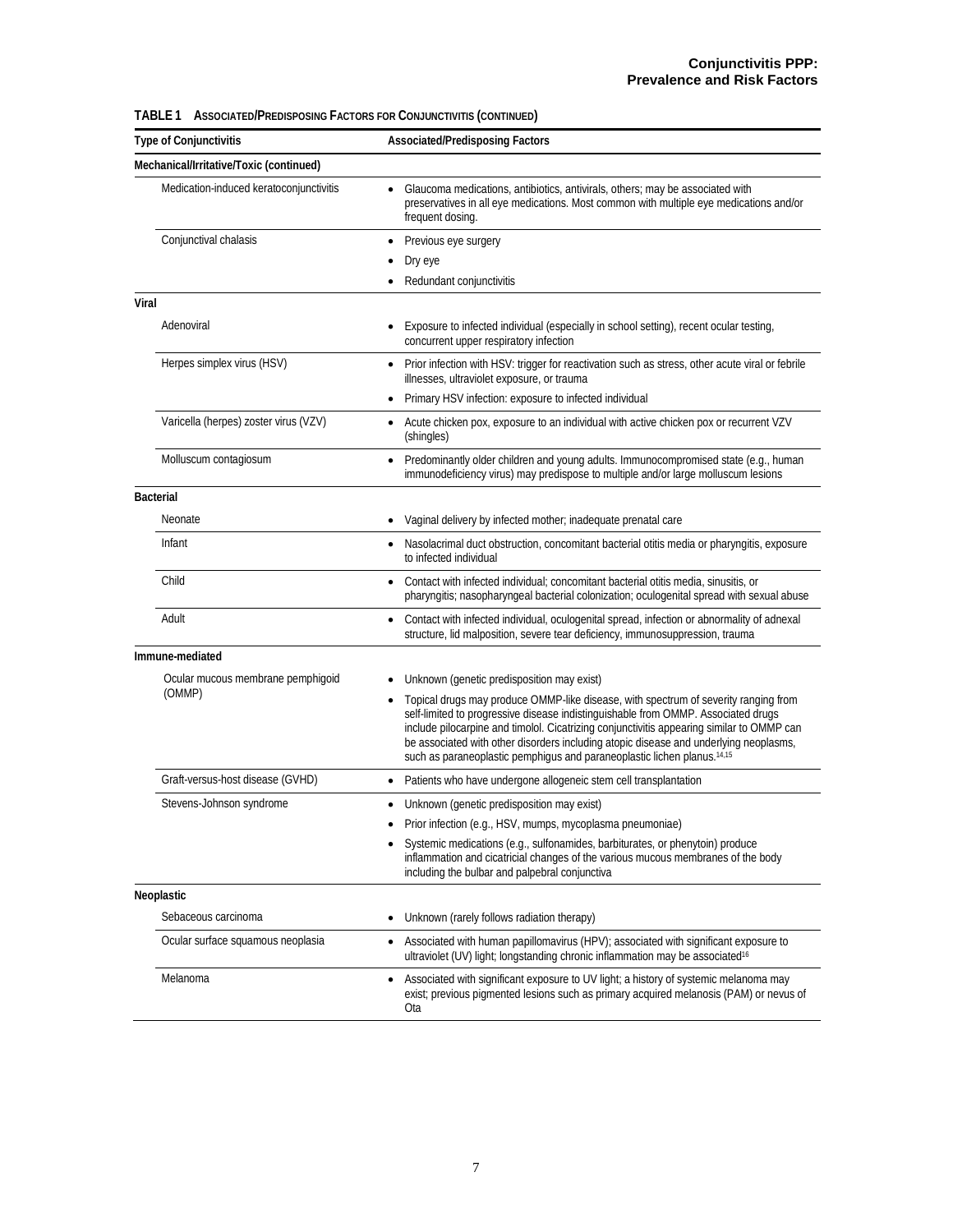# **NATURAL HISTORY**

The natural history of each type of conjunctivitis depends on its etiology. Table 2 lists the natural history for the types of conjunctivitis that are most common or most important to treat.

| Type of Conjunctivitis                     | <b>Natural History</b>                                                                                                                                                                                                                                     | <b>Potential Sequelae</b>                                                                                                                                                                                                                                                                                                                |
|--------------------------------------------|------------------------------------------------------------------------------------------------------------------------------------------------------------------------------------------------------------------------------------------------------------|------------------------------------------------------------------------------------------------------------------------------------------------------------------------------------------------------------------------------------------------------------------------------------------------------------------------------------------|
| Allergic                                   |                                                                                                                                                                                                                                                            |                                                                                                                                                                                                                                                                                                                                          |
| Seasonal                                   | Recurrent                                                                                                                                                                                                                                                  | Minimal, local                                                                                                                                                                                                                                                                                                                           |
| Vernal                                     | Onset in childhood; chronic course with<br>acute exacerbations during spring and<br>summer. Gradual decrease in activity<br>within 2 to 30 years.                                                                                                          | Eyelid thickening; ptosis; conjunctival scarring;<br>corneal neovascularization, thinning, ulceration,<br>infection: visual loss: keratoconus                                                                                                                                                                                            |
| Atopic                                     | Onset in childhood: chronic course with<br>acute exacerbations                                                                                                                                                                                             | Eyelid thickening or tightening, loss of lashes;<br>conjunctival scarring; corneal scarring,<br>neovascularization, thinning, keratoconus,<br>infection, ulceration; cataract; visual loss                                                                                                                                               |
| Giant papillary conjunctivitis (GPC)       | Chronic gradual increase in symptoms and<br>signs with contact lens wear, exposed<br>corneal or scleral sutures, ocular<br>prosthesis                                                                                                                      | Ptosis                                                                                                                                                                                                                                                                                                                                   |
| Mechanical/Irritative/Toxic                |                                                                                                                                                                                                                                                            |                                                                                                                                                                                                                                                                                                                                          |
| Superior limbic keratoconjunctivitis (SLK) | Subacute onset of symptoms, usually<br>bilateral. May wax and wane for years.                                                                                                                                                                              | Superior conjunctival keratinization, pannus,<br>filamentary keratitis                                                                                                                                                                                                                                                                   |
| Contact-lens-related keratoconjunctivitis  | Subacute to acute onset of symptoms.<br>May take months or longer to resolve with<br>treatment and withdrawal of contact<br>lenses.                                                                                                                        | Superior epitheliopathy and corneal scarring;<br>limbal stem cell deficiency; may progress<br>centrally into the pupillary area                                                                                                                                                                                                          |
| Floppy eyelid syndrome                     | Chronic ocular irritation due to nocturnal<br>eyelid ectropion causing upper-tarsal<br>conjunctiva to come in contact with<br>bedding                                                                                                                      | Punctate epithelial keratitis; corneal<br>neovascularization, ulceration, and scarring;<br>keratoconus                                                                                                                                                                                                                                   |
| Giant fornix syndrome                      | Chronic mucopurulent conjunctivitis, which<br>waxes and wanes with typical short<br>courses of topical antibiotic therapy                                                                                                                                  | Elderly women, ptosis, superior hyperemia,<br>chronic conjunctivitis, large superior fornix with<br>coagulum of mucopurulent material                                                                                                                                                                                                    |
| Pediculosis palpebrarum (Phthirus pubis)   | Blepharitis and conjunctivitis persist until<br>treated                                                                                                                                                                                                    | Chronic blepharitis, conjunctivitis, and, rarely,<br>marginal keratitis                                                                                                                                                                                                                                                                  |
| Medication-induced keratoconjunctivitis    | Gradual worsening with continued use                                                                                                                                                                                                                       | Corneal epithelial erosion, persistent epithelial<br>defect, corneal ulceration, pannus, corneal and<br>conjunctival scarring                                                                                                                                                                                                            |
| Conjunctival chalasis <sup>17</sup>        | Chronic irritation; dry eye                                                                                                                                                                                                                                | Redundant conjunctiva                                                                                                                                                                                                                                                                                                                    |
| Viral                                      |                                                                                                                                                                                                                                                            |                                                                                                                                                                                                                                                                                                                                          |
| Adenoviral                                 | Self-limited, with improvement of<br>symptoms and signs within 5-14 days                                                                                                                                                                                   | Mild cases: none. Severe cases: conjunctival<br>scarring, symblepharon, and subepithelial<br>corneal infiltrates                                                                                                                                                                                                                         |
| Herpes simplex virus (HSV)                 | Usually subsides without treatment within<br>4-7 days unless complications occur                                                                                                                                                                           | Epithelial keratitis, stromal keratitis,<br>neovascularization, scarring, thinning,<br>perforation, uveitis, trabeculitis                                                                                                                                                                                                                |
| Varicella (herpes) zoster (VZV)            | Primary infection (chicken pox), as well as<br>conjunctivitis from recurrent infection,<br>usually subsides in a few days. Vesicles<br>can form at the limbus, especially in<br>primary infection. The conjunctivitis is<br>generally papillary in nature. | Necrosis and scarring from vesicles on the<br>eyelid margins, conjunctiva, and in the corneal<br>stroma in primary disease in children.<br>Conjunctival scarring from secondary infection<br>can lead to cicatricial ectropion. In recurrent<br>disease, keratitis of the epithelium or stroma and<br>late corneal anesthesia or dry eye |
| Molluscum contagiosum                      | Conjunctivitis is associated with eyelid<br>lesions, which can spontaneously resolve<br>or persist for months to years                                                                                                                                     | Conjunctival scarring, epithelial keratitis, pannus;<br>less commonly subepithelial infiltrates/haze/scar,<br>occlusion of the puncta, follicular conjunctivitis                                                                                                                                                                         |

**TABLE 2 NATURAL HISTORY OF CONJUNCTIVITIS**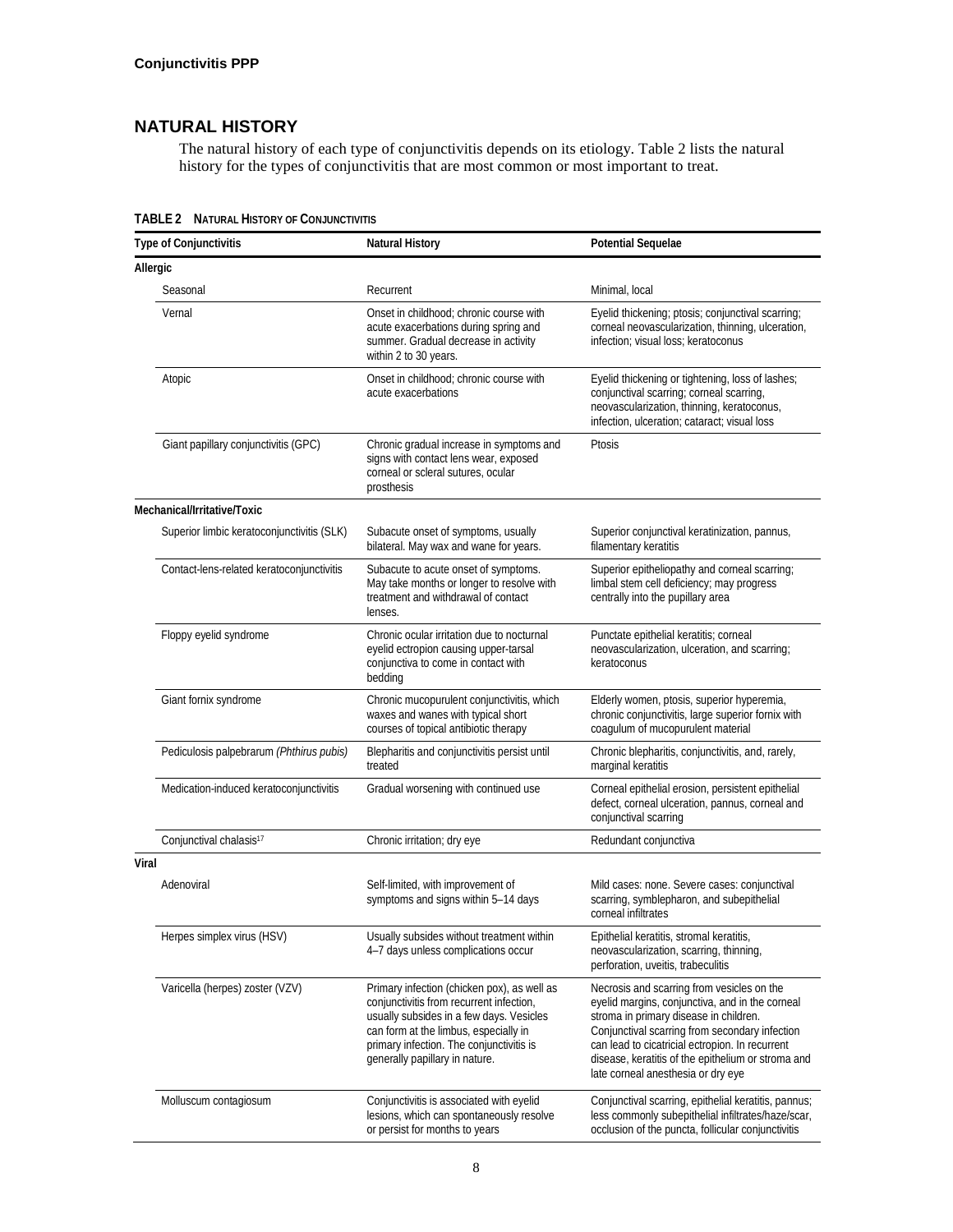| <b>Type of Conjunctivitis</b>               | <b>Natural History</b>                                                                                                                                                                                                                                                                          | <b>Potential Sequelae</b>                                                                                                                                                                                                                                                                 |
|---------------------------------------------|-------------------------------------------------------------------------------------------------------------------------------------------------------------------------------------------------------------------------------------------------------------------------------------------------|-------------------------------------------------------------------------------------------------------------------------------------------------------------------------------------------------------------------------------------------------------------------------------------------|
| <b>Bacterial</b>                            |                                                                                                                                                                                                                                                                                                 |                                                                                                                                                                                                                                                                                           |
| Nongonococcal                               | Mild: self-limited in adults. May progress to<br>complications in children.                                                                                                                                                                                                                     | Rare, but possibly corneal infection, preseptal<br>cellulitis                                                                                                                                                                                                                             |
|                                             | Severe: may persist without treatment,<br>rarely hyperacute                                                                                                                                                                                                                                     | Corneal infection; may be associated with<br>pharyngitis, otitis media, meningitis                                                                                                                                                                                                        |
| Gonococcal                                  |                                                                                                                                                                                                                                                                                                 |                                                                                                                                                                                                                                                                                           |
| Neonate                                     | Manifests within 1-7 days after birth, later<br>if a topical antibiotic was used. Rapid<br>evolution to severe, purulent conjunctivitis.                                                                                                                                                        | Corneal infection, corneal scarring, corneal<br>perforation, septicemia with arthritis, meningitis                                                                                                                                                                                        |
| Adult                                       | Rapid development of severe<br>hyperpurulent conjunctivitis                                                                                                                                                                                                                                     | Corneal infection, corneal scarring, corneal<br>perforation, urethritis, pelvic inflammatory disease,<br>septicemia, arthritis                                                                                                                                                            |
| Chlamydial                                  |                                                                                                                                                                                                                                                                                                 |                                                                                                                                                                                                                                                                                           |
| Neonate                                     | Manifests 5-19 days following birth, earlier<br>if placental membranes have ruptured<br>prior to delivery. Untreated cases may<br>persist for 3-12 months.                                                                                                                                      | Corneal scarring, conjunctival scarring; up to 50%<br>have associated nasopharyngeal, genital, or<br>pulmonary infection                                                                                                                                                                  |
| Adult                                       | May persist if untreated                                                                                                                                                                                                                                                                        | Corneal scarring, neovascularization, conjunctival<br>scarring, urethritis, salpingitis, endometritis,<br>perihepatitis, follicular conjunctivitis                                                                                                                                        |
| Immune-mediated                             |                                                                                                                                                                                                                                                                                                 |                                                                                                                                                                                                                                                                                           |
| Ocular mucous membrane pemphigoid<br>(OMMP) | Onset generally over age 60. Slowly<br>progressive chronic course, sometimes<br>with remissions and exacerbations.                                                                                                                                                                              | Conjunctival scarring and shrinkage; symblepharon;<br>trichiasis; corneal scarring, neovascularization,<br>ulceration; ocular surface keratinization; bacterial<br>conjunctivitis; cicatricial lid changes; severe tear<br>deficiency; severe vision loss                                 |
| Graft-versus-host disease<br>(GVHD)         | Can involve multiple tissues including skin,<br>liver, gastrointestinal system, lung, and<br>eye. Graft-versus-host disease may follow<br>acutely within the first 3 months following<br>hematopoietic stem cell transplantation,<br>but ocular disease is more common in the<br>chronic phase. | Conjunctivitis; subconjunctival fibrosis;<br>symblepharon; lacrimal gland involvement;<br>keratoconjunctivitis sicca; cicatricial lid disease.<br>Less commonly limbal stem cell deficiency,<br>corneal scarring, or intraocular involvement.                                             |
| Stevens-Johnson syndrome                    | Involves the various mucous membranes<br>including the gastrointestinal system, lung<br>and eye following the systemic use of<br>sensitizing medication                                                                                                                                         | Conjunctival scarring and shrinkage;<br>symblepharon; trichiasis; corneal scarring,<br>neovascularization, ulceration: limbal stem cell<br>deficiency; ocular surface keratinization; bacterial<br>conjunctivitis; cicatricial lid changes; severe tear<br>deficiency; severe vision loss |
| Neoplastic                                  |                                                                                                                                                                                                                                                                                                 |                                                                                                                                                                                                                                                                                           |
| Sebaceous carcinoma                         | Occurs in fifth to ninth decades of life with<br>fairly rapid progression <sup>18</sup>                                                                                                                                                                                                         | Orbital invasion, regional or distant metastases,<br>melanoma                                                                                                                                                                                                                             |
| Ocular surface squamous neoplasia           | May be history of HPV, significant UV<br>exposure, chronic inflammation; may be<br>mistreated as an unresponsive<br>blepharoconjunctivitis                                                                                                                                                      | Conjunctival hyperemia, carcinoma in situ, or<br>ocular surface squamous neoplasia, which can be<br>locally invasive with regional metastases                                                                                                                                             |
| Melanoma                                    | Significant UV exposure, previous history<br>of melanoma, previous primary acquired<br>melanosis (PAM) or nevus of Ota                                                                                                                                                                          | Pigmented, or non-pigmented lesion, invasive<br>regional metastases, history of previous<br>melanoma, primary may not be conjunctiva                                                                                                                                                      |

# **TABLE 2 NATURAL HISTORY OF CONJUNCTIVITIS (CONTINUED)**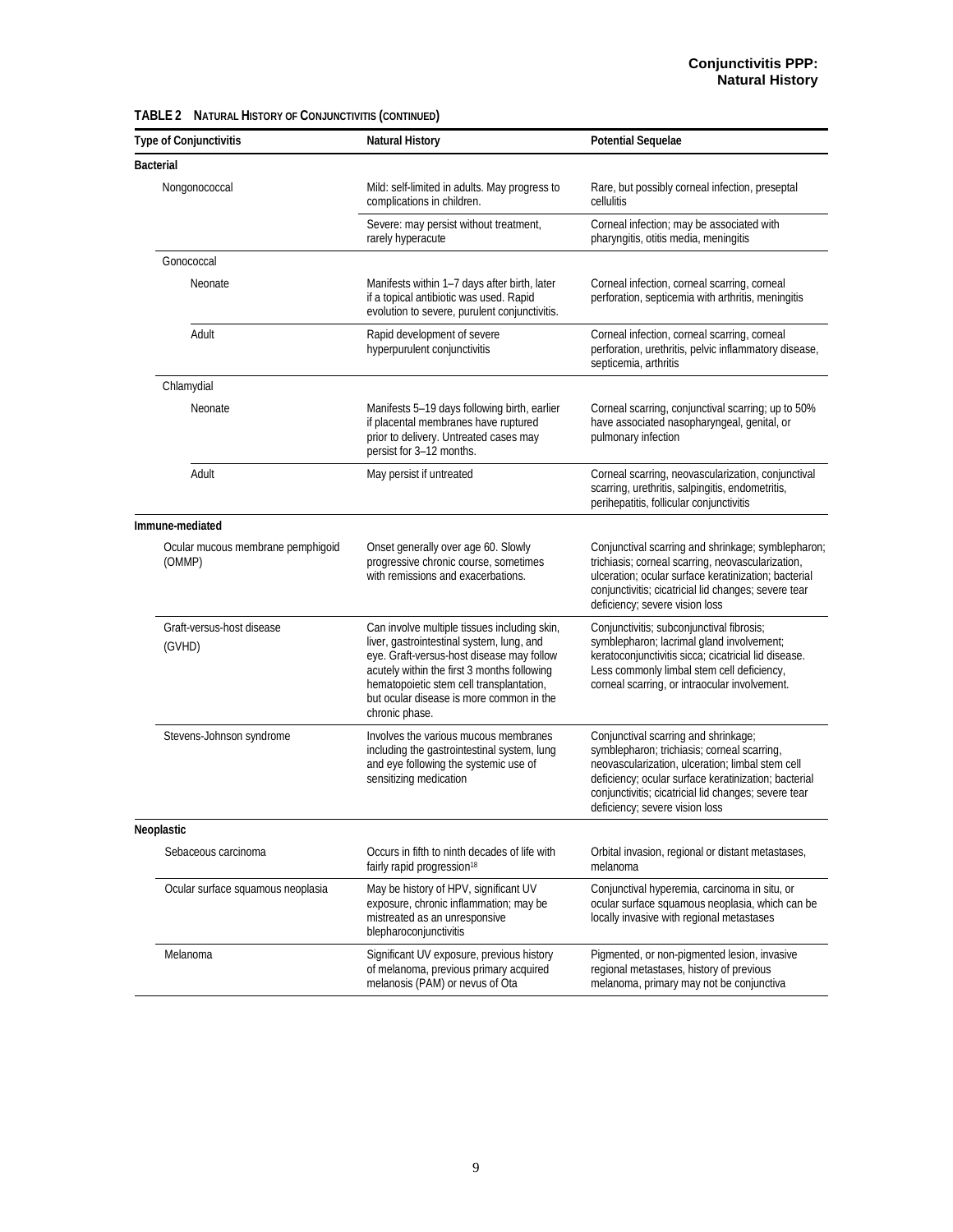

### **PATIENT OUTCOME CRITERIA**

Outcome criteria for treating conjunctivitis include the following:

- Eliminate or reduce signs and symptoms of conjunctivitis
- ◆ Restore or maintain normal visual function
- Detect and treat the underlying systemic disease process when applicable
- Prevent or reduce the likelihood of damage to the ocular surface

#### **DIAGNOSIS**

The initial evaluation of a patient should include the relevant aspects of the comprehensive medical eye evaluation,<sup>[19,](#page-46-6)[20](#page-46-7)</sup> but some elements of the evaluation may be deferred in patients with symptoms and signs suggestive of infectious conjunctivitis.

#### **History**

Questions about the following elements of the patient history may elicit helpful information:

- $\blacklozenge$  Symptoms and signs (e.g., itching, discharge, irritation, pain, photophobia, blurred vision)
- Duration of symptoms and time course
- ◆ Exacerbating factors
- Unilateral or bilateral presentation
- Character of discharge
- Recent exposure to an infected individual
- Trauma: mechanical, chemical, ultraviolet
- $\blacklozenge$  Mucus fishing (i.e., repetitive manipulation and wiping of the conjunctiva, leading to mechanical irritation)
- Contact lens wear: lens type, hygiene, and use regimen
- $\bullet$  Symptoms and signs potentially related to systemic diseases (e.g., genitourinary discharge, dysuria, dysphagia, upper respiratory infection, skin and mucosal lesions)
- Allergy, asthma, eczema
- Use of topical and systemic medications

The ocular history includes details about previous episodes of conjunctivitis and previous ophthalmic surgery.

The medical history takes into account the following:

- $\triangle$  Compromised immune status (e.g., human immunodeficiency virus (HIV), chemotherapy, immunosuppressants)
- Current or prior systemic diseases (e.g., atopy, Stevens-Johnson syndrome, carcinoma, leukemia, chicken pox, GVHD)

The social history should include smoking habits, occupation and hobbies, travel, and sexual activity.

#### **Physical Examination**

The initial eye examination includes measurement of visual acuity, an external examination, and slit-lamp biomicroscopy. The typical clinical signs for the types of conjunctivitis that are most common or most important to treat are listed in Table 3.

The external examination should include the following elements:

- $\triangle$  Regional lymphadenopathy,<sup>[21](#page-46-8)</sup> particularly preauricular
- Skin: signs of rosacea, eczema, seborrhea
- Abnormalities of the eyelids and adnexae: swelling, discoloration, malposition, laxity, ulceration, nodules, ecchymosis, neoplasia
- Conjunctiva: pattern of injection, subconjunctival hemorrhage, chemosis, cicatricial change, symblepharon, masses, discharge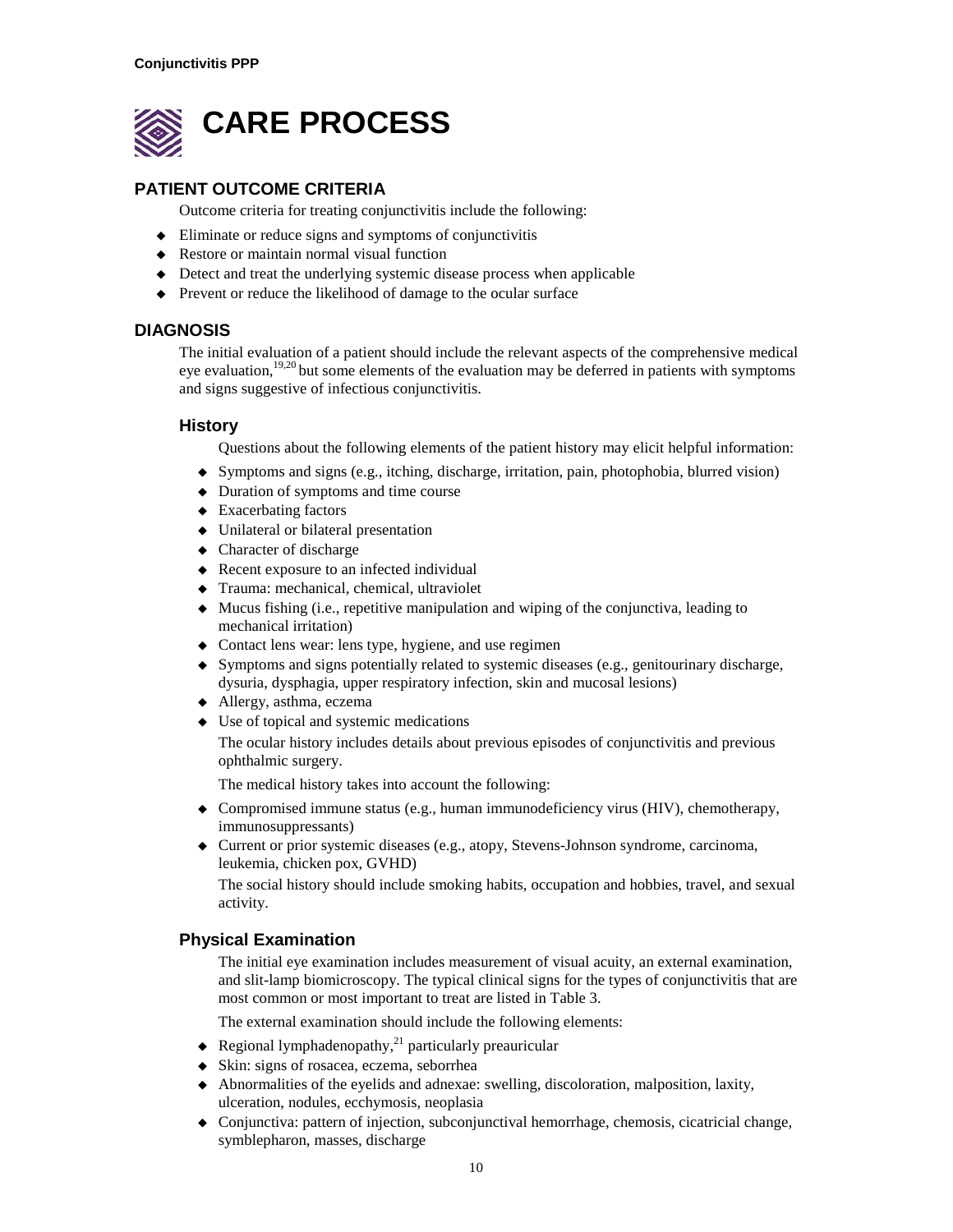The slit-lamp biomicroscopy should include careful evaluation of the following:

- Eyelid margins: inflammation, ulceration, discharge, nodules or vesicles, blood-tinged debris, keratinization
- Eyelashes: loss of lashes, crusting, scurf, nits, lice, trichiasis
- Lacrimal puncta and canaliculi: pouting, discharge
- $\blacklozenge$  Tarsal and forniceal conjunctiva:  $22,23$  $22,23$ 
	- Presence and size of papillae, follicles
	- Cicatricial changes, including foreshortening and symblepharon
	- Forniceal enlargement
	- Membranes and pseudomembranes
	- Ulceration
	- Hemorrhages
	- Foreign material
	- Mucus discharge
	- Masses
	- Lid laxity
- $\blacklozenge$  Bulbar conjunctiva/limbus:  $^{22,23}$  $^{22,23}$  $^{22,23}$  follicles, edema, nodules, chemosis, laxity, papillae, ulceration, scarring, phlyctenules, hemorrhages, foreign material, keratinization
- $\bullet$  Cornea:<sup>23</sup>
	- Epithelial defects
	- Punctate keratopathy and dendritic keratitis
	- Filaments
	- Ulceration
	- Infiltration, including subepithelial infiltrates and phlyctenules
	- Vascularization
	- $\leftarrow$  Keratic precipitates
- Anterior chamber/iris: inflammatory reaction, synechiae, transillumination defects
- Dye-staining pattern: conjunctiva and cornea (see Appendix 4)

|  | <b>TABLE 3 TYPICAL CLINICAL SIGNS OF CONJUNCTIVITIS</b> |
|--|---------------------------------------------------------|
|--|---------------------------------------------------------|

| <b>Type of Conjunctivitis</b>              | <b>Clinical Signs</b>                                                                                                                                                                                                                                                                                                                                                                  |
|--------------------------------------------|----------------------------------------------------------------------------------------------------------------------------------------------------------------------------------------------------------------------------------------------------------------------------------------------------------------------------------------------------------------------------------------|
| Allergic                                   |                                                                                                                                                                                                                                                                                                                                                                                        |
| Seasonal                                   | Bilateral. Conjunctival injection, chemosis, watery discharge, mild mucous discharge.<br>$\bullet$                                                                                                                                                                                                                                                                                     |
| Vernal                                     | Bilateral. Giant papillary hypertrophy of superior tarsal conjunctiva, bulbar conjunctival<br>$\bullet$<br>injection, conjunctival scarring, watery and mucoid discharge, limbal Trantas dots,<br>limbal "papillae", corneal epithelial erosions, corneal neovascularization and scarring,<br>corneal vernal plaque/shield ulcer.                                                      |
| Atopic                                     | Bilateral. Eczematoid blepharitis; eyelid thickening, scarring; lash loss; papillary<br>$\bullet$<br>hypertrophy of superior and inferior tarsal conjunctiva; conjunctival scarring; watery or<br>mucoid discharge; boggy edema; corneal neovascularization, ulcers and scarring;<br>punctate epithelial keratitis. Can be associated with keratoconus and/or subcapsular<br>cataract. |
| Giant papillary conjunctivitis (GPC)       | Laterality associated with contact lens wear pattern. Papillary hypertrophy of superior<br>tarsal conjunctiva, mucoid discharge. Papillae with white fibrotic centers can be seen in<br>patients with long-standing disease. In severe cases: lid swelling, ptosis.                                                                                                                    |
| Mechanical/Irritative/Toxic                |                                                                                                                                                                                                                                                                                                                                                                                        |
| Superior limbic keratoconjunctivitis (SLK) | Bilateral superior bulbar injection, laxity, edema, and keratinization. Superior corneal<br>$\bullet$<br>and conjunctival punctate epitheliopathy, corneal filaments.                                                                                                                                                                                                                  |
| Contact-lens-related keratoconjunctivitis  | Ranges from mild to diffuse conjunctival injection, focal or diffuse corneal<br>neovascularization, peripheral or circumferential corneal neovascularization, focal or<br>diffuse superficial punctate keratopathy. Papillary hypertrophy of tarsal conjunctivitis is<br>variable. May result from limbal stem cell deficiency.                                                        |
| Floppy eyelid syndrome                     | Upper eyelid edema; upper eyelid easily everted, sometimes by simple elevation or<br>$\bullet$<br>lifting of lid; diffuse papillary reaction of superior tarsal conjunctiva; punctate epithelial<br>keratopathy; pannus. Bilateral often asymmetric.                                                                                                                                   |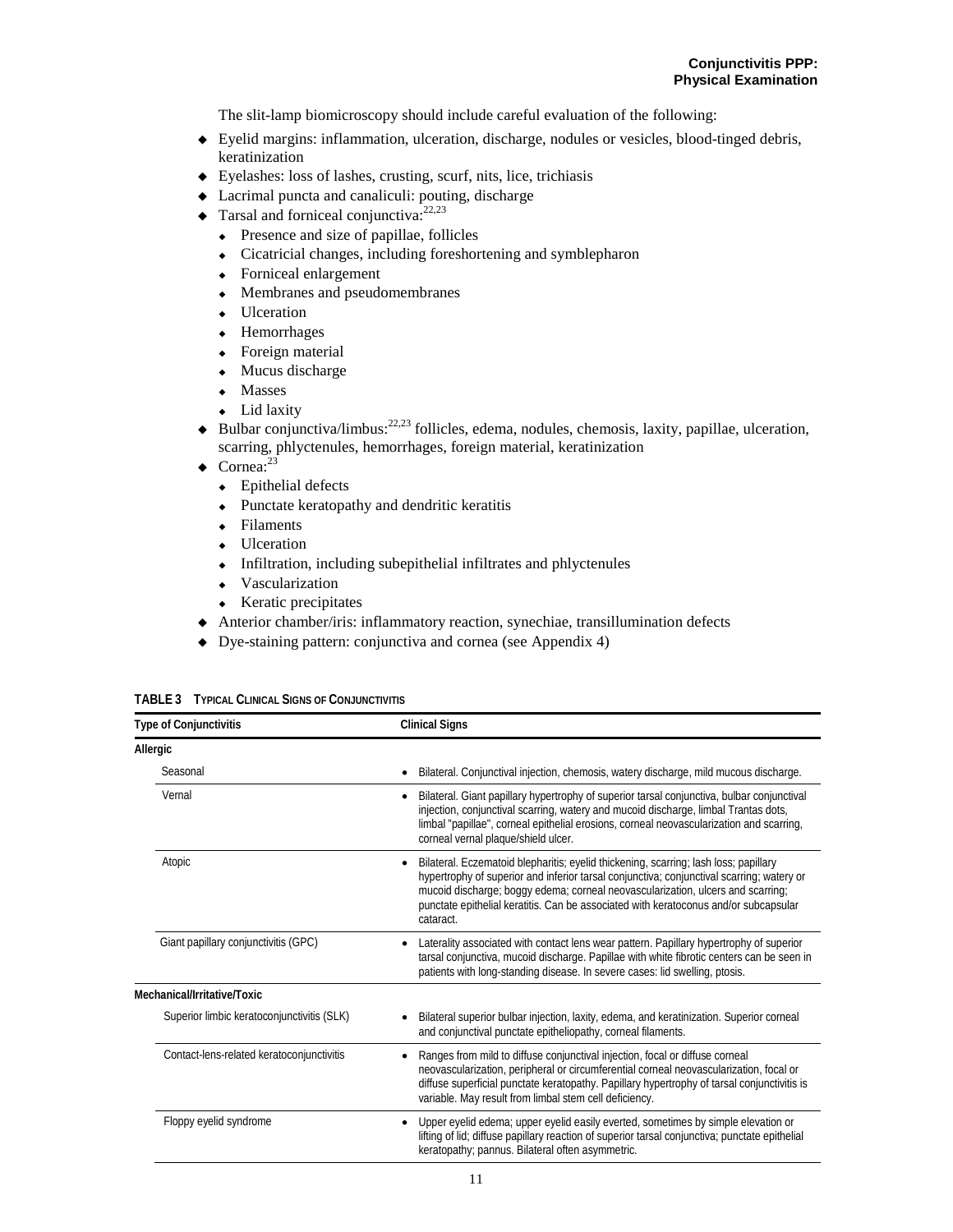| TABLE 3 TYPICAL CLINICAL SIGNS OF CONJUNCTIVITIS (CONTINUED) |  |
|--------------------------------------------------------------|--|
|--------------------------------------------------------------|--|

|                  | Type of Conjunctivitis                   | <b>Clinical Signs</b>                                                                                                                                                                                                                                                                                                                                 |
|------------------|------------------------------------------|-------------------------------------------------------------------------------------------------------------------------------------------------------------------------------------------------------------------------------------------------------------------------------------------------------------------------------------------------------|
|                  | Mechanical/Irritative/Toxic (continued)  |                                                                                                                                                                                                                                                                                                                                                       |
|                  | Giant fornix syndrome                    | Enlarged superior fornix with coagulum of mucopurulent material, ptosis.<br>$\bullet$                                                                                                                                                                                                                                                                 |
|                  | Pediculosis palpebrarum (Phthirus pubis) | Unilateral or bilateral follicular conjunctivitis. Adult lice at the base of the eyelashes,<br>$\bullet$<br>nits (eggs) adherent to the eyelash shafts, blood-tinged debris on the eyelashes and<br>eyelids.                                                                                                                                          |
|                  | Medication-induced keratoconjunctivitis  | Laterality based on drug use. Conjunctival injection, inferior fornix and bulbar<br>conjunctival follicles.                                                                                                                                                                                                                                           |
|                  |                                          | Distinctive signs: contact dermatitis of eyelids with erythema, scaling in some cases.                                                                                                                                                                                                                                                                |
|                  | Conjunctival chalasis                    | Redundant conjunctival.<br>$\bullet$                                                                                                                                                                                                                                                                                                                  |
| Viral            |                                          |                                                                                                                                                                                                                                                                                                                                                       |
|                  | Adenoviral                               | Abrupt onset. Unilateral or bilateral (often sequentially bilateral). Varies in severity.<br>$\bullet$<br>Bulbar conjunctival injection, watery discharge, follicular reaction of inferior tarsal<br>conjunctiva, chemosis, eyelid swelling, and erythema.                                                                                            |
|                  |                                          | Distinctive signs: preauricular lymphadenopathy, petechial and subconjunctival<br>$\bullet$<br>hemorrhage, corneal epithelial defect, multifocal epithelial punctate keratitis evolving to<br>anterior stromal keratitis, membrane/pseudomembrane formation, eyelid ecchymosis.                                                                       |
|                  | Herpes simplex virus (HSV)               | Unilateral. Bulbar conjunctival injection, watery discharge, mild follicular reaction of<br>$\bullet$<br>conjunctiva. May have palpable preauricular node.                                                                                                                                                                                            |
|                  |                                          | Distinctive signs: vesicular rash or ulceration of eyelids, pleomorphic or dendritic<br>epithelial keratitis of cornea or conjunctiva.                                                                                                                                                                                                                |
|                  | Varicella (herpes) zoster virus (VZV)    | Unilateral or bilateral. Bulbar conjunctival injection, watery discharge, mild follicular<br>reaction of conjunctiva. May have palpable preauricular node. Typically punctate<br>keratitis in primary disease; punctate or dendritic keratitis in recurrent disease.                                                                                  |
|                  |                                          | Distinctive signs: vesicular rash or ulceration of eyelids, pleomorphic or dendritic<br>epithelial keratitis of cornea or conjunctiva.                                                                                                                                                                                                                |
|                  | Molluscum contagiosum                    | Typically unilateral, but can be bilateral. Mild to severe follicular reaction, punctate<br>$\bullet$<br>epithelial keratitis. May have corneal pannus, especially if longstanding.                                                                                                                                                                   |
|                  |                                          | Distinctive signs: single or multiple shiny, dome-shaped umbilicated lesion(s) of the<br>eyelid skin or margin.                                                                                                                                                                                                                                       |
| <b>Bacterial</b> |                                          |                                                                                                                                                                                                                                                                                                                                                       |
|                  | Nongonococcal                            | Unilateral or bilateral. Bulbar conjunctival injection, purulent or mucopurulent<br>$\bullet$<br>discharge.                                                                                                                                                                                                                                           |
|                  | Gonococcal                               | Unilateral or bilateral. Marked eyelid edema, marked bulbar conjunctival injection,<br>$\bullet$<br>marked purulent discharge, preauricular lymphadenopathy.                                                                                                                                                                                          |
|                  |                                          | Important sign to detect: corneal infiltrate or ulcer, which often begins superiorly.<br>$\bullet$                                                                                                                                                                                                                                                    |
|                  | Chlamydial                               |                                                                                                                                                                                                                                                                                                                                                       |
|                  | Neonate/Infant                           | Unilateral or bilateral. Eyelid edema, bulbar conjunctival injection, discharge may be<br>purulent or mucopurulent, no follicles.                                                                                                                                                                                                                     |
|                  | Adult                                    | Unilateral or bilateral. Bulbar conjunctival injection, follicular reaction of tarsal<br>conjunctiva, mucoid discharge, corneal pannus, punctate epithelial keratitis,<br>preauricular lymphadenopathy.                                                                                                                                               |
|                  |                                          | Distinctive sign: bulbar conjunctival follicles.<br>$\bullet$                                                                                                                                                                                                                                                                                         |
|                  | Immune-mediated                          |                                                                                                                                                                                                                                                                                                                                                       |
|                  | Ocular mucous membrane pemphigoid (OMMP) | Bilateral. Bulbar conjunctival injection, papillary conjunctivitis, conjunctival subepithelial<br>fibrosis and keratinization, conjunctival scarring beginning in the fornices, punctal<br>stenosis and keratinization, progressive conjunctival shrinkage, symblepharon,<br>entropion, trichiasis, corneal ulcers, neovascularization, and scarring. |
|                  | Graft-versus-host disease (GVHD)         | Bilateral. Conjunctival injection, chemosis, pseudomembranous conjunctivitis,<br>keratoconjunctivitis sicca, superior limbic keratoconjunctivitis, cicatricial eyelid disease,<br>episcleritis, corneal epithelial sloughing, limbal stem cell failure, calcareous corneal<br>degeneration; rare intraocular involvement.                             |
|                  | Stevens-Johnson syndrome                 | Unilateral or bilateral. Bulbar conjunctival injection, conjunctival subepithelial fibrosis<br>$\bullet$<br>and keratinization, conjunctival scarring, punctal stenosis and keratinization,<br>progressive conjunctival shrinkage, symblepharon, entropion, trichiasis, corneal ulcers,<br>neovascularization, and scarring.                          |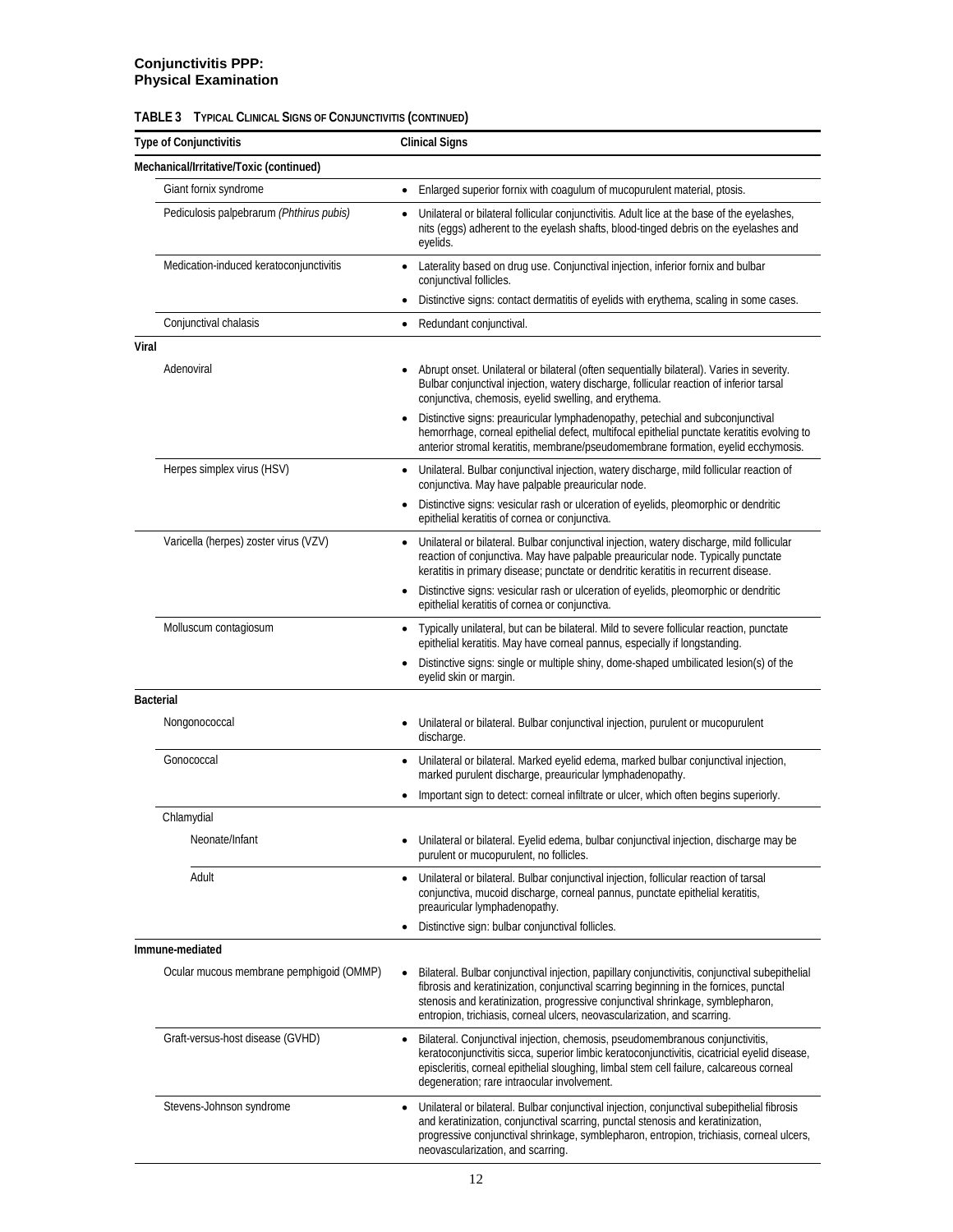|  | TABLE 3 TYPICAL CLINICAL SIGNS OF CONJUNCTIVITIS (CONTINUED) |  |  |
|--|--------------------------------------------------------------|--|--|
|--|--------------------------------------------------------------|--|--|

| <b>Type of Conjunctivitis</b>     | <b>Clinical Signs</b>                                                                                                                                                                               |  |
|-----------------------------------|-----------------------------------------------------------------------------------------------------------------------------------------------------------------------------------------------------|--|
| Neoplastic                        |                                                                                                                                                                                                     |  |
| Sebaceous carcinoma               | Unilateral. Intense bulbar conjunctival infection, conjunctival scarring. May have a<br>٠<br>mucopurulent discharge. Corneal epithelial invasion may occur.                                         |  |
|                                   | • Eyelids may exhibit a hard nodular, nonmobile mass of the tarsal plate with yellowish<br>discoloration; may appear as a subconjunctival, multilobulated yellow mass, may<br>resemble a chalazion. |  |
| Ocular surface squamous neoplasia | • Conjunctival hyperemia, papillomatous or sessile nodules.                                                                                                                                         |  |
| Melanoma                          | Unilateral. Pigmented or nonpigmented lesion. Sentinel vessel. Changing size or<br>٠<br>pigment to a lesion.                                                                                        |  |

NOTE: Typical clinical signs may not be present in all cases. Distinctive signs are most useful in making a clinical diagnosis but may occur uncommonly. In all entities, laterality may vary and may be asymmetrical.

#### **Diagnostic Tests**

Some cases of conjunctivitis can be diagnosed on the basis of history and examination (e.g., viral conjunctivitis in the presence of an upper respiratory infection). In other cases, however, additional diagnostic tests may be helpful.

#### **Cultures**

Cultures of the conjunctiva are indicated in all cases of suspected infectious neonatal conjunctivitis. $24$  Bacterial cultures also may be helpful for recurrent, severe, or chronic purulent conjunctivitis in any age group and in cases where the conjunctivitis has not responded to medication.

#### **Viral Diagnostic Tests**

Viral cultures are not routinely used to establish a diagnosis. A rapid, in-office immunodiagnostic test using antigen detection is available for adenovirus conjunctivitis. In a study of 186 patients with acute conjunctivitis, this test had a sensitivity of 88% to 89% and a specificity of 91% to 94%.<sup>[25](#page-46-12)</sup> More recently, a study of 128 patients with acute viral conjunctivitis found that a newer test had a sensitivity between 85% and 93% and a specificity between 96% and 99%.<sup>[26](#page-46-13)</sup> Immunodiagnostic tests may be available for other viruses, but these are not validated for ocular specimens. Polymerase chain reaction (PCR) may be used to detect viral deoxyribonucleic acid. Availability will vary depending on laboratory policy.

#### **Chlamydial Diagnostic Tests**

Suspected cases of adult and neonatal chlamydial conjunctivitis can be confirmed by laboratory testing.<sup>[27,](#page-46-14)[28](#page-46-15)</sup> Immunologically-based diagnostic tests are available, including a direct immunofluorescent antibody test and enzyme-linked immunosorbent assay.<sup>[28,](#page-46-15)[29](#page-46-16)</sup> These tests have been largely supplanted by PCR for genital specimens, and, therefore, their availability for conjunctival specimens is more limited. The availability of PCR for testing ocular samples varies. Although specimens from the eye have been used with satisfactory performance,<sup>[30-32](#page-46-17)</sup> these applications have not been approved by the Food and Drug Administration (FDA).

#### **Smears/Cytology**

Smears for cytology and special stains (e.g., Gram, Giemsa) are recommended in cases of suspected infectious neonatal conjunctivitis, chronic or recurrent conjunctivitis, and in cases of suspected gonococcal conjunctivitis in any age group.<sup>[18,](#page-46-5)[24](#page-46-11)</sup>

#### **Biopsy**

Conjunctival biopsy may be helpful in cases of conjunctivitis unresponsive to therapy. Because such eyes may harbor a neoplasm, directed biopsy may be both vision-saving and lifesaving.<sup>[16](#page-46-3)</sup> Conjunctival biopsy and immunofluorescent staining diagnostic tests may be helpful to establish the diagnosis of diseases such as OMMP and paraneoplastic syndromes.<sup>[33,](#page-46-18)[34](#page-46-19)</sup> A biopsy of bulbar conjunctiva should be performed and a sample should be taken from an uninvolved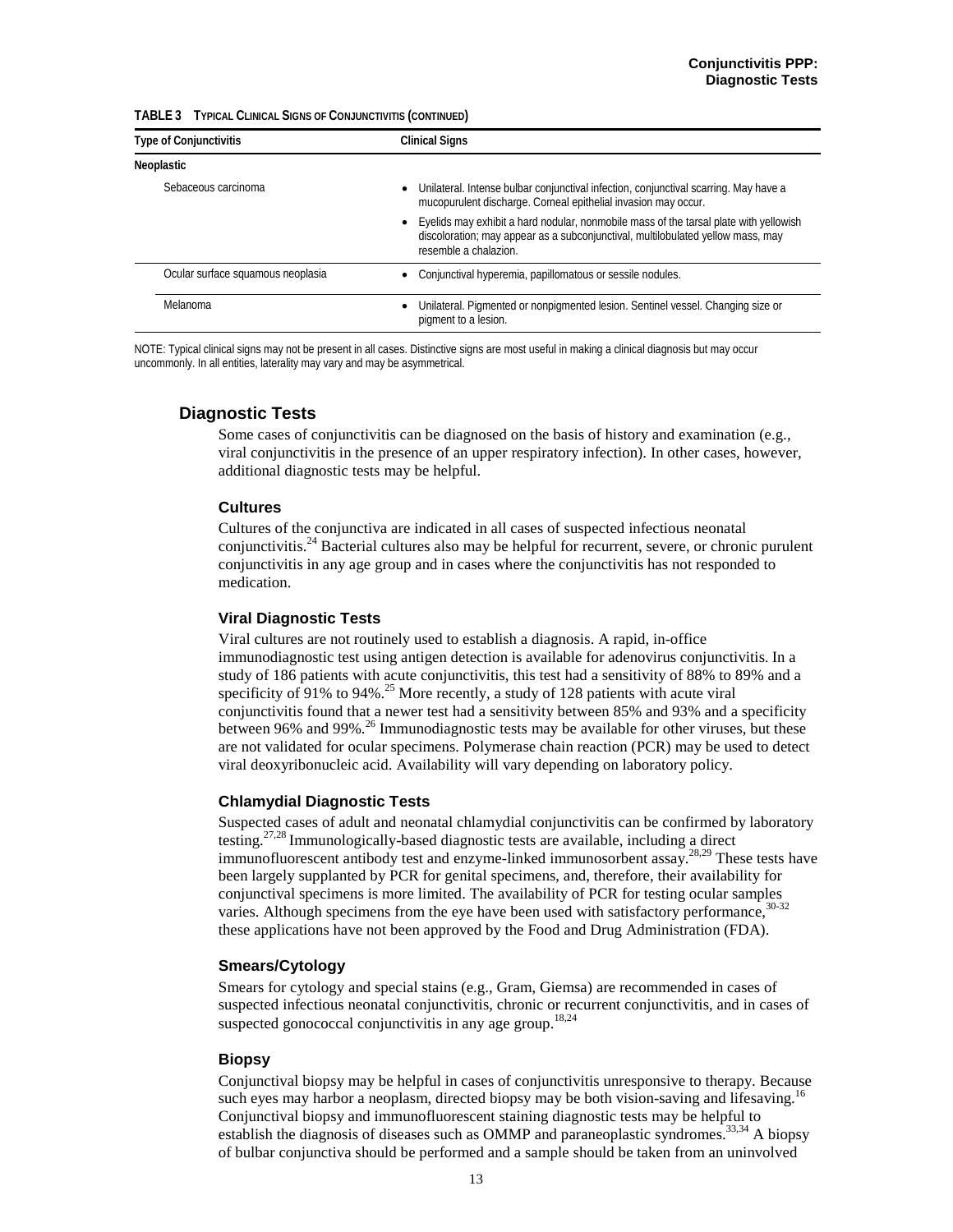area in an eye with active inflammation when OMMP is suspected.<sup>[33](#page-46-18)</sup> Biopsy itself may cause further conjunctival scarring in OMMP, so arrangements should be made in advance for appropriate immune staining. Multiple biopsies should be avoided. In cases of suspected sebaceous carcinoma, a full-thickness lid biopsy is indicated.<sup>[35](#page-46-20)</sup> When considering a biopsy, a preoperative consultation with the pathologist is advised to ensure proper handling and staining of specimens.

#### **Confocal Microscopy**

Confocal microscopy may be helpful as a non-invasive tool to evaluate some forms of conjunctivitis (e.g., atopic, SLK).<sup>[36,](#page-46-21)[37](#page-47-0)</sup>

#### **Blood Tests**

Thyroid function tests are indicated for patients with SLK who do not have known thyroid disease.<sup>[38](#page-47-1)</sup>

#### **MANAGEMENT**

#### **Prevention**

The most important reason for early detection of conjunctivitis is that prompt, appropriate treatment, available for most types of conjunctivitis, speeds resolution of the disease, minimizing both the sequelae of untreated conjunctivitis and time away from work or school. Early detection of conjunctivitis is also important because conjunctivitis can herald serious systemic disease. For example, some types of neonatal conjunctivitis are associated with pneumonia, otitis media, or Kawasaki disease. In adults, conjunctivitis caused by OMMP, GVHD, gonococcus, and chlamydia is important to detect early because it is necessary to treat the concomitant systemic disorder. Diagnosis of SLK may lead to further investigations that reveal a thyroid disorder. Early detection of conjunctivitis associated with neoplasms may be lifesaving.

Individuals can protect against some chemical and toxin exposures by using adequate eye protection. Contact lens wearers can be instructed in appropriate lens care and frequent lens replacement to reduce the risk or severity of GPC.

Infectious conjunctivitis in neonates can be prevented by means of prenatal screening and treatment of the expectant mother and prophylactic treatment of the infant at birth. Single-use tubes of ophthalmic ointment containing 0.5% erythromycin are used as the standard prophylactic agent to prevent ophthalmia neonatorum.<sup>[39](#page-47-2)</sup> Povidone-iodine solution 2.5% has been suggested as an alternative to antibiotic ointments for the prevention of neonatal conjunctivitis,  $40,41$  $40,41$  but it may be less effective and more toxic to the ocular surface.  $42$ 

Studies show bacteria are cleared in 7 days in self-limiting mucopurulent acute bacterial conjunctivitis. The use of a 7-day course of antibiotics has been shown to eradicate bacteria within 5 days.

The ophthalmologist plays a critical role in breaking the chain of transmission of epidemic adenoviral conjunctivitis, primarily by educating the patient and family about proper hygiene. Infected individuals should be counseled to wash hands frequently with soap and water (as opposed to sanitizer only) and use separate towels, and to avoid close contact with others during the period of contagion. Avoiding contact with others is especially important for individuals in professions with high potential for transmission, such as health care workers and child care providers. While the exact length of the period of infectivity is variable, many consider 7 days from the onset of symptoms as the contagious period, because the recovery of virus from infected cases drops off after  $7$  days of infection.<sup>[43](#page-47-6)</sup> However, other studies have suggested that patients should be considered potentially contagious for at least 10 to 14 days.<sup>[44,](#page-47-7)[45](#page-47-8)</sup>

Health care facilities have occasionally been associated with epidemic outbreaks of adenoviral keratoconjunctivitis.<sup>[7,](#page-45-6)[44-47](#page-47-7)</sup> To avoid cross-contamination, multiple-dose eyedrop containers should be discarded after inadvertent contact with the ocular surface.<sup>[48](#page-47-9)</sup> Hand-washing procedures with antimicrobial soap and water<sup>[49](#page-47-10)</sup> and disinfecting ophthalmic equipment may reduce the risk of transmission of viral infection, as the virus can remain infectious in a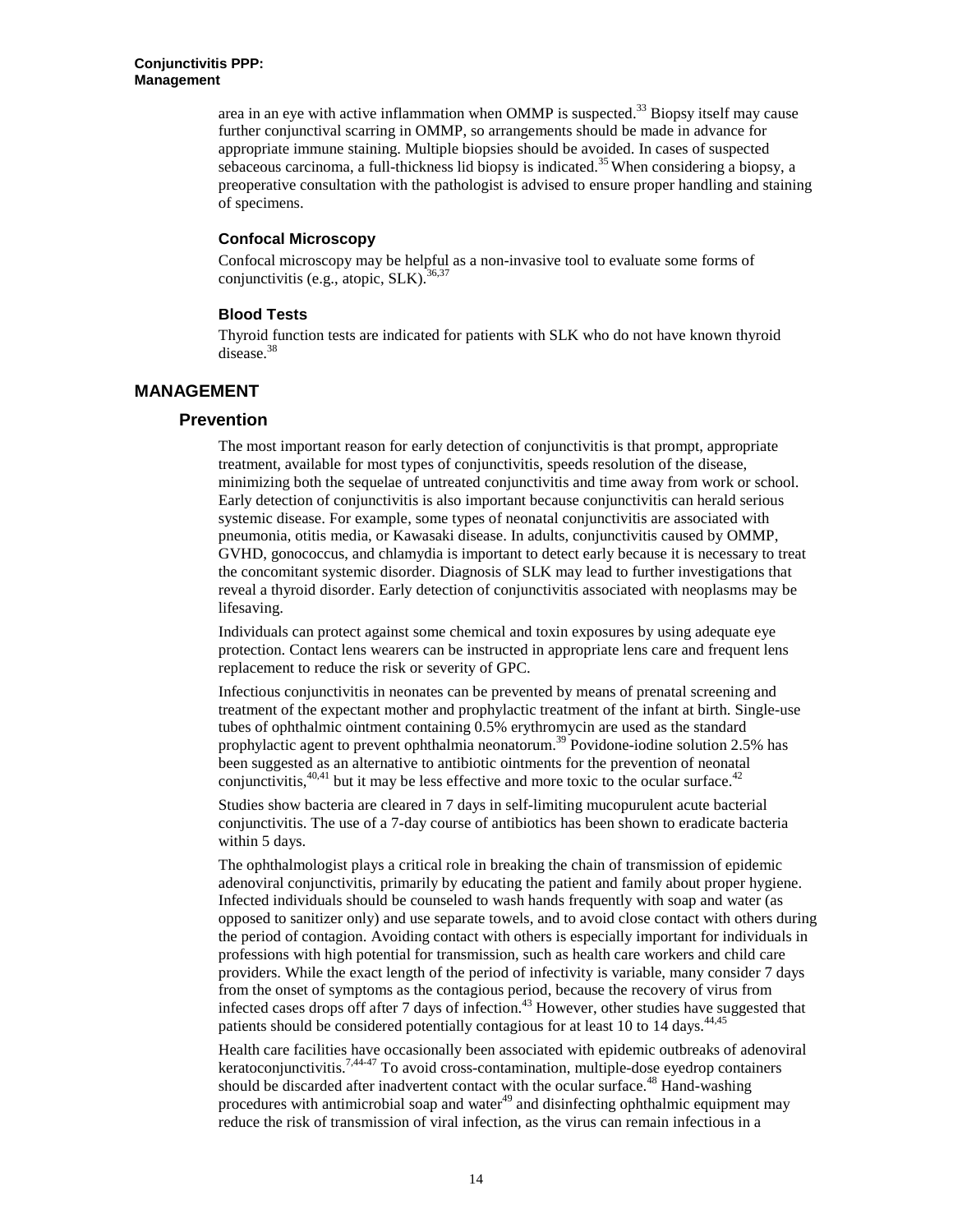desiccated state on surfaces for up to 28 days.<sup>[50,](#page-47-11)[51](#page-47-12)</sup> Exposed surfaces on equipment can be decontaminated by wiping with sodium hypochlorite (a 1:10 dilution of household chlorine bleach) or other appropriate disinfectants.<sup>[48,](#page-47-9)[49,](#page-47-10)[52](#page-47-13)</sup> Disinfecting agents recommended for routine decontamination of tonometer tips include 70% ethyl alcohol and sodium hypochlorite (a 1:10 dilution of household chlorine bleach). The Centers for Disease Control and Prevention suggest that tonometer tips be wiped clean and then disinfected by immersing them for 5 to 10 minutes in either 70% ethyl ethanol or 1:10 sodium hypochlorite[.](#page-45-6)<sup>7</sup> After disinfection, the tonometer should be thoroughly rinsed in tap water and air dried before use[.](#page-45-6)<sup>7</sup> The common practice of wiping the tonometer tip with a 70% isopropyl alcohol wipe may not provide adequate disinfection after exposure to a patient who has adenoviral keratoconjunctivitis. Any disinfecting agent can result in iatrogenic corneal de-epithelialization and haze if not properly removed from the tonometer tip before use by thorough rinsing in tap water and air drying. Disinfecting agents can also cause damage to the tonometer tip. Though not in wide use, disposable tonometer tips can also be considered to eliminate cross infections.<sup>[53](#page-47-14)</sup> Intraocular pressure (IOP), alternatively, can be checked using an applanation tonometer with a disposable coverlet.

Despite the use of reasonable measures, it may not be possible to prevent all transmission of viral infection. Unless absolutely necessary, consideration should be given to deferring IOP measurement for a patient with acute conjunctivitis. In addition to tonometer tips, attention should be paid to disinfecting other items that may have come in contact with the patient's secretions. During an active epidemic, consideration should be given to triaging patients upon arrival to the office and directing those who appear infected to a dedicated "red-eye room."

#### **Treatment**

Treatment of conjunctivitis is ideally directed at the root cause. Indiscriminate use of topical antibiotics or corticosteroids should be avoided, because antibiotics can induce toxicity and corticosteroids can potentially prolong adenoviral infections and worsen HSV infections. Treatment methods are described below for the most common types of conjunctivitis and for those types that are particularly important to treat.

#### **Seasonal Allergic Conjunctivitis**

Mild allergic conjunctivitis can be treated with an over-the-counter antihistamine/ vasoconstrictor agent or with the more effective second-generation topical histamine  $H_{1}$ -receptor antagonists.<sup>[54](#page-47-15)</sup> Chronic use of vasoconstrictor agents can be associated with rebound vasodilation once the agent is stopped. If the condition is frequently recurrent or persistent, mast-cell stabilizers can be utilized.<sup>[54](#page-47-15)</sup> Many new medications combine antihistamine activity with mast-cell stabilizing properties and can be utilized for either acute or chronic disease.<sup>[55-60](#page-47-16)</sup> If the symptoms are not adequately controlled, a brief course (1 to 2 weeks) of low-potency topical corticosteroids can be added to the regimen. The lowest potency and frequency of corticosteroid administration that relieves the patient's symptoms should be used. A nonsteroidal anti-inflammatory drug, ketorolac, has also been approved by the FDA for the treatment of allergic conjunctivitis.<sup> $\delta$ 1</sup> Table 4 lists topical medications that can be used for seasonal allergic conjunctivitis. Additional measures include using artificial tears, which dilute allergens and treat co-existing tear deficiency; cool compresses; oral antihistamines, and allergen avoidance. Frequent clothes washing and bathing/showering before bedtime may also be helpful.

Consultation with an allergist or dermatologist may be helpful for patients who have disease that cannot be adequately controlled with topical medications and oral antihistamines.

The use of topical mast cell inhibitors can also be helpful in alleviating the symptoms of allergic rhinitis.<sup>[62](#page-48-1)</sup>

Frequency of follow-up visits is based on the severity of disease presentation, etiology, and treatment. A follow-up visit should include an interval history, measurement of visual acuity, and slit-lamp biomicroscopy. If corticosteroids are used in chronic or recurrent conjunctivitis, baseline and periodic measurement of IOP and pupillary dilation should be performed to evaluate for cataract and glaucoma.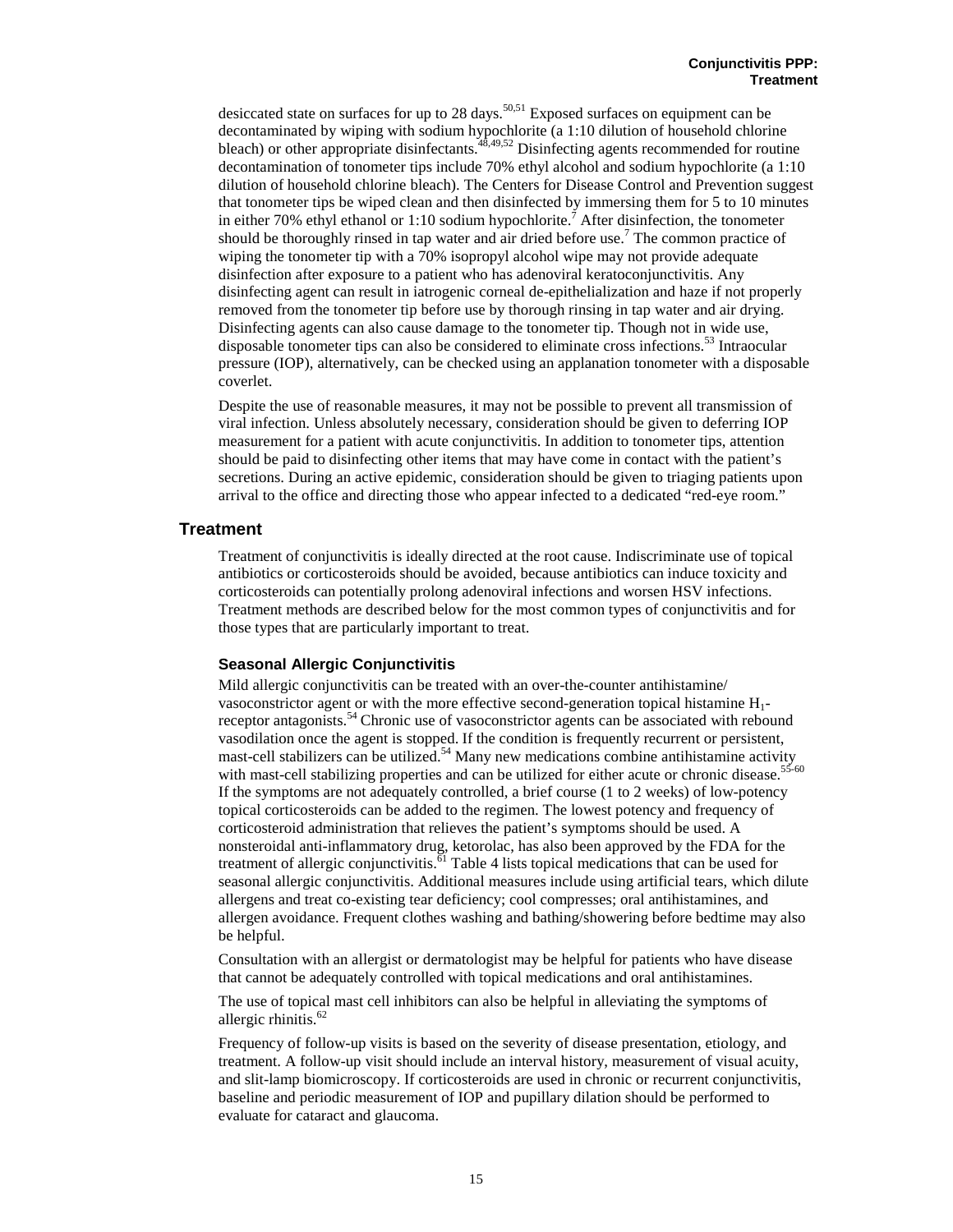#### **Conjunctivitis PPP: Treatment**

| <b>Generic Name</b>     | <b>Trade Name</b>            | Class                                                               | <b>Typical Daily</b><br>Dose |
|-------------------------|------------------------------|---------------------------------------------------------------------|------------------------------|
| Alcaftadine             | Lastacaft                    | $H_1$ -antagonist                                                   | 1                            |
| Azelastine HCI          | Optivar                      | H <sub>1</sub> -antagonist/mast-cell inhibitor                      | $\overline{2}$               |
|                         | Available generically        |                                                                     |                              |
| Bepotastine besilate    | Bepreve                      | $H_1$ -antagonist/mast-cell inhibitor                               | $\overline{2}$               |
| Cromolyn sodium         | Crolom                       | Mast-cell inhibitor                                                 | $4 - 6$                      |
|                         | Available generically        |                                                                     |                              |
| Emedastine difumarate   | Emadine                      | $H_1$ -antagonist                                                   | 4                            |
| Epinastine HCI          | Elestat                      | H <sub>1</sub> - and H <sub>2</sub> -antagonist/mast-cell inhibitor | 2                            |
| Ketoralac tromethamine  | Acular, Acular LS, Acular PF | <b>NSAID</b>                                                        | 4                            |
| Ketotifen fumarate      | Alaway, Zaditor (OTC)        | H <sub>1</sub> -antagonist/mast-cell inhibitor                      | $\overline{2}$               |
| Lodoxamide tromethamine | Alomide                      | Mast-cell inhibitor                                                 | 4                            |
| Loteprednol etabonate   | Alrex                        | Corticosteroid                                                      | 4                            |
| Naphazoline/antazoline  | Vasocon-A (OTC)              | Antihistamine/decongestant                                          | 4                            |
| Naphazoline/pheniramine | Naphcon-A (OTC)              | Antihistamine/decongestant                                          | 4                            |
|                         | Opcon-A (OTC)                |                                                                     |                              |
|                         | Visine-A (OTC)               |                                                                     |                              |
| Nedocromil sodium       | Alocril                      | Mast-cell inhibitor                                                 | $\overline{2}$               |
| Olopatadine HCI 0.1%    | Patanol                      | H <sub>1</sub> -antagonist/mast-cell inhibitor                      | 2                            |
| Olopatadine HCI 0.2%    | Pataday                      | H <sub>1</sub> -antagonist/mast-cell inhibitor                      | 1                            |
| Pemirolast potassium    | Alamast                      | Mast-cell inhibitor                                                 | 4                            |

#### **TABLE 4 TOPICAL MEDICATIONS FOR SEASONAL ALLERGIC CONJUNCTIVITIS**

Adapted with permission from PDR Network LLC. PDR® for Ophthalmic Medicines. 40<sup>th</sup> ed. 2012. Montvale, NJ: PDR Network LLC; 2011:9. Original chart is "Table 11. Agents for Relief of Seasonal Allergic Conjunctivitis." For more information from this title, please visit www.pdrbooks.com. NSAID = nonsteroidal anti-inflammatory drug; OTC = over the counter

#### **Vernal/Atopic Conjunctivitis**

General treatment measures include modifying the environment to minimize exposure to allergens or irritants, and using cool compresses and ocular lubricants. Topical and oral antihistamines and topical mast-cell stabilizers can be useful to maintain comfort.

For acute exacerbations of vernal/atopic conjunctivitis, topical corticosteroids are usually necessary to control severe symptoms and signs. $^{63}$  $^{63}$  $^{63}$  The minimal amount of corticosteroid should be used based on patient response and tolerance. Topical cyclosporine 2% is effective as adjunctive therapy to reduce the amount of topical corticosteroid used to treat severe atopic keratoconjunctivitis.<sup>[64-66](#page-48-3)</sup> In a randomized controlled trial of 22 patients who were followed for 4 weeks, patients treated with cyclosporine 0.05% had fewer signs and symptoms than patients using artificial tears.<sup>[67](#page-48-4)</sup> A Japanese study evaluated cyclosporine  $0.1\%$  ophthalmic solution and found that 30% of topical corticosteroid users were able to discontinue their use when using adjunctive topical cyclosporine  $0.1\%$ .<sup>[68](#page-48-5)</sup> As such, commercially available topical cyclosporine 0.05% may be a useful adjunct in the treatment of vernal/atopic conjunctivitis. For entities such as vernal keratoconjunctivitis, which may require repeat short-term therapy with topical corticosteroids, patients should be informed about potential complications of corticosteroid therapy, and general strategies to minimize corticosteroid use should be discussed.

For severe sight-threatening atopic keratoconjunctivitis that is not responsive to topical therapy, supratarsal injection of corticosteroid can be considered.<sup>[69](#page-48-6)</sup>

Systemic immunosuppression rarely warranted. In patients 2 years old or older, eyelid involvement can be treated with pimecrolimus cream 1% or topical tacrolimus ointment applied to the affected eyelid skin.<sup>[70-73](#page-48-7)</sup> Tacrolimus ointment 0.03% is used for children 2 years to  $15$ years old; either 0.03% or 0.1% is used for patients 16 years and older. A randomized, placebocontrolled clinical trial of topical tacrolimus 0.1% showed efficacy in patients who had failed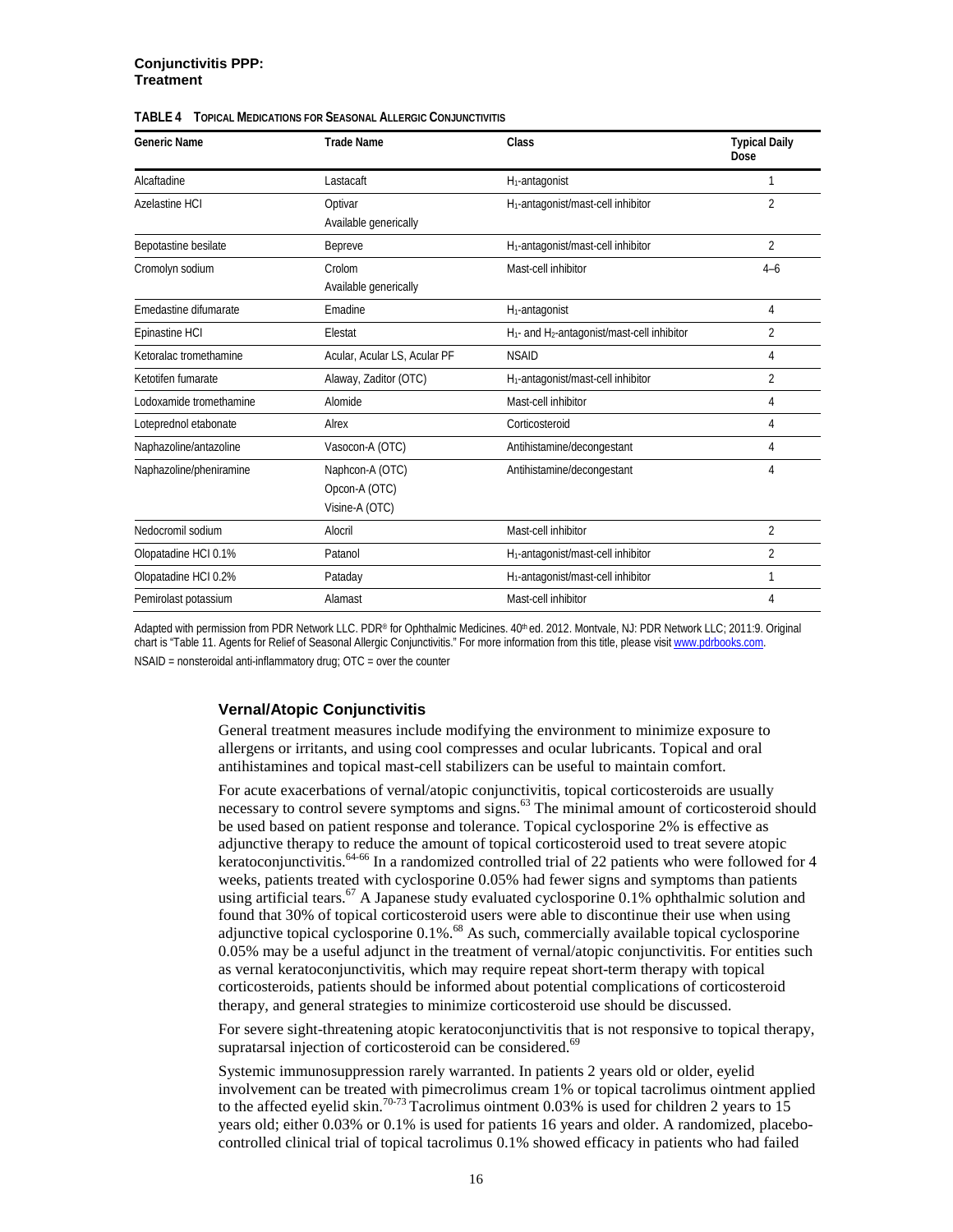therapy with topical corticosteroids and topical antiallergy medications.<sup>[74](#page-48-8)</sup> Tacrolimus or pimecrolimus are rarely associated with development of skin cancer or lymphoma.<sup>[75,](#page-48-9)[76](#page-48-10)</sup>

Frequency of follow-up visits is based on the severity of disease presentation, etiology, and treatment. Consultation with a dermatologist is often helpful. A follow-up visit should include an interval history, measurement of visual acuity, and slit-lamp biomicroscopy. If corticosteroids are prescribed, baseline and periodic measurement of IOP and pupillary dilation should be performed to evaluate for glaucoma and cataract. Discussion of treatment of complications such as corneal plaques and ulceration is beyond the scope of this document. Keratoconus, which is also associated with vernal conjunctivitis, is discussed in much more detail in the Corneal Ectasia PPP.<sup>[77](#page-48-11)</sup>

#### **Giant Papillary Conjunctivitis**

The treatment of GPC generally involves modifying the causative entity. Protruding suture knots can be treated by removing or replacing the sutures, rotating the knots, or using a therapeutic contact lens. However, long-term use of therapeutic contact lenses may be associated with an increased risk of microbial keratitis and GPC. Ocular prostheses that cause GPC can be cleaned, polished, or replaced. Mild contact-lens-related GPC may respond to replacing lenses more frequently, decreasing contact lens wearing time, increasing the frequency of enzyme treatment, using preservative-free lens-care systems, administering mastcell stabilizing agents,[78](#page-48-12) refitting contact lenses, switching to disposable lenses (recommending daily-wear disposables), and/or changing the contact lens polymer. Associated abnormalities such as aqueous tear deficiency and MGD should be treated. For patients with moderate or severe GPC, discontinuing contact lens wear for several weeks to months and a brief course of topical corticosteroid treatment may also rarely be necessary. If corticosteroids are used for conjunctivitis, baseline and periodic measurement of IOP and pupillary dilation should be performed to evaluate for cataract and glaucoma.

Frequency of follow-up visits is based on the severity of disease and treatment used. At the follow-up visit, an interval history, measurement of visual acuity, and slit-lamp biomicroscopy should be performed.

#### **Superior Limbic Keratoconjunctivitis**

Mild cases of SLK may respond to treatment of concomitant dry eye syndrome with lubricants, mast-cell stabilizers, cyclosporine,<sup>[79](#page-48-13)</sup> soft contact lenses, and/or punctal occlusion; however, the response may be temporary. Associated filamentary keratitis may occasionally respond to topical 10% acetylcysteine $80$  or hypertonic (5%) saline. $81$  Unlike contact-lens-related keratoconjunctivitis, which is caused by hypoxia, SLK seems to be caused by a tight upper eyelid with loose superior bulbar conjunctiva. This tight eyelid drags the loose conjunctiva down chronically with every blink over the superior cornea, creating chronic irritation and inflammation. Persistent symptoms may necessitate surgical intervention such as cautery (chemical or thermal) to tighten redundant conjunctiva or conjunctival resection.<sup>[82](#page-49-0)</sup> Up to 65% of patients with SLK may have underlying thyroid dysfunction, and many of these have associated ophthalmopathy.<sup>[83](#page-49-1)</sup> An underlying thyroid disorder should be investigated by means of thyroid function tests.<sup>[38,](#page-47-1)[83](#page-49-1)</sup> Because SLK may persist with exacerbations over a period of years, treatment and frequency of follow-up are driven by the patient's symptoms. Patients should be informed that this is a chronic and recurrent condition that rarely can decrease vision.

#### **Contact-Lens-Related Keratoconjunctivitis**

This phenomenon is essentially hypoxia of the limbal stem cells creating punctate epithelial keratitis, pannus, neovascularization, inflammation, edema, and ultimately epitheliopathy. In cases of contact-lens-related keratoconjunctivitis, contact lens wear should be discontinued for 2 or more weeks until the cornea returns to normal. A brief (1 to 2 weeks) course of topical corticosteroids may be prescribed, in addition to more long-term topical cyclosporine 0.05%. If related to limbal stem cell failure, symptoms may be prolonged, but usually will ultimately clear with contact lens abstinence. At the follow-up evaluation, the contact lens fit, type, and lens care regimen should be reviewed (e.g., nonpreserved lens-care systems, daily disposable contact lenses, high D/k ratio material, reduction in contact lens wear time) and consideration should be given to alternatives to contact lenses (e.g., eyeglasses or refractive surgery) once the keratoconjunctivitis has resolved.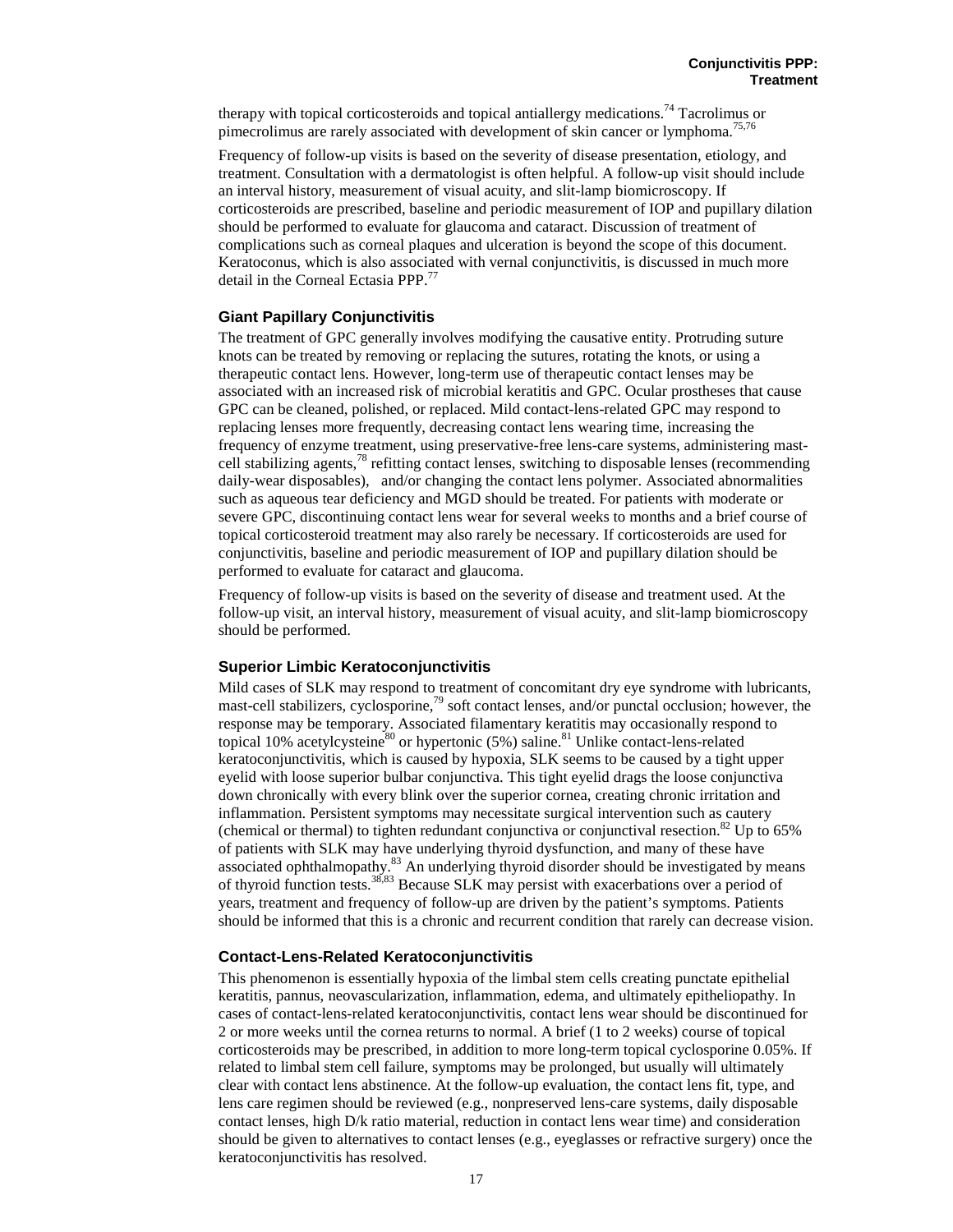#### **Floppy Eyelid Syndrome**

Temporary relief of floppy eyelid syndrome is afforded by taping the patient's eyelids shut or by having the patient wear a protective shield while sleeping. $84,85$  $84,85$  Lubricants may help in managing mild cases. Definitive therapy involves surgical procedures such as full-thickness horizontal shortening of the upper eyelid to prevent it from everting.<sup>[86](#page-49-4)</sup> Follow-up depends on the patient's clinical course. Floppy eyelid syndrome has been associated with keratoconus, mitral valve prolapse (MVP), and sleep apnea,  $87,88$  $87,88$  and referral for evaluation of the MVP and sleep apnea should be considered.<sup>[89](#page-49-7)</sup>

#### **Giant Fornix Syndrome**

Cultures are nearly always positive for *Staphylococcus aureus*, although other organisms are possible. Many patients have concomitant nasolacrimal duct obstruction and chronic dacryocystitis, which may need to be addressed surgically. Treatment with antibiotic regimens used for routine cases of bacterial conjunctivitis generally result in only temporary improvement. Recommended treatment strategies include the prolonged use of systemic antistaphylococcal antibiotics and intensive topical antibiotics and corticosteroids. More recently, supratarsal injections of antibiotics and corticosteroids, along with irrigation and sweeping of the fornix with povidone-iodine solution, have been advocated. Given the increasing frequency of methicillin-resistant *Staphylococcus aureus* (MRSA) in the general population, conjunctival cultures before starting treatment can help guide the appropriate choice of antibiotic. In addition, surgical correction of the ptosis may be helpful.

#### **Pediculosis Palpebrarum (***Phthirus pubis***)**

Jeweler's forceps can be used to remove the adult lice and nits (eggs) mechanically from the eyelids and eyelashes. Adherent nits may require epilation of the involved lashes. A bland ophthalmic ointment (e.g., petrolatum, erythromycin, bacitracin) applied 2 to 3 times a day for 10 days will smother the adult lice and nits. Compliance is important for eradication. Patients and close contacts should be advised to use anti-lice lotion and shampoo for nonocular areas and to wash and dry clothing and bedding thoroughly (using the highest temperature of the dryer for 30 minutes). Patients and sexual contacts should be informed about the possibility of concomitant disease and should be referred appropriately. Sexual abuse should be considered in children with this condition. Pediculosis palpebrarum can also be transferred from one child to another in a situation of close contact (e.g., during school).

#### **Medication-Induced Keratoconjunctivitis**

Discontinuation of the agent responsible for medication-induced keratoconjunctivitis results in resolution over a period of weeks to months. If severe inflammation of the conjunctiva or eyelid is present, a brief course of topical corticosteroids is indicated. Nonpreserved artificial tears may be beneficial. The clinician should look for sub-epithelial fibrosis (refer to the subsection Ocular Mucous Membrane Pemphigoid Conjunctivitis below for more details).

A recent study showed conjunctival cicatricial changes after chronic use of glaucoma medications. Importantly, the process may continue despite stopping the offending medications.

#### **Adenoviral Conjunctivitis**

The majority of cases of acute, infectious conjunctivitis in the adult population are viral and self-limited; these cases do not require antimicrobial treatment. Patients with adenoviral conjunctivitis need to understand that the condition is highly contagious and should be informed of appropriate measures to reduce the risk of spreading the infection to their other eye or to other peopl[e.](#page-45-6)<sup>7</sup> Because of its ability to infect multiple members of a family or a classroom, this infection is often termed epidemic keratoconjunctivitis.

There is no effective treatment for adenovirus infection; however, artificial tears, topical antihistamines, or cold compresses may be used to mitigate symptoms. There is inadequate evidence to support the use of available antiviral agents for treating adenoviral conjunctivitis.

Topical corticosteroids are helpful to reduce symptoms and may reduce scarring in severe cases of adenoviral keratoconjunctivitis with marked chemosis or lid swelling, epithelial sloughing, or membranous conjunctivitis. Close follow-up is warranted for patients with adenoviral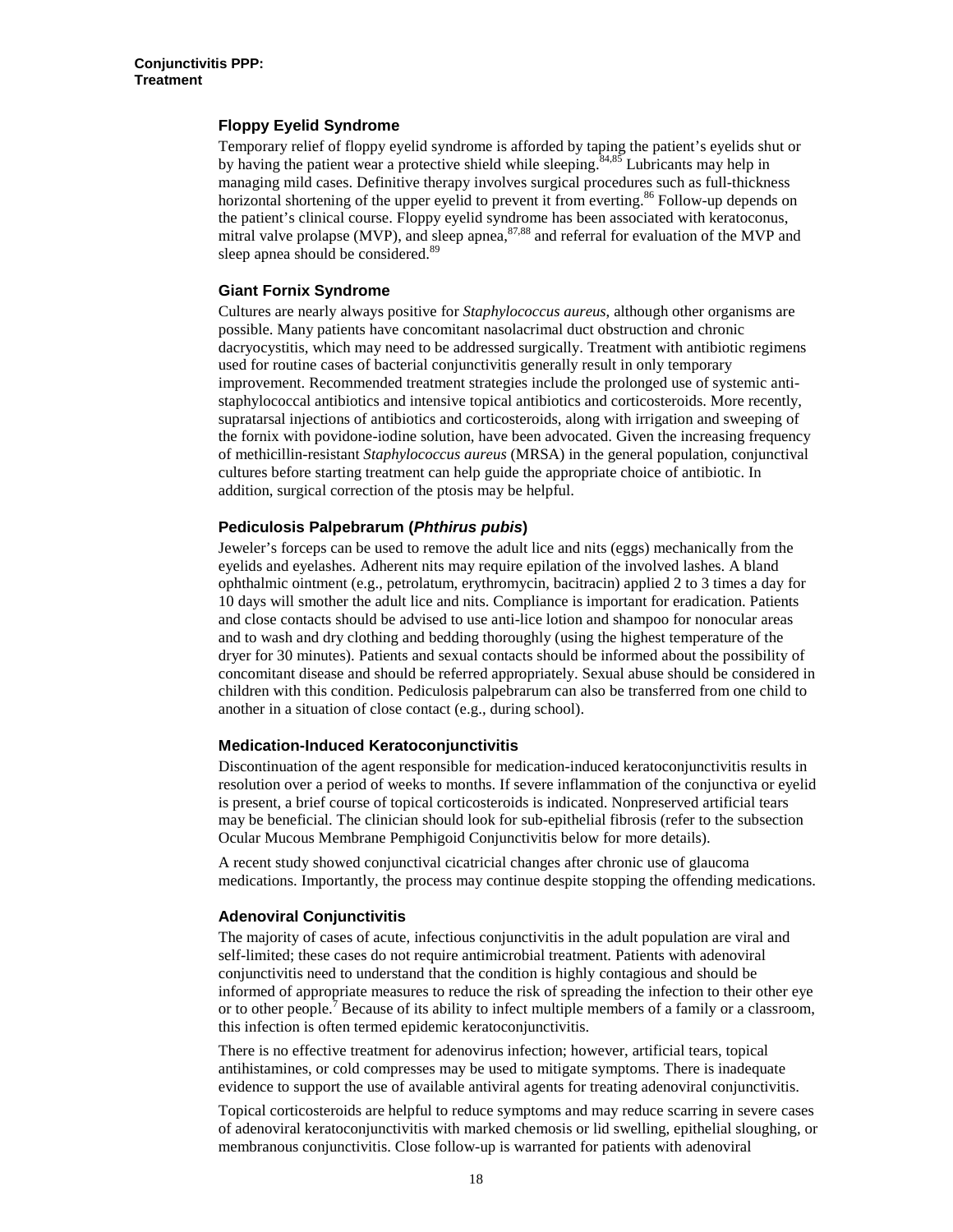conjunctivitis who are being treated with corticosteroids. In an animal model of adenoviral conjunctivitis, administration of topical corticosteroids led to prolonged viral shedding.<sup>[90](#page-49-8)</sup> Patients who use topical corticosteroids should be instructed to maintain precautions against the spread of the virus for 2 additional weeks after symptoms resolve. For patients with membranous conjunctivitis, debridement of the membrane can be considered to prevent corneal epithelial abrasions or permanent cicatricial changes (e.g., foreshortening of the conjunctival cul de sac).

Patients with severe disease who have corneal epithelial ulceration or membranous conjunctivitis should be re-evaluated within 1 week. Patients who are prescribed prolonged topical corticosteroids should be monitored using periodic measurement of IOP and pupillary dilation to evaluate for glaucoma and cataract. Topical corticosteroids should be tapered once inflammation is controlled.

Patients who are not treated with topical corticosteroids should be instructed to return for follow-up if they continue to experience symptoms of red eye, pain, or decreased vision after 2 to 3 weeks. This follow-up visit should include an interval history, measurement of visual acuity, and slit-lamp biomicroscopy.

During follow-up, patients should be evaluated for the presence of corneal subepithelial infiltrates, which typically occur 1 or more weeks after the onset of conjunctivitis. Treatment of subepithelial infiltrates varies with the severity of the disease. In mild cases, observation is sufficient. In cases with blurring, photophobia, and decreased vision, topical corticosteroids at the minimum effective dose may be considered.

Patients who are being treated with topical corticosteroids should have the dosage slowly tapered to the minimum effective dose. Corticosteroids with poor ocular penetration, including fluorometholone or site-specific corticosteroids such as rimexolone or loteprednol, may be less likely to result in elevated IOP or cataract formation. A follow-up examination should be conducted every 4 to 8 weeks, initially, then at least every 3 months. Visits should include an interval history, measurement of visual acuity and IOP, and slit-lamp biomicroscopy. Recurrence of subepithelial infiltrates has been reported in patients with a history of adenoviral infection who have undergone photorefractive keratectomy or  $LASIK$ <sup>[91,](#page-49-9)[92](#page-49-10)</sup>

#### **Herpes Simplex Virus Conjunctivitis**

Topical and/or oral antiviral treatment is recommended for HSV conjunctivitis to prevent corneal infection. Possible options include topical ganciclovir 0.15% gel used 3 to 5 times per day,[93-96](#page-49-11) trifluridine 1% solution 5 to 8 times per day or oral acyclovir 200 to 400 mg 5 times per day.[97](#page-49-12) Oral valacyclovir (500 mg 2 or 3 times a day) and famciclovir (250 mg twice a day) also can be used.<sup>[98,](#page-49-13)[99](#page-49-14)</sup> Topical trifluridine inevitably causes epithelial toxicity if used for more than 2 weeks. Topical ganciclovir is less toxic. Topical corticosteroids potentiate HSV infection and should be avoided. Within 1 week of treatment, patients should have a follow-up visit consisting of an interval history, visual acuity measurement, and slit-lamp biomicroscopy. Neonates require prompt consultation with the pediatrician or primary care physician, because systemic HSV infection is a life-threatening condition.<sup>[100](#page-49-15)</sup>

#### **Varicella (Herpes) Zoster Virus Conjunctivitis**

Children with chicken pox may present with conjunctivitis that is generally papillary in nature<sup>[101](#page-49-16)</sup> and sometimes associated with eyelid ulceration and/or limbal or conjunctival vesicles. Many clinicians treat such patients with topical antibiotics to prevent secondary infection, because the vesicles will undergo necrosis before healing. Severe conjunctival scarring from secondary bacterial infection can even lead to cicatricial ectropion.<sup>[101](#page-49-16)</sup> Topical antivirals have not been shown to be helpful in treating VZV conjunctivitis. In rare cases, dendritic or stromal keratitis can occur. Recurrent cases of VZV conjunctivitis are generally also papillary, but they can be pseudomembranous or vesicular.<sup>[102](#page-49-17)</sup> Varicella zoster virus conjunctivitis can be associated with other forms of intraocular disease including iritis, segmental iris atrophy, and secondary glaucoma.<sup>[103](#page-49-18)</sup> When treatment seems justified for the immunocompetent patient, oral antivirals are recommended at a dose of 800 mg five times daily for 7 days for acyclovir, 1000 mg every 8 hours for 7 days for valacyclovir, or 500 mg three times daily for 7 days for famciclovir. Immunocompromised patients may need to be treated more aggressively. Caution is advised in patients with impaired renal clearance. Late sequelae include dry eye and corneal anesthesia with neurotrophic keratitis.<sup>[100](#page-49-15)</sup>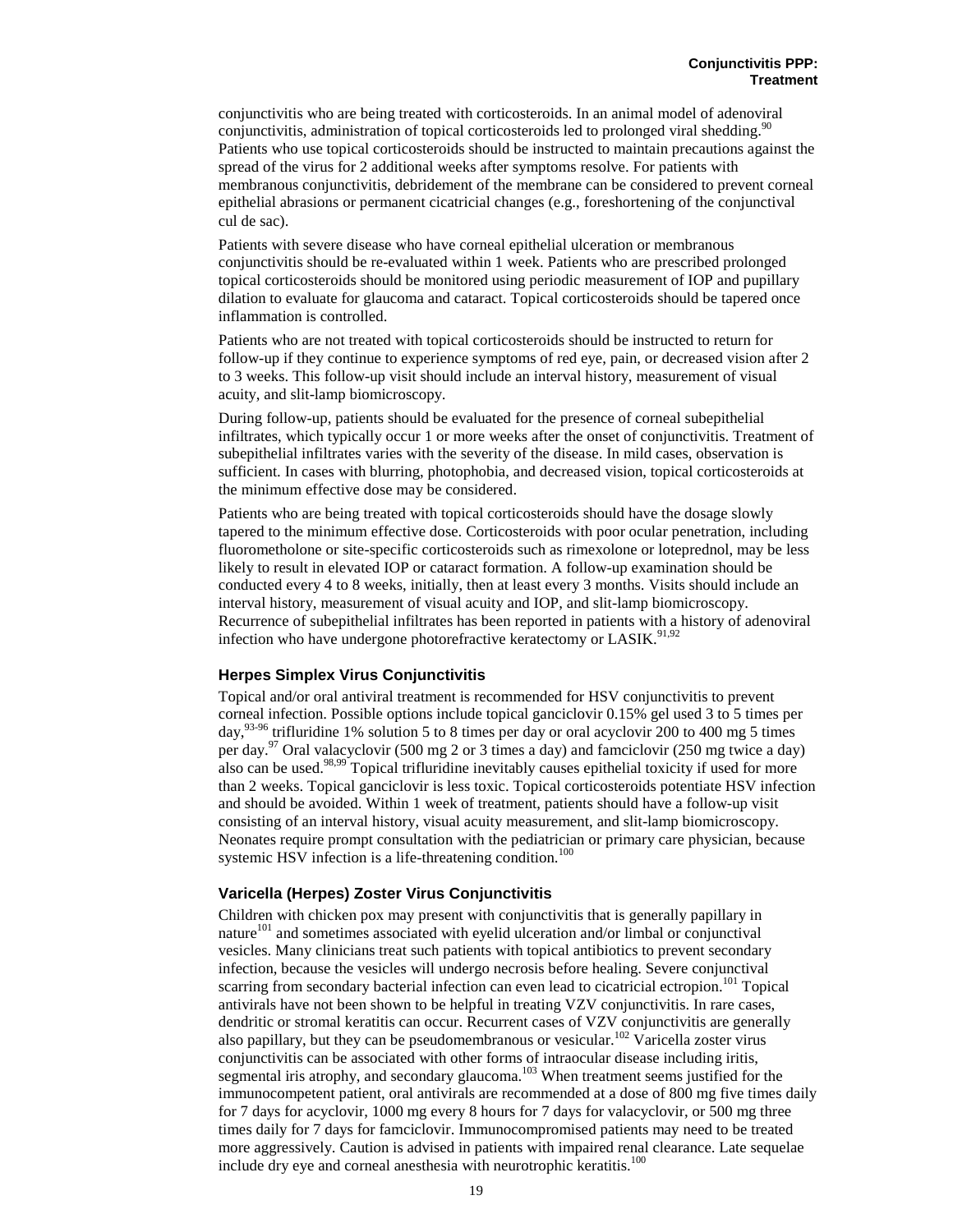#### **Molluscum Contagiosum**

Conjunctivitis and keratitis from molluscum contagiosum are due to viral shedding from the eyelid lesion(s) onto the surface of the eye. Molluscum lesions may spontaneously resolve, but they can also persist for months to years. Treatment to remove the lesions is indicated in symptomatic patients. Treatment options include incision and curettage (aggressive enough to cause bleeding), simple excision, excision and cautery, and cryotherapy. The conjunctivitis may require weeks to resolve after elimination of the lesion. In adults, large and multiple molluscum lesions with relatively little conjunctival inflammation may indicate an immunocompromised state.<sup>[104](#page-49-19)</sup> Follow-up is not usually necessary unless the conjunctivitis persists.

#### **Bacterial Conjunctivitis**

Mild bacterial conjunctivitis is usually self-limited, and it typically resolves spontaneously without specific treatment in immune-competent adults.<sup>[105](#page-49-20)</sup> Use of topical antibacterial therapy is associated with earlier clinical and microbiological remission compared with placebo in days 2 to 5 of treatment.<sup>[105](#page-49-20)</sup> These advantages persist over days 6 to 10, but the extent of benefit over placebo lessens over time.[105](#page-49-20) The choice of antibiotic is usually empiric. Because a 5-to-7-day course of a broad-spectrum topical antibiotic is usually effective, the most convenient or least expensive option can be selected; there is no clinical evidence suggesting the superiority of any particular antibiotic.

Severe bacterial conjunctivitis is characterized by copious purulent discharge, pain, and marked inflammation of the eye. Conjunctival cultures and slides for Gram staining should be obtained if gonococcal infection is a possibility. In these cases, the choice of antibiotic is guided by the results of laboratory tests. Methicillin-resistant *Staphylococcus aureus* has been isolated with increasing frequency from patients with bacterial conjunctivitis.<sup>[106,](#page-49-21)[107](#page-49-22)</sup> Increasing colonization of MRSA has been found in nursing home residents,<sup>[108](#page-49-23)</sup> and the incidence of community-acquired MRSA infections also has risen.[109](#page-49-24) Methicillin-resistant *S. aureus* organisms are resistant to many commercially available topical antibiotics.<sup>[106,](#page-49-21)[107,](#page-49-22)[110](#page-50-0)</sup> Systemic antibiotic therapy is necessary to treat conjunctivitis due to *Neisseria gonorrhoeae* and *Chlamydia trachomatis* (see Table 5).<sup>[18](#page-46-5)</sup> Topical therapy, while not necessary, is usually also used. Saline lavage may promote comfort and more rapid resolution of inflammation in gonococcal conjunctivitis. If corneal involvement is present, the patient should also be treated topically as for bacterial keratitis (see Bacterial Keratitis  $PPP<sup>111</sup>$ ). Patients and sexual contacts should be informed about the possibility of concomitant disease and referred appropriately. Sexual abuse should be considered in children with this condition.

Patients with gonococcal conjunctivitis should be seen daily until resolution of the conjunctivitis. At each follow-up visit, an interval history, visual acuity measurement, and slitlamp biomicroscopy should be performed. For other types of bacterial conjunctivitis, patients should be asked to return for a visit in 3 to 4 days if they note no improvement. *N. meningitis* should be eliminated as the causative organism before concluding that *N. gonorrhoeae* is responsible.

An epidemiologic study found that infants with conjunctivitis in the neonatal intensive care setting with low birth weight and/or low gestational age have an increased incidence of gramnegative conjunctivitis that is often resistant to gentamicin. $112$ 

#### **Chlamydial Conjunctivitis**

Table 5 contains recommendations for the treatment of chlamydial conjunctivitis. Because more than 50% of infants with chlamydial conjunctivitis may also be infected at other sites such as the nasopharynx, genital tract, or lungs, systemic therapy is indicated.<sup>[18](#page-46-5)</sup> Empiric antibiotic therapy can be considered in patients with symptoms and signs highly suggestive of chlamydia (e.g., follicular conjunctivitis that persists for several weeks). There are no data to support the use of topical therapy in addition to systemic therapy. Because the incidence of treatment failure can be as high as  $19\%$ ,  $^{24}$  $^{24}$  $^{24}$  patients should be re-evaluated following treatment. The follow-up visit should consist of an interval history, visual acuity measurement, and slit-lamp biomicroscopy. Adult conjunctivitis usually responds to systemic therapy, and sexual contacts should be treated at the same time. Patients and sexual contacts should be informed about the possibility of concomitant disease and should be referred appropriately. Sexual abuse should be considered in children with this condition.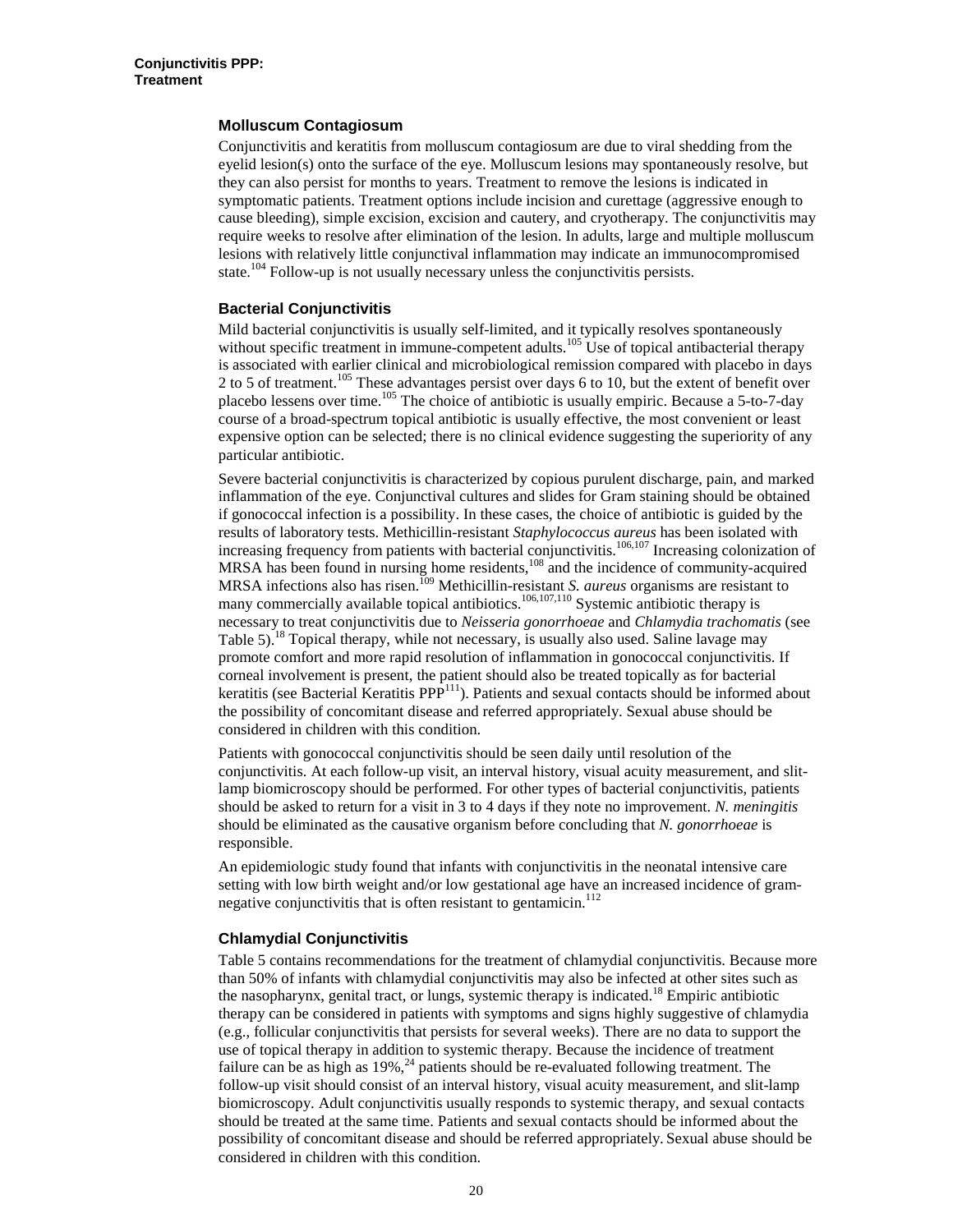| Cause           |                                                    | Drug of Choice                       | Dosage                                                              |
|-----------------|----------------------------------------------------|--------------------------------------|---------------------------------------------------------------------|
| <b>Adults</b>   |                                                    |                                      |                                                                     |
|                 | Gonococcus*                                        | Ceftriaxone <sup>t</sup>             | 250 mg IM, single dose                                              |
|                 |                                                    | and                                  |                                                                     |
|                 |                                                    | Azithromycin                         | 1 g orally, single dose                                             |
|                 |                                                    | <b>or</b>                            |                                                                     |
|                 |                                                    | Doxycycline                          | 100 mg orally, twice a day for 7 days                               |
|                 |                                                    | For cephalosporin-allergic patients: |                                                                     |
|                 |                                                    | Azithromycin <sup>#</sup>            | 2 g orally, single dose                                             |
|                 | Chlamydia                                          | Azithromycin                         | 1 g orally, single dose                                             |
|                 |                                                    | <b>or</b>                            |                                                                     |
|                 |                                                    | Doxycycline                          | 100 mg orally twice a day for 7 days                                |
|                 | Children <sup>§</sup> (<18 years)                  |                                      |                                                                     |
|                 | Gonococcus                                         |                                      |                                                                     |
|                 | Children who weigh <45 kg                          | Ceftriaxone                          | 125 mg IM, single dose                                              |
|                 |                                                    | <sub>or</sub>                        |                                                                     |
|                 |                                                    | Spectinomycin <sup>1</sup>           | 40 mg/kg (maximum dose 2 g) IM, single<br>dose                      |
|                 | Children who weigh ≥45 kg                          | Same treatment as adults             |                                                                     |
|                 | Chlamydia                                          |                                      |                                                                     |
|                 | Children who weigh <45 kg                          | Erythromycin base or ethylsuccinate  | 50 mg/kg/day orally divided into 4 doses daily<br>for 14 days       |
|                 | Children who weigh ≥45 kg but are<br>aged <8 years | Azithromycin                         | 1 g orally, single dose                                             |
|                 | Children $\geq$ 8 years                            | Azithromycin                         | 1 g orally, single dose                                             |
|                 |                                                    | <b>or</b>                            |                                                                     |
|                 |                                                    | Doxycycline                          | 100 mg orally, twice daily for 7 days                               |
| <b>Neonates</b> |                                                    |                                      |                                                                     |
|                 | Ophthalmia neonatorum caused by<br>N. gonorrhoeae  | Ceftriaxone                          | 25-50 mg/kg intravenous or IM, single dose,<br>not to exceed 125 mg |
|                 | Chlamydia                                          | Erythromycin base or ethylsuccinate  | 50 mg/kg/day orally divided into four doses<br>daily for 14 days"   |

**TABLE 5 SYSTEMIC ANTIBIOTIC THERAPY FOR GONOCOCCAL AND CHLAMYDIAL CONJUNCTIVITIS**

NOTE: Pregnant women should not be treated with doxycycline, quinolones, or tetracyclines. Either erythromycin or amoxicillin is recommended for treatment of chlamydia during pregnancy.

Data from:

Centers for Disease Control and Prevention. Sexually transmitted diseases treatment guidelines, 2010. MMWR Morb Mortal Wkly Rep 2010;59 (No. RR-12):44–55.

Update in: Centers for Disease Control and Prevention. Update to CDC's Sexually transmitted diseases treatment guidelines, 2010. Oral cephalosporins no longer a recommended treatment for gonococcal infections. MMWR Morb Mortal Wkly Rep 2012;61 (No. 31):590–4.

- The Centers for Disease Control and Prevention (CDC) currently recommends that patients treated for gonococcal infection also be treated routinely with a regimen effective against uncomplicated genital *Chlamydia trachomatis* infection, because patients infected with *Neisseria gonorrhoeae* often are coinfected with *C. trachomatis*.
- † If ceftriaxone is not available, cefixime 400 mg in a single dose or doxycycline 100 mg orally, twice a day for 7 days may be used. Consider lavage of infected eyes with saline solution once.
- ‡ A single oral dose of azithromycin 2 g is effective against uncomplicated gonococcal infections, but the CDC does not recommend widespread use of azithromycin because of concerns over emerging antimicrobial resistance to macrolides. Because data are limited regarding alternative regimens for treating gonorrhea among persons who have severe cephalosporin allergy, providers treating such patients should consult infectious disease specialists.
- § The CDC recommends advising all women and men with chlamydial or gonococcal infection to be retested approximately 3 months after treatment.
- ║ Sexual abuse must be considered a cause of infection in preadolescent children. A diagnosis of *C. trachomatis* or *N. gonorrhoeae* infection in preadolescent children should be documented by standard culture.
- ¶ Spectinomycin is not available in the United States; updated information from the CDC on the availability of spectinomycin will be available at [www.cdc.gov/std/treatment.](http://www.cdc.gov/std/treatment)

<sup>\*\*</sup> An association between oral erythromycin and infantile hypertrophic pyloric stenosis has been reported in infants aged less than 6 weeks who were treated with this drug. Infants treated with erythromycin should be followed for signs and symptoms of infantile hypertrophic pyloric stenosis.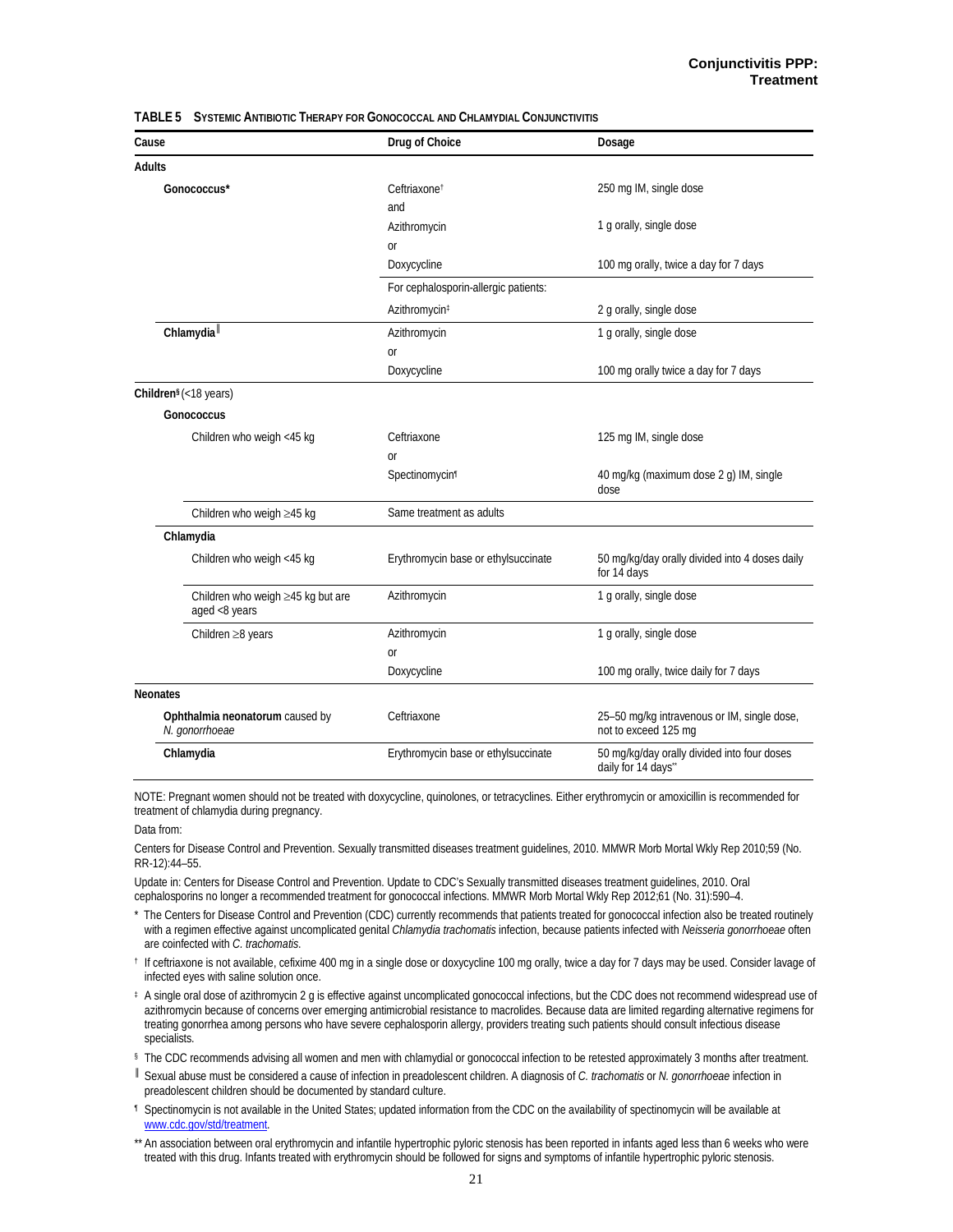#### **Ocular Mucous Membrane Pemphigoid Conjunctivitis**

This condition is a progressive immune-mediated process targeting the conjunctival basement membrane. Early symptoms may be very non-specific ocular surface complaints such as redness, foreign body sensation, dryness, tearing, discharge, and the like. Early signs are mild conjunctival injection, staining of the cornea and conjunctiva, and lacy scarring or cicatricial changes of the palpebral conjunctiva, especially the superior. As the condition progresses, the inflammation may increase and the complaints may persist and worsen. Symblephara, conjunctival cul de sac foreshortening, and progressive conjunctival scarring occurs in the later stages. As a result of the conjunctival scarring, entropion occurs, and trichiasis and acquired distichiasis cause corneal trauma with eventual scarring. Typically, elderly women are at increased risk. The diagnosis is typically one of exclusion, and a conjunctival biopsy for immunopathology confirms the diagnosis. If the patient is using any of the drugs associated with medication-induced mucous membrane pemphigoid, OMMP should be considered, and trial discontinuation of the medication should be attempted. Medications include epinephrine and glaucoma medications, especially the miotics.

Because OMMP is a chronic, progressive disease characterized by subepithelial fibrosis with frequent remissions and exacerbations of disease activity, it may be difficult to gauge the response to therapy accurately. Grading systems and photographic documentation of the conjunctiva may be helpful to assess disease progression.<sup>[34,](#page-46-19)[113](#page-50-3)</sup> Although topical corticosteroid therapy may aid in controlling acute conjunctival inflammation, systemic immunosuppressive therapy is usually required to inhibit inflammation and prevent progression of conjunctival scarring.<sup>[114](#page-50-4)</sup> The rate of disease progression, age and general condition of the patient, and the potential complications of immunosuppressive therapy should be considered and discussed with the patient before initiating therapy. Systemic corticosteroids may be indicated to control inflammation initially, but they should be weaned as other immunosuppressive therapy becomes effective to avoid complications of chronic corticosteroid use. Mild and slowly progressive disease may be treated using mycophenolate mofetil, dapsone, azathioprine, or methotrexate.<sup>[114-116](#page-50-4)</sup>

If dapsone is considered, caution should be taken in patients with glucose-6-phosphate dehydrogenase (G6PD) deficiency.<sup>[117](#page-50-5)</sup> For severe inflammation or for inflammation unresponsive to treatment with other agents, cyclophosphamide should be considered.<sup>[114,](#page-50-4)[118](#page-50-6)</sup> These therapies can be used alone or in combination. In general, a physician with expertise in immunosuppressive therapy should administer and monitor the treatment to minimize and manage side effects.<sup>[119,](#page-50-7)[120](#page-50-8)</sup> Other less commonly used therapies that may be effective for treatment or adjunctive therapy include oral tetracycline and niacinamide,<sup>[121](#page-50-9)</sup> sulfasalazine,<sup>[122](#page-50-10)</sup> and intravenous immunoglobulin.<sup>[123](#page-50-11)</sup> Associated dry eye state, trichiasis, distichiasis, and entropion should be treated. Mucous membrane or amniotic membrane grafting for fornix reconstruction is possible if eyes are not severely dry and inflammation is under control. In advanced disease with corneal blindness, keratoprosthesis surgery may improve vision.<sup>[124](#page-50-12)</sup>

The timing and frequency of follow-up visits is based on the severity of disease presentation, etiology, and treatment. A follow-up visit should include an interval history, visual acuity measurement, slit-lamp biomicroscopy, and documentation of corneal and conjunctival changes to monitor progression. Ocular procedures such as cataract surgery may worsen the disease. Perioperative immunosuppression and close postoperative follow-up are warranted in such cases.<sup>[118](#page-50-6)</sup>

#### **Graft-versus-Host Disease**

Patients with multiorgan systemic GVHD are treated with systemic immunosuppression. Systemic corticosteroids are the mainstay of initial treatment and are commonly used in conjunction with cyclosporine or tacrolimus. In corticosteroid-refractory GVHD, numerous therapies have been studied, including cyclophosphamide, T-cell modulators, and photopheresis, with varied success depending on the tissues involved and the severity of disease.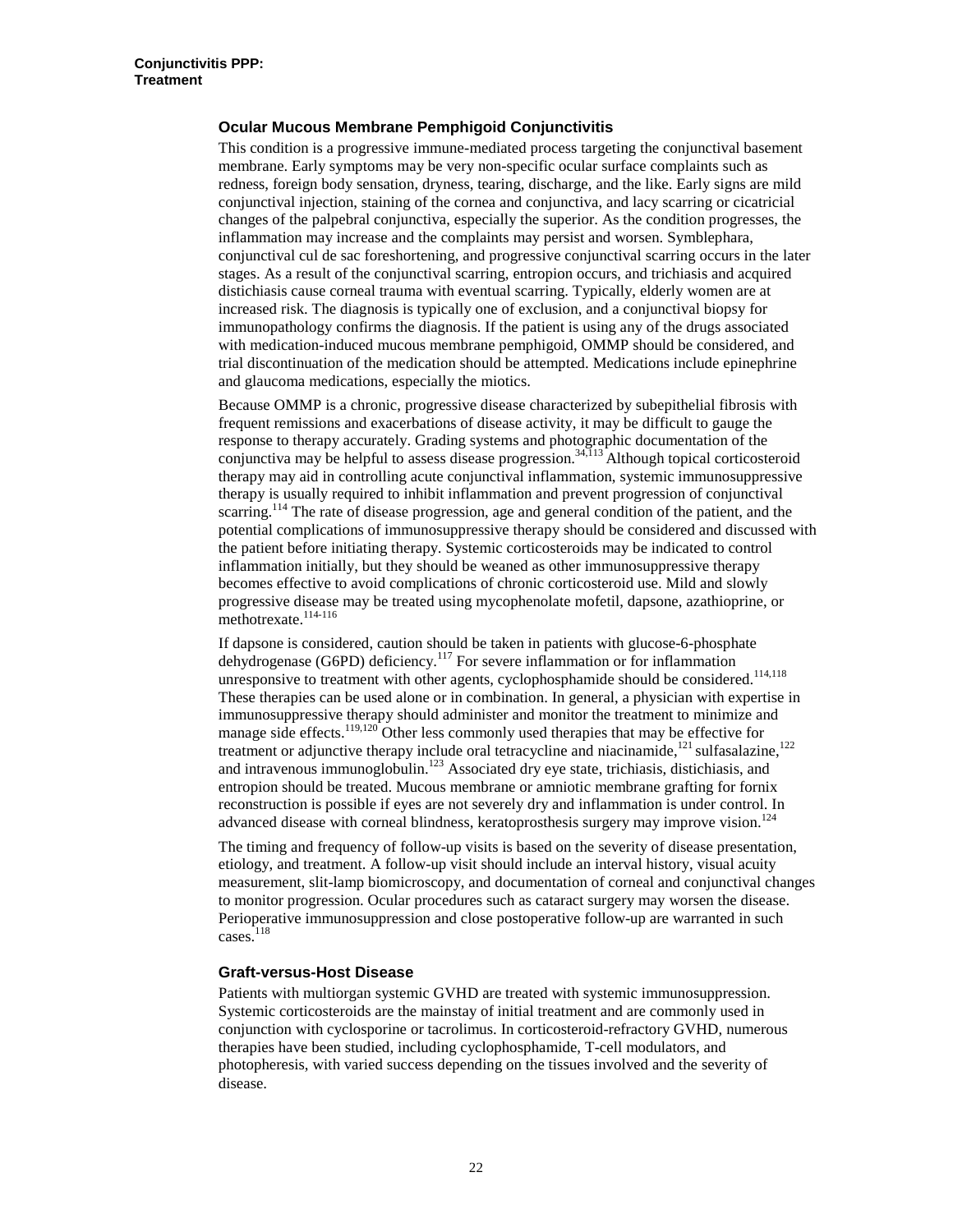For ocular GVHD, aggressive lubrication and punctal occlusion are particularly useful in treating patients with secondary keratoconjunctivitis sicca, which is very common. There may be some role for topical corticosteroids in treating conjunctival hyperemia and scarring.<sup>[125](#page-50-13)</sup> Topical cyclosporine or autologous serum tears can be used to treat dry eye syndrome associated with GVHD.<sup>[126-128](#page-50-14)</sup> Topical corticosteroids and/or cyclosporine are routinely used to treat active ocular GVHD, both acute and chronic.<sup>[129](#page-50-15)</sup> Treating the underlying inflammatory process with topical corticosteroids and cyclosporine may help to reduce conjunctival damage leading to dry eye disease. In more severe cases, surgical excision of pseudomembranous tissue has been advocated over conservative therapy.<sup>[130](#page-50-16)</sup> Other secondary complications of ocular GVHD such as cicatricial eyelid malposition, SLK, or limbal stem cell failure should be managed on a case-by-case basis. For vision correction and relief from dry eye symptoms in these patients, scleral lenses may be helpful, although these may be expensive.

#### **Sebaceous Carcinoma**

When a diagnosis of sebaceous carcinoma is confirmed by an eyelid biopsy, local excision is indicated. The excision should be performed by a surgeon experienced in the treatment of eyelid tumors, and adjunctive therapy should be used as needed for any residual pagetoid component.

#### **Ocular Surface Squamous Neoplasia**

When a diagnosis of ocular surface squamous neoplasia is confirmed by biopsy, treatment may consist of local excision with or without chemotherapeutics. In addition, some studies have indicated that topical chemotherapeutics alone may completely resolve the malignancy. The optimal treatment is still under debate, and, therefore, management should be done by an experienced specialist.<sup>[131](#page-50-17)</sup> Anterior segment optical coherence tomography may facilitate followup for patients with ocular surface squamous neoplasia.

#### **PROVIDER AND SETTING**

Because there is a spectrum of etiologies and treatment, optimal diagnosis and management of conjunctivitis require broad medical skills and experience. Some types of conjunctivitis are associated with systemic diseases and may require systemic drug treatment.

Patients with conjunctivitis who are evaluated by non-ophthalmologist health care providers should be referred promptly to the ophthalmologist in any of the following circumstances:

- ◆ Visual loss
- Moderate or severe pain
- $\triangle$  Severe, purulent discharge
- Corneal involvement
- $\triangle$  Conjunctival scarring
- $\triangleleft$  Lack of response to therapy
- ◆ Recurrent episodes
- $\triangle$  History of HSV eye disease
- $\triangleleft$  History of immunocompromise

A majority of patients with conjunctivitis can be treated effectively in an outpatient setting. Hospitalization may be necessary to administer parenteral therapy for severe gonococcal conjunctivitis and is mandatory for neonatal conjunctivitis.

#### **COUNSELING AND REFERRAL**

Counseling is imperative for all contagious varieties of conjunctivitis to minimize or prevent spread of the disease in the community. Modes of transmission include eye-hand contact, sexual contact, exposure to contaminated droplets, and exposure to airborne pathogens. Hand-washing is important to reduce the risk of transmission of viral infection. Return to school or work depends on the age of the patient, occupation, and type and severity of conjunctivitis.

When conjunctivitis is associated with sexually transmitted disease, treatment of sexual partners is essential to minimize recurrence and spread of the disease. Patients as well as their sexual partners should be referred to an appropriate medical specialist. The physician must remain alert to the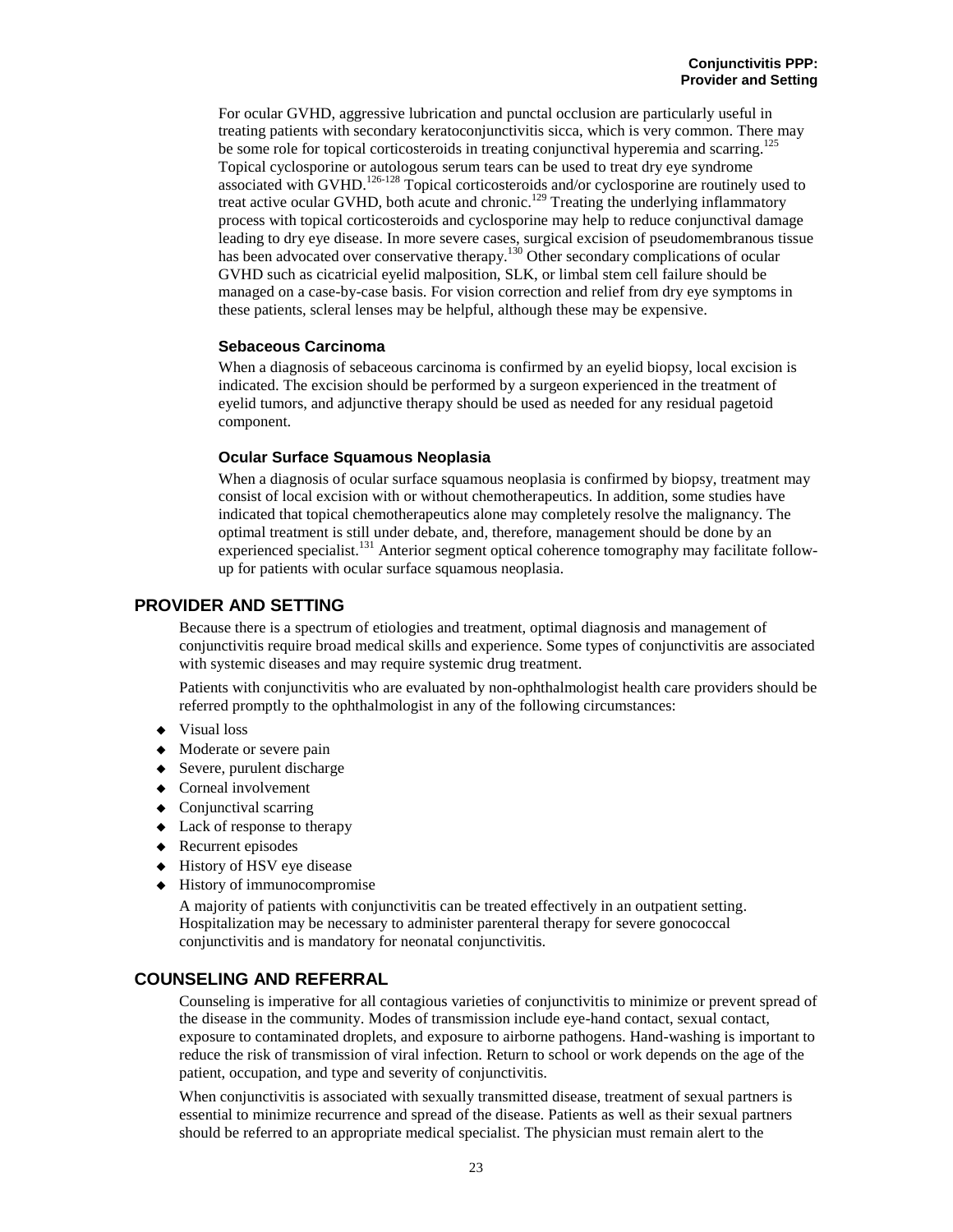possibility of child abuse in cases of potentially sexually transmitted ocular disease in children. In many states, sexually transmitted diseases and suspected child abuse must be reported to local health authorities or other state agencies.

In cases of ophthalmia neonatorum due to gonococcus, chlamydia, and HSV, the infant should be referred to an appropriate specialist. Infants who require systemic treatment are best managed in conjunction with a pediatrician.

When conjunctivitis appears to be a manifestation of systemic disease, patients should be referred to an appropriate medical specialist for evaluation.

### **SOCIOECONOMIC CONSIDERATIONS**

### **Allergic Conjunctivitis**

Conjunctivitis is very common worldwide, and it has a broad spectrum of disease severity and underlying etiologies. There have been multiple studies that have examined how allergic conjunctivitis causes a reduction in quality of life<sup>[132-135](#page-50-18)</sup> and increases economic costs.<sup>[133,](#page-50-19)[135-137](#page-51-0)</sup> The costs include not only direct costs such as doctors' visits and medications, but also indirect costs such as missed days from work and school, and decreased productivity while at work. An observational cross-sectional study on allergic rhinitis in four European countries showed that the presence of ocular symptoms reduces quality of life, reduces work productivity, and increases resource utilization regardless of the severity of nasal symptoms.<sup>[133](#page-50-19)</sup> Another crosssectional study looked at patients diagnosed with allergic conjunctivitis in 16 ophthalmology departments in Portugal. It found that 59% of patients had year-round symptoms, and that 46% had significant impairment in their quality of life during an acute episode.<sup>[134](#page-51-1)</sup> Chronic allergic rhinitis/conjunctivitis is also a common disease among children.[136](#page-51-2) Among students with nasal and ocular symptoms, 42%, 24%, 36%, and 28% reported moderate to severe interference of daily activities, at least 1 day of absence from school, a visit to a health care professional, and drug usage for rhinitis, respectively. In the United States, the direct and indirect costs are estimated to be at least \$6 billion a year.<sup>[137](#page-51-3)</sup> Similar decreases in quality of life and progressively increasing economic costs for seasonal allergic conjunctivitis were also found in Spain and Oxfordshire, England.<sup>[138](#page-51-4)</sup> Treatment options that address ocular symptoms may have a large beneficial impact on quality of life and decrease direct and indirect costs associated with allergic rhinitis. $133$ 

Vernal keratoconjunctivitis (VKC) is a rarer form of allergic conjunctivitis that is more common in children and young adults and is more prevalent in hot, dry climates.<sup>[139](#page-51-5)</sup> A population-based case-control study was conducted on 3049 children in Rwanda. It not only found that hot climate and male gender were risk factors for the disease but that higher socioeconomic status was also a risk factor.<sup>[139](#page-51-5)</sup> The authors hypothesize that there may be possible immunologic and environmental mechanisms present in urban settings compared with rural settings that account for this socioeconomic finding, and they suggest that further study is warranted.

### **Bacterial Conjunctivitis**

The economic impact of bacterial conjunctivitis is also substantial. A study was performed on a single outbreak of pneumococcal conjunctivitis at Dartmouth College in 2002 that affected 698 student[s.](#page-45-5)<sup>6</sup> Even though the course of the disease was very short and there were no long-term ocular sequelae, the estimated cost, including doctors' visits, cultures, and antibiotics, ranged from \$66,468 to \$120,583. Another study looked at the entire country using data from the medical literature, existing national databases, and Current Procedural Terminology code[s.](#page-45-4)<sup>5</sup> The estimated number of cases of bacterial conjunctivitis in the United States in 2005 was 4 million, and the total direct and indirect cost of treating patients with bacterial conjunctivitis was \$589 million. Data on costs associated with missed work or school, as well as the economic impact of untreated bacterial conjunctivitis, are not available, unfortunately.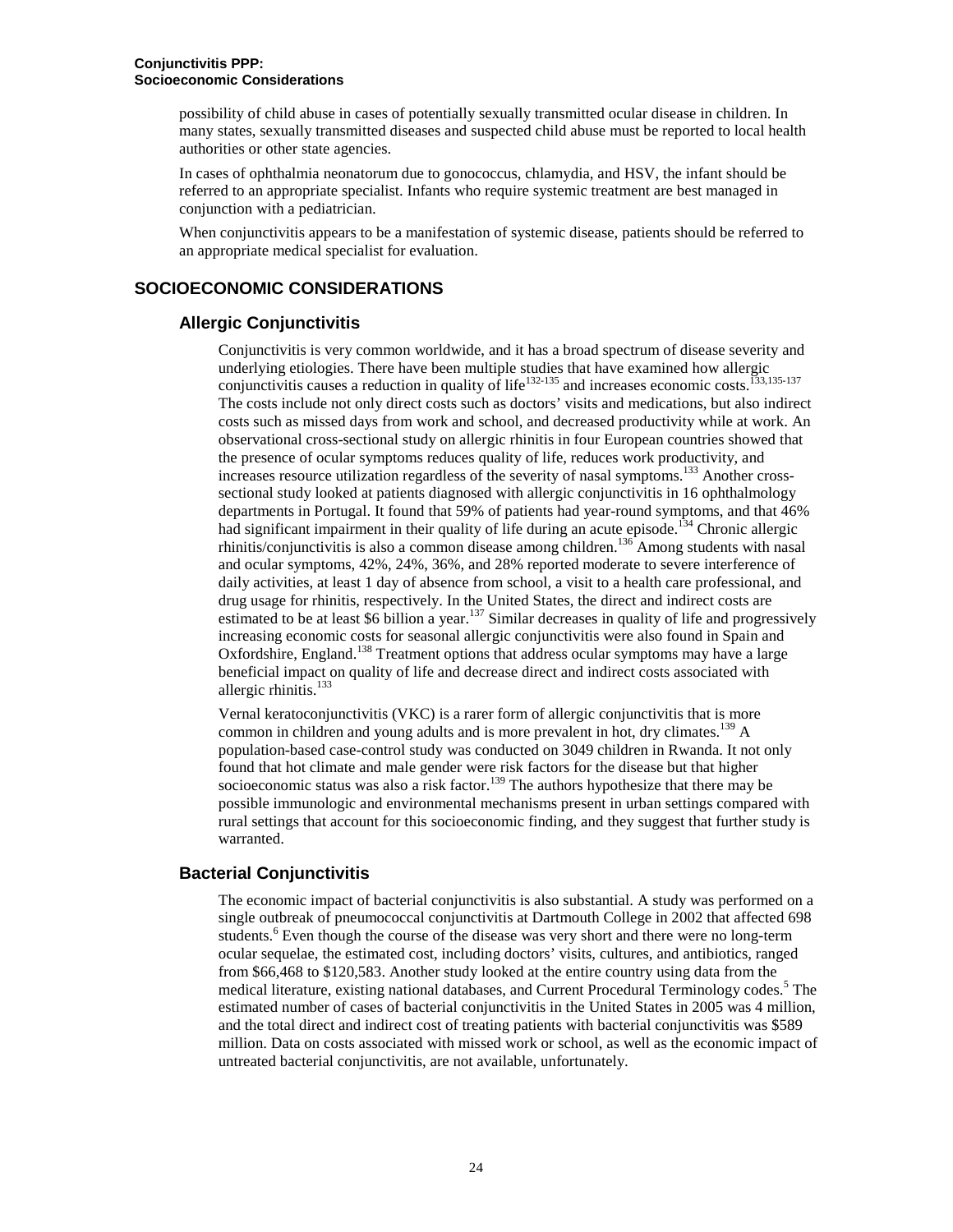### **Adenoviral Conjunctivitis**

While adenoviral conjunctivitis is a common condition that often results in several missed days of work and can lead to painful and visually debilitating keratoconjunctivitis, there have not been any published studies yet on its overall economic impact in the general population. A single outbreak of adenoviral keratoconjunctivitis in a long-term care facility, which affected 41 residents, resulted in hospital costs of \$29,527 (\$1085 for medical costs, \$8210 for investigative costs, \$3048 for preventive measures, and \$17,184 for lost productivity).<sup>[140](#page-51-6)</sup> Preventive infection-control measures can be extremely cost-effective if such an outbreak is avoided. There is a quick point-of-care test for adenovirus. The cost per case of adenoviral conjunctivitis is \$111.56 with no rapid test (including the cost of unnecessary antibiotic therapy), and it is  $$40.25$  with the test, implying a cost savings of \$71.31 per case.<sup>[141](#page-51-7)</sup> If these costs are extrapolated to include the entire U.S. population, it is estimated that nearly \$430 million in unnecessary medical care could be saved and that over 1 million cases of unnecessary antibiotic treatment could be avoided.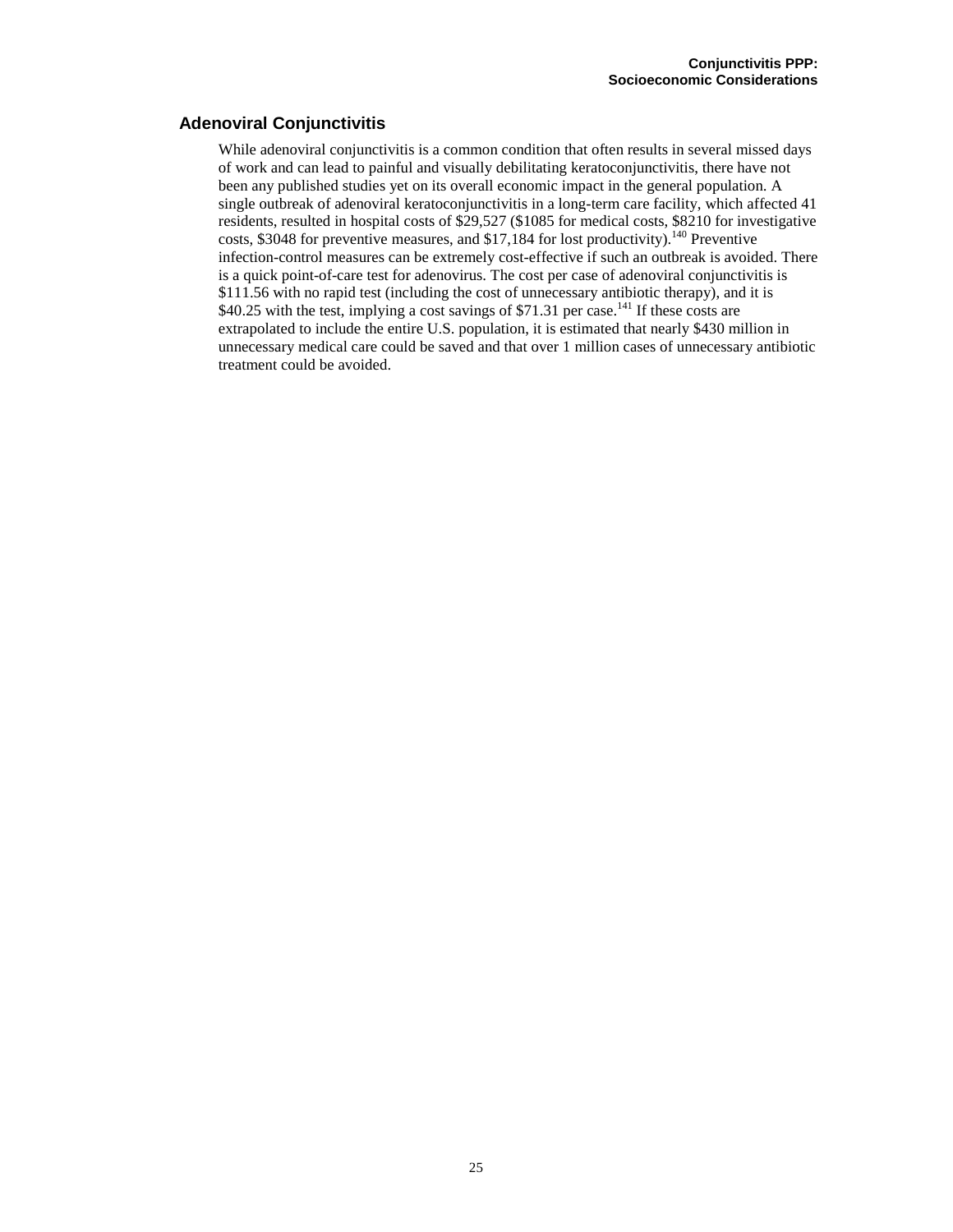

*Providing quality care is the physician's foremost ethical obligation, and is the basis of public trust in physicians. AMA Board of Trustees, 1986*

Quality ophthalmic care is provided in a manner and with the skill that is consistent with the best interests of the patient. The discussion that follows characterizes the core elements of such care.

The ophthalmologist is first and foremost a physician. As such, the ophthalmologist demonstrates compassion and concern for the individual, and utilizes the science and art of medicine to help alleviate patient fear and suffering. The ophthalmologist strives to develop and maintain clinical skills at the highest feasible level, consistent with the needs of patients, through training and continuing education. The ophthalmologist evaluates those skills and medical knowledge in relation to the needs of the patient and responds accordingly. The ophthalmologist also ensures that needy patients receive necessary care directly or through referral to appropriate persons and facilities that will provide such care, and he or she supports activities that promote health and prevent disease and disability.

The ophthalmologist recognizes that disease places patients in a disadvantaged, dependent state. The ophthalmologist respects the dignity and integrity of his or her patients, and does not exploit their vulnerability.

Quality ophthalmic care has the following optimal attributes, among others.

- The essence of quality care is a meaningful partnership relationship between patient and physician. The ophthalmologist strives to communicate effectively with his or her patients, listening carefully to their needs and concerns. In turn, the ophthalmologist educates his or her patients about the nature and prognosis of their condition and about proper and appropriate therapeutic modalities. This is to ensure their meaningful participation (appropriate to their unique physical, intellectual and emotional state) in decisions affecting their management and care, to improve their motivation and compliance with the agreed plan of treatment, and to help alleviate their fears and concerns.
- The ophthalmologist uses his or her best judgment in choosing and timing appropriate diagnostic and therapeutic modalities as well as the frequency of evaluation and follow-up, with due regard to the urgency and nature of the patient's condition and unique needs and desires.
- The ophthalmologist carries out only those procedures for which he or she is adequately trained, experienced and competent, or, when necessary, is assisted by someone who is, depending on the urgency of the problem and availability and accessibility of alternative providers.
- Patients are assured access to, and continuity of, needed and appropriate ophthalmic care, which can be described as follows.
	- The ophthalmologist treats patients with due regard to timeliness, appropriateness, and his or her own ability to provide such care.
	- The operating ophthalmologist makes adequate provision for appropriate pre- and postoperative patient care.
	- When the ophthalmologist is unavailable for his or her patient, he or she provides appropriate alternate ophthalmic care, with adequate mechanisms for informing patients of the existence of such care and procedures for obtaining it.
	- The ophthalmologist refers patients to other ophthalmologists and eye care providers based on the timeliness and appropriateness of such referral, the patient's needs, the competence and qualifications of the person to whom the referral is made, and access and availability.
	- The ophthalmologist seeks appropriate consultation with due regard to the nature of the ocular or other medical or surgical problem. Consultants are suggested for their skill, competence, and accessibility. They receive as complete and accurate an accounting of the problem as necessary to provide efficient and effective advice or intervention, and in turn respond in an adequate and timely manner.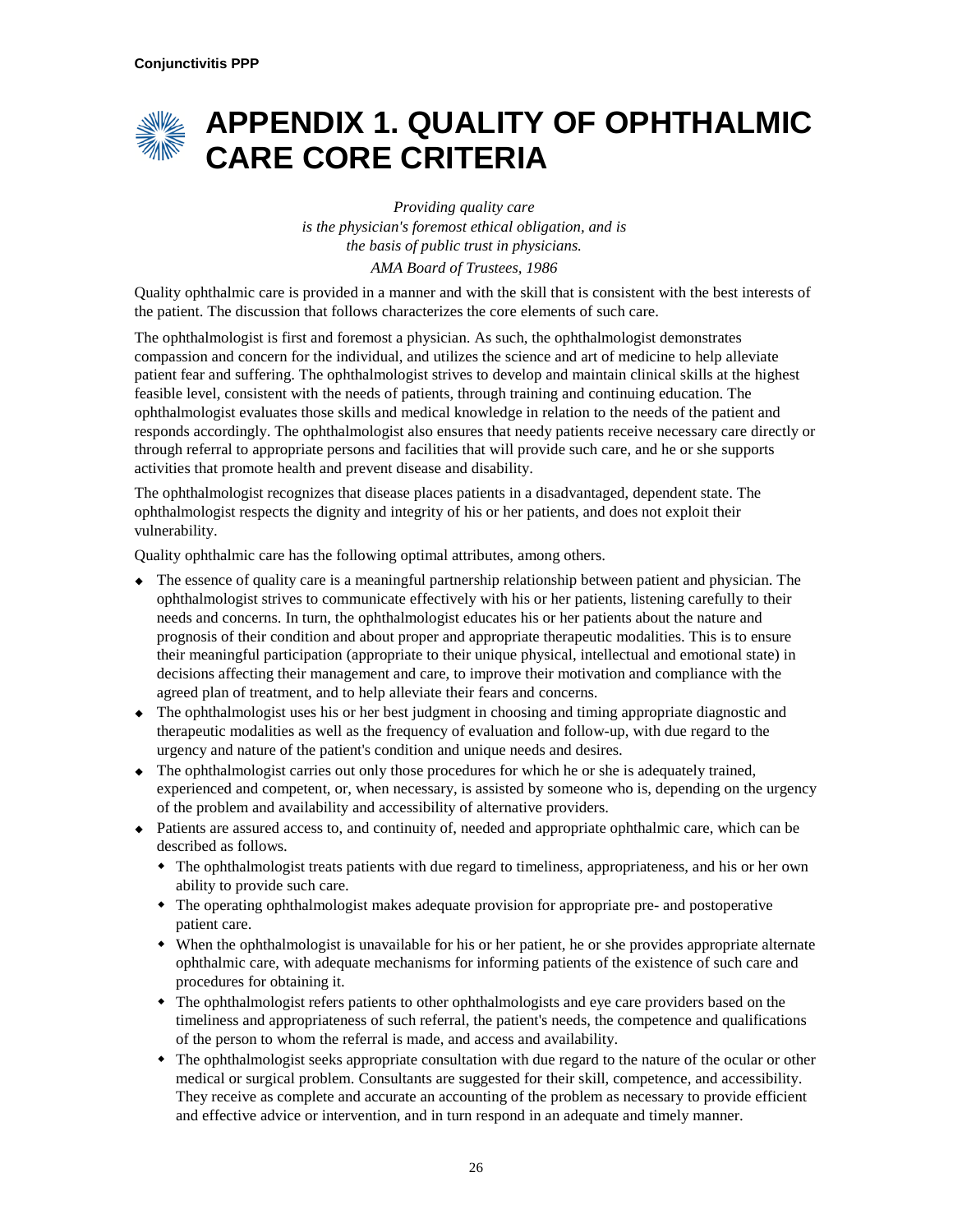- The ophthalmologist maintains complete and accurate medical records.
- On appropriate request, the ophthalmologist provides a full and accurate rendering of the patient's records in his or her possession.
- The ophthalmologist reviews the results of consultations and laboratory tests in a timely and effective manner and takes appropriate actions.
- The ophthalmologist and those who assist in providing care identify themselves and their profession.
- For patients whose conditions fail to respond to treatment and for whom further treatment is unavailable, the ophthalmologist provides proper professional support, counseling, rehabilitative and social services, and referral as appropriate and accessible.
- Prior to therapeutic or invasive diagnostic procedures, the ophthalmologist becomes appropriately conversant with the patient's condition by collecting pertinent historical information and performing relevant preoperative examinations. Additionally, he or she enables the patient to reach a fully informed decision by providing an accurate and truthful explanation of the diagnosis; the nature, purpose, risks, benefits, and probability of success of the proposed treatment and of alternative treatment; and the risks and benefits of no treatment.
- The ophthalmologist adopts new technology (e.g., drugs, devices, surgical techniques) in judicious fashion, appropriate to the cost and potential benefit relative to existing alternatives and to its demonstrated safety and efficacy.
- The ophthalmologist enhances the quality of care he or she provides by periodically reviewing and assessing his or her personal performance in relation to established standards, and by revising or altering his or her practices and techniques appropriately.
- The ophthalmologist improves ophthalmic care by communicating to colleagues, through appropriate professional channels, knowledge gained through clinical research and practice. This includes alerting colleagues of instances of unusual or unexpected rates of complications and problems related to new drugs, devices or procedures.
- The ophthalmologist provides care in suitably staffed and equipped facilities adequate to deal with potential ocular and systemic complications requiring immediate attention.
- The ophthalmologist also provides ophthalmic care in a manner that is cost effective without unacceptably compromising accepted standards of quality.

Reviewed by: Council Approved by: Board of Trustees October 12, 1988

2nd Printing: January 1991 3<sup>rd</sup> Printing: August 2001 4th Printing: July 2005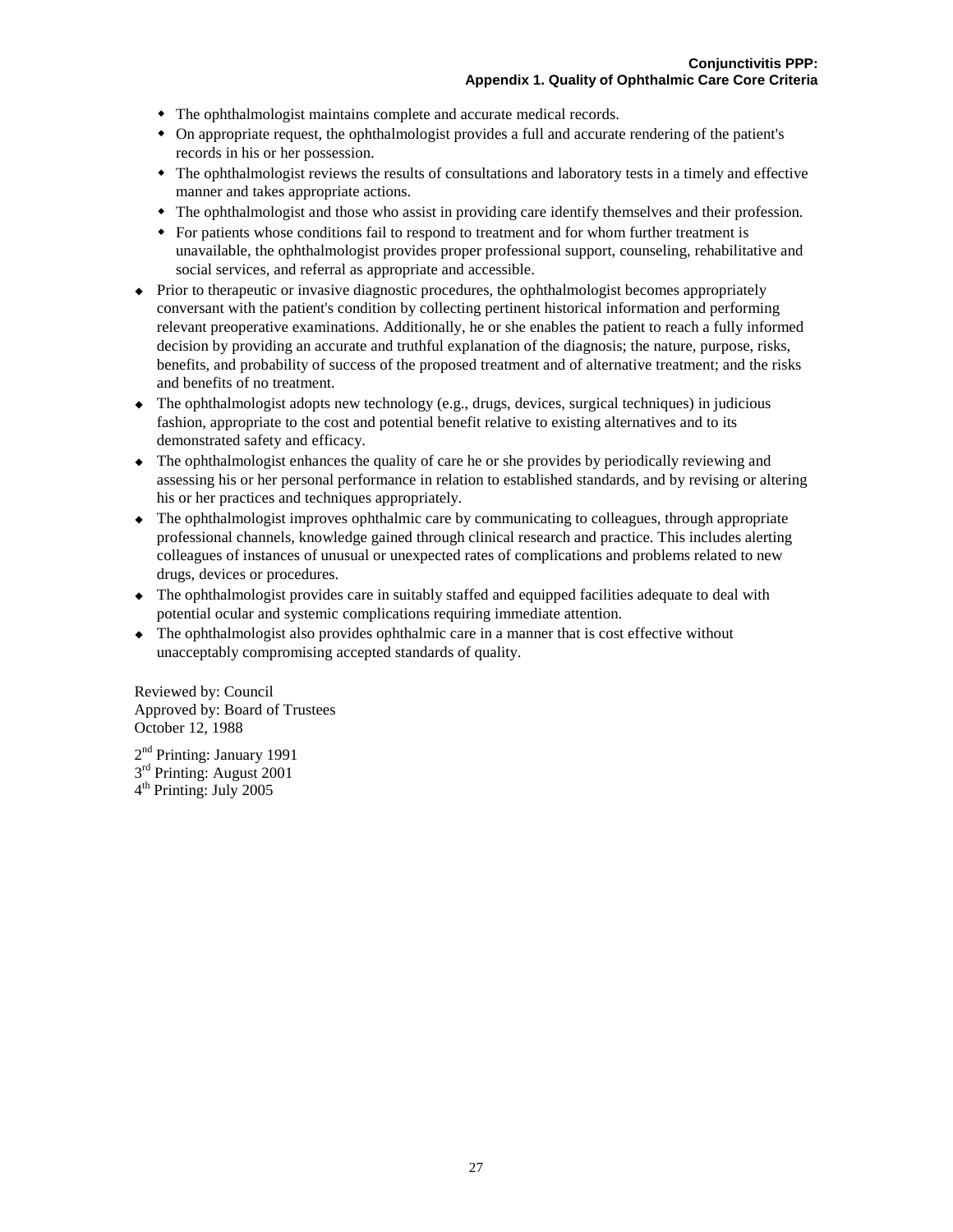

# **APPENDIX 2. INTERNATIONAL STATISTICAL CLASSIFICATION OF DISEASES AND RELATED HEALTH PROBLEMS (ICD) CODES**

Conjunctivitis includes entities with the following ICD-9 and ICD-10 classifications:

|                                                                    | ICD-9 CM          | ICD-10 CM                                                        |  |
|--------------------------------------------------------------------|-------------------|------------------------------------------------------------------|--|
| Conjunctivitis, other diseases of conjunctiva<br>caused by viruses | $372.00 - 372.39$ | Code first underlying virus or<br>chemical and intent            |  |
|                                                                    |                   | $H10.011 - H10.813$<br>(approximately 65 codes in<br>this range) |  |
| Chlamydia                                                          | $077.0 - 077.99$  | A74.0, B30.0 - B30.9                                             |  |
| and                                                                |                   |                                                                  |  |
| ophthalmia neonatorum caused by<br>gonococcus                      | 098.40            | A54.31                                                           |  |

CM = Clinical Modification used in the United States; (–) = 1, right eye; 2, left eye; 3, bilateral

Additional information for ICD-10 codes:

- Certain ICD-10 CM categories have applicable  $7<sup>th</sup>$  characters. The applicable  $7<sup>th</sup>$  character is required for all codes within the category, or as the notes in the Tabular List instruct. The 7<sup>th</sup> character must always be the 7<sup>th</sup> character in the data field. If a code that requires a 7<sup>th</sup> character is not 6 characters, a placeholder X must be used to fill in the empty characters.
- For bilateral sites, the final character of the codes in the ICD-10 CM indicates laterality. If no bilateral code is provided and the condition is bilateral, separate codes for both the left and right side should be assigned. Unspecified codes should only be used when there is no other code option available.
- When the diagnosis code specifies laterality, regardless of which digit it is found in (i.e., 4<sup>th</sup> digit, 5<sup>th</sup> digit, or 6<sup>th</sup> digit):
	- Right is always 1
	- Left is always 2
	- Bilateral is always 3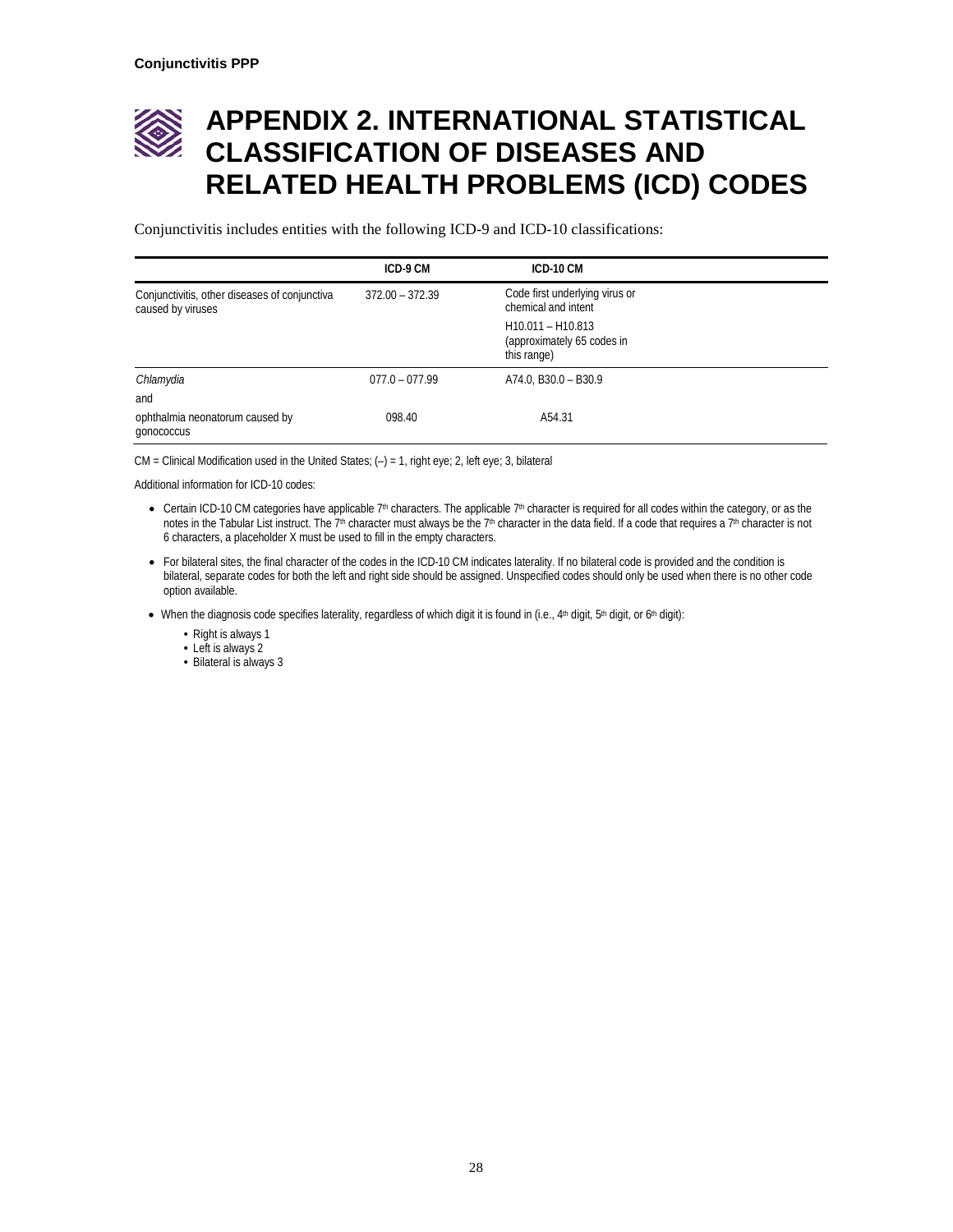# **APPENDIX 3. PREFERRED PRACTICE PATTERN RECOMMENDATION GRADING**

The grades herein report the SIGN grade associated with the included studies supporting each recommendation  $(I++; I+, I-, II++; II+, II-; III)$ , the GRADE evaluation of the body of evidence (Good, Moderate, Insufficient), and the GRADE assessment of the strength of the recommendation (Strong, Discretionary). Details of these grading systems are reported in the Methods and Key to Ratings section at the beginning of this document.

### **Highlighted Findings and Recommendations for Care**

Page 4: Infected individuals should be counseled to wash hands frequently and use separate towels, and to avoid close contact with others during the period of contagion: II++; Good; Strong

Page 4: Surfaces should be disinfected with an EPA-registered hospital disinfectant in accordance with the label's use directions and safety precautions: II+; Good; Strong

Page 4: Indiscriminate use of topical antibiotics or corticosteroids should be avoided: III; Good; Strong

Page 4: The choice of topical antibiotic agent for treatment of bacterial conjunctivitis is empiric: III; Insufficient; Discretionary

#### **Care Process – Diagnosis**

Page 10: The initial evaluation of a patient should include the relevant aspects of the comprehensive medical eye evaluation: II++; Good; Strong

Page 10: Some elements of the evaluation may be deferred in patients with symptoms and signs suggestive of infectious conjunctivitis: III; Insufficient; Discretionary

Page 10: The initial eye examination includes measurement of visual acuity, an external examination, and slit-lamp biomicroscopy: III; Insufficient; Discretionary

Page 10: The external examination should include regional lymphadenopathy, skin, abnormalities of the eyelids and adnexae, and conjunctiva: III; Insufficient; Discretionary

Page 11: The slit-lamp biomicroscopy should include careful evaluation of the eyelid margins, eyelashes, lacrimal puncta and canaliculi, tarsal and forniceal conjunctiva, bulbar conjunctiva/limbus, cornea, anterior chamber/iris and dye-staining pattern: III; Insufficient; Discretionary

Page 13: Cultures of the conjunctiva are indicated in all cases of suspected infectious neonatal conjunctivitis: II+; Moderate; Strong

Page 13: Bacterial cultures also may be helpful for recurrent or severe purulent conjunctivitis in any age group and in cases where the conjunctivitis has not responded to medication: III; Insufficient; Discretionary

Page 13: Viral cultures are not routinely used to establish a diagnosis: III; Insufficient; Discretionary

Page 13: Suspected cases of adult and neonatal chlamydial conjunctivitis can be confirmed by laboratory testing: II++; Good; Discretionary

Page 13: Smears for cytology and special stains (e.g., Gram, Giemsa) are recommended in cases of suspected infectious neonatal conjunctivitis, chronic or recurrent conjunctivitis, and in cases of suspected gonococcal conjunctivitis in any age group: II-; Insufficient; Discretionary

Page 13: Directed conjunctival biopsy may be both vision-saving and lifesaving: III; Insufficient; Discretionary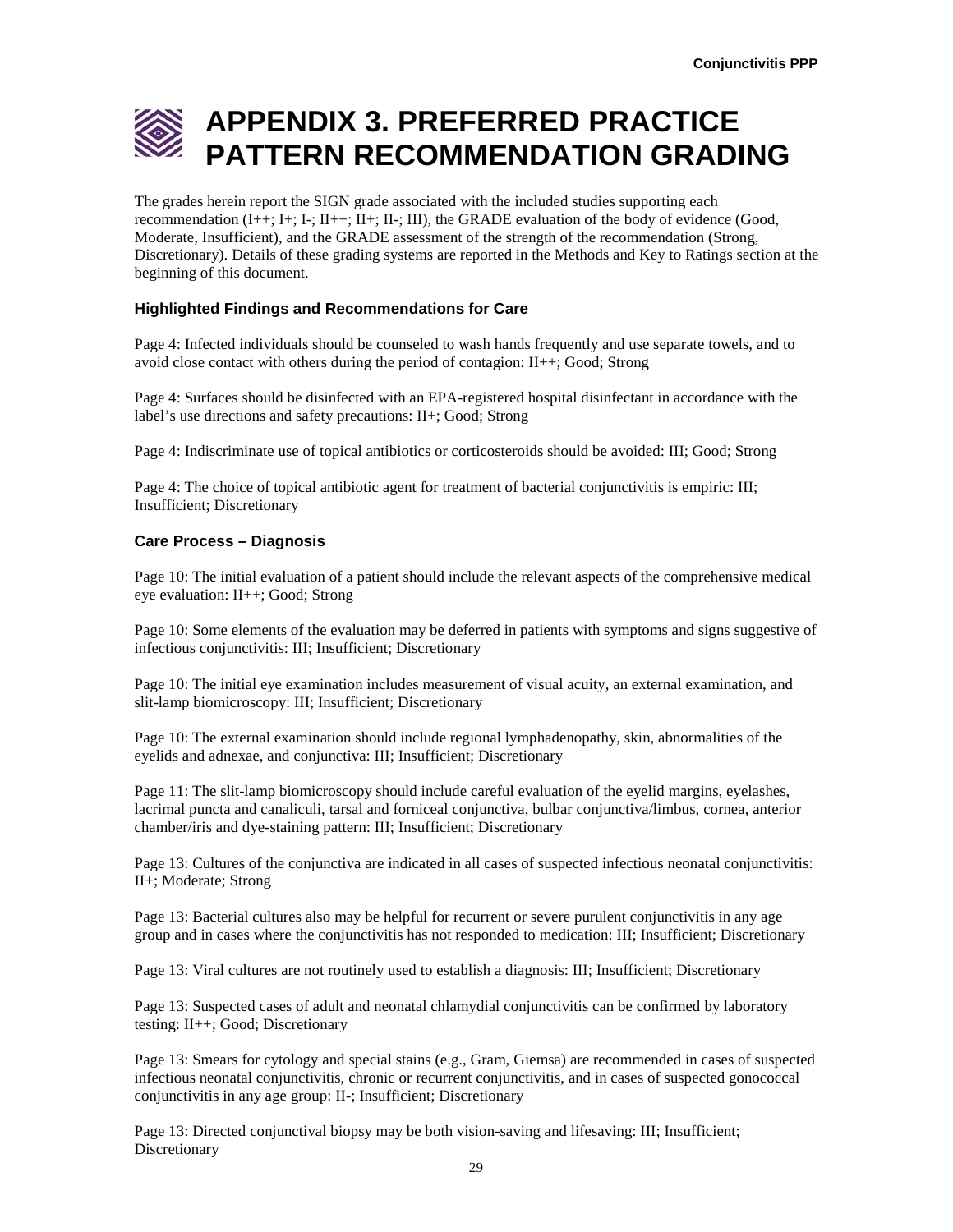#### **Conjunctivitis PPP: Appendix 3. PPP Recommendation Grading**

Page 13: Conjunctival biopsy and immunofluorescent staining diagnostic tests may be helpful to establish the diagnosis of diseases such as OMMP and paraneoplastic syndromes: II-; Insufficient; Discretionary

Page 13: A biopsy of bulbar conjunctiva should be performed and a sample should be taken from an uninvolved area in an eye with active inflammation when OMMP is suspected: II-; Insufficient; Discretionary

Page 14: In cases of suspected sebaceous carcinoma, a full-thickness lid biopsy is indicated: III; Insufficient; Discretionary

Page 14: When considering a biopsy, a preoperative consultation with the pathologist is advised to ensure proper handling and staining of specimens: III; Insufficient; Strong

Page 14: Confocal microscopy may be helpful as a non-invasive tool to evaluate some forms of conjunctivitis (e.g., atopic, SLK): II-; Moderate; Discretionary

Page 14: Thyroid function tests are indicated for patients with SLK who do not have known thyroid disease: III; Insufficient; Discretionary

#### **Care Process – Management**

Page 14: Individuals can protect against some chemical and toxin exposures by using adequate eye protection: III; Good; Strong

Page 14: Contact lens wearers can be instructed in appropriate lens care and frequent lens replacement to reduce the risk or severity of GPC: III; Good; Strong

Page 14: Infectious conjunctivitis in neonates can be prevented by prenatal screening and treatment of the expectant mother and by prophylactic treatment of the infant at birth: III; Moderate; Strong

Page 14: Single-use tubes of ophthalmic ointment containing 0.5% erythromycin is used as the standard prophylactic agent to prevent ophthalmia neonatorum: II++; Insufficient; Discretionary

Page 14: Povidone-iodine solution 2.5% may be less effective and more toxic to the ocular surface: I+; Moderate; Discretionary

Page 14: The use of a 7-day course of antibiotics has been shown to eradicate bacteria within 5 days: III; Good; Strong

Page 14: Infected individuals should be counseled to wash hands frequently with soap and water (as opposed to sanitizer only) and use separate towels, and to avoid close contact with others during the period of contagion: II++; Good; Strong

Page 14: Avoiding contact with others is especially important for individuals in professions with high potential for transmission, such as health care workers and child care providers: III; Good; Strong

Page 14: To avoid cross-contamination, multiple-dose eyedrop containers should be discarded when inadvertent contact with the ocular surface occurs: III; Good; Strong

Page 14: Hand-washing procedures with antimicrobial soap and water<sup>[49](#page-47-10)</sup> and disinfecting ophthalmic equipment may reduce the risk of transmission of viral infection: III; Good; Strong

Page 15: Exposed surfaces on equipment can be decontaminated by wiping with sodium hypochlorite or other appropriate disinfectants: III; Insufficient; Discretionary

Page 15: Disinfecting agents recommended for routine decontamination of tonometer tips include 70% ethyl alcohol and sodium hypochlorite: III; Good; Strong

Page 15: Tonometer tips should be wiped clean and then disinfected by immersing them for 5 to 10 minutes in either 70% ethyl ethanol or 1:10 sodium hypochlorite: II+; Good; Strong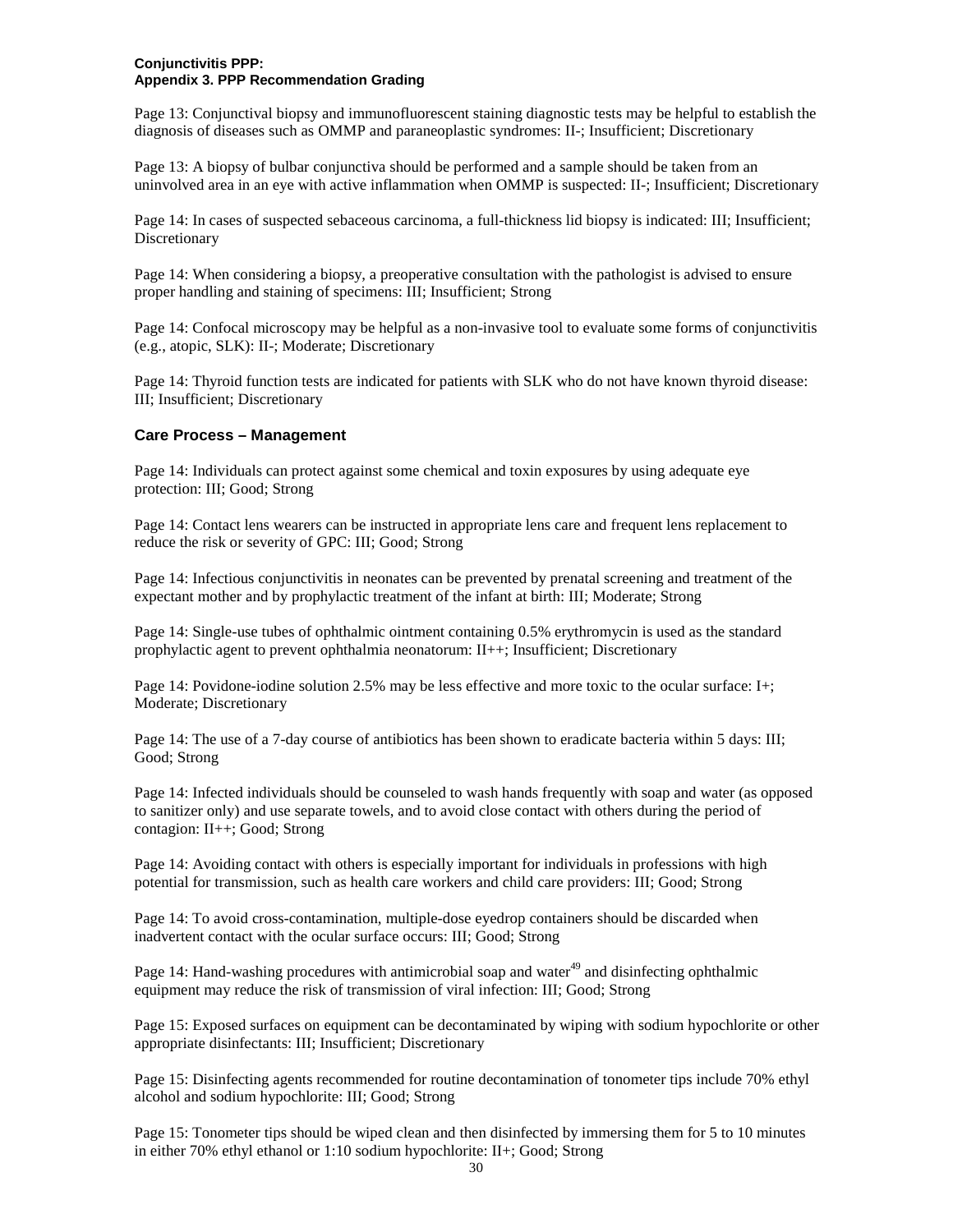Page 15: After disinfection, the tonometer should be thoroughly rinsed in tap water and air dried before use: II+; Good; Strong

Page 15: The common practice of wiping the tonometer tip with a 70% isopropyl alcohol wipe does not provide adequate disinfection for a patient who has adenoviral keratoconjunctivitis; III; Insufficient; Discretionary

Page 15: Disposable tonometer tips can also be considered to eliminate cross infections: III; Insufficient; Discretionary

Page 15: Intraocular pressure can be checked using an applanation tonometer with a disposable coverlet: III; Insufficient; Discretionary

Page 15: Consideration should be given to possibly deferring IOP measurement for a patient with acute conjunctivitis: III; Insufficient; Discretionary

Page 15: Indiscriminate use of topical antibiotics or corticosteroids should be avoided, because antibiotics can induce toxicity and corticosteroids can potentially prolong adenoviral infections and worsen HSV infections: III; Good; Strong

Page 15: Mild allergic conjunctivitis can be treated with an over-the-counter antihistamine/vasoconstrictor agent or with the more effective second-generation topical histamine  $H_1$ -receptor antagonists: I++; Good; Strong

Page 15: If the condition is frequently recurrent or persistent, mast-cell stabilizers can be utilized: III; Insufficient; Discretionary

Page 15: Many new medications combine antihistamine activity with mast-cell stabilizing properties and can be utilized for either acute or chronic disease: I-; Moderate; Discretionary

Page 15: If the symptoms are not adequately controlled, a brief course (1 to 2 weeks) of low-potency topical corticosteroids can be added to the regimen: III; Insufficient; Discretionary

Page 15: The lowest potency and frequency of corticosteroid administration that relieves the patient's symptoms should be used: III; Insufficient; Discretionary

Page 15: Ketorolac has been FDA-approved for the treatment of allergic conjunctivitis: I-; Moderate; Discretionary

Page 15: Additional measures include using artificial tears, which dilute allergens and treat co-existing tear deficiency; cool compresses; oral antihistamines, and allergen avoidance: III; Insufficient; Discretionary

Page 15: Frequent clothes washing and bathing/showering before bedtime may also be helpful: III; Insufficient; Discretionary

Page 15: Consultation with an allergist or dermatologist may be helpful for patients who have disease that cannot be adequately controlled with topical medications and oral antihistamines: III; Insufficient; Discretionary

Page 15: The use of topical mast cell inhibitors can also be helpful in alleviating the symptoms of allergic rhinitis: I-; Moderate; Discretionary

Page 15: Intranasal corticosteroid therapy, however, is not effective for the treatment of seasonal allergic conjunctivitis: I-; Moderate; Discretionary

Page 15: Frequency of follow-up visits is based on the severity of disease presentation, etiology, and treatment: III; Insufficient; Discretionary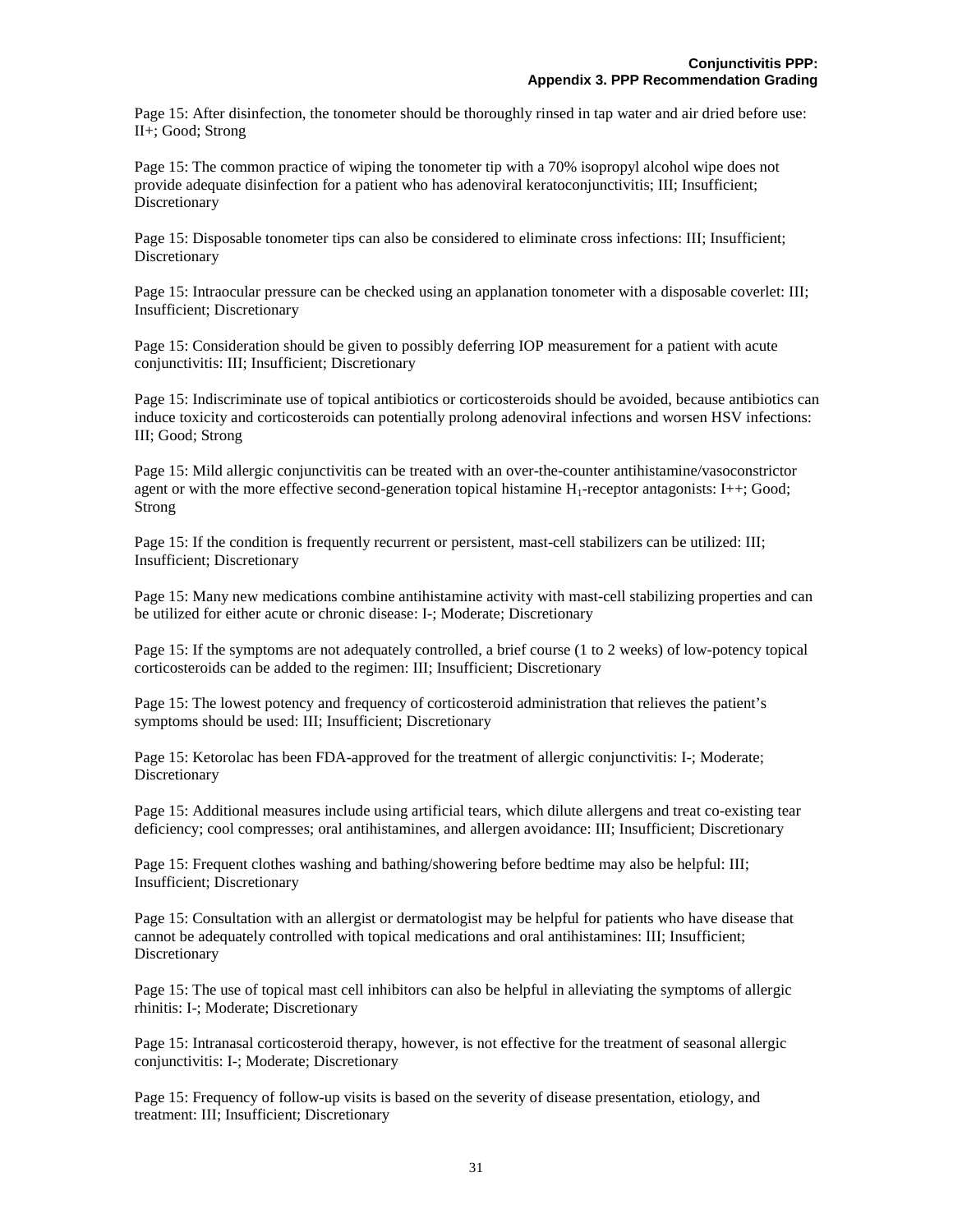#### **Conjunctivitis PPP: Appendix 3. PPP Recommendation Grading**

Page 15: A follow-up visit should include an interval history, measurement of visual acuity, and slit-lamp biomicroscopy: III; Insufficient; Discretionary

Page 15: If corticosteroids are used in chronic or recurrent conjunctivitis, baseline and periodic measurement of IOP and pupillary dilation should be performed to evaluate for cataract and glaucoma: III; Insufficient; Discretionary

Page 16: General treatment measures include modifying the environment to minimize exposure to allergens or irritants, and using cool compresses and ocular lubricants: III; Insufficient; Discretionary

Page 16: Topical and oral antihistamines and topical mast-cell stabilizers can be useful to maintain comfort: III; Insufficient; Discretionary

Page 16: For acute exacerbations of vernal/atopic conjunctivitis, topical corticosteroids are usually necessary to control severe symptoms and signs: III; Insufficient; Discretionary

Page 16: The minimal amount of corticosteroid should be used based on patient response and tolerance: III; Insufficient; Discretionary

Page 16: Topical cyclosporine 2% is effective as adjunctive therapy to reduce the amount of topical corticosteroid used to treat severe atopic keratoconjunctivitis: I-; Moderate; Discretionary

Page 16: Commercially available topical cyclosporine may be a useful adjunct in the treatment of vernal/atopic conjunctivitis: I++; Good; Strong

Page 16: For entities such as vernal keratoconjunctivitis, patients should be informed about potential complications of corticosteroid therapy, and general strategies to minimize corticosteroid use should be discussed: III; Good; Strong

Page 16: For severe sight-threatening atopic keratoconjunctivitis that is not responsive to topical therapy, systemic immunosuppression may be warranted rarely: I+; Moderate; Discretionary for tacrolimus 0.1%; III; Insufficient; Discretionary for all other treatments

Page 17: Frequency of follow-up visits is based on the severity of disease presentation, etiology, and treatment: III; Insufficient; Discretionary

Page 17: Consultation with a dermatologist is often helpful: III; Insufficient; Discretionary

Page 17: A follow-up visit should include an interval history, measurement of visual acuity, and slit-lamp biomicroscopy: III; Insufficient; Discretionary

Page 17: If corticosteroids are prescribed, baseline and periodic measurement of IOP and pupillary dilation should be performed to evaluate for glaucoma and cataract: III; Insufficient; Discretionary

Page 17: Protruding suture knots can be treated by removing, moving, or replacing the sutures, rotating the knots, or using a therapeutic contact lens: III; Insufficient; Discretionary

Page 17: Ocular prostheses that cause GPC can be cleaned, polished, or replaced: III; Insufficient; Discretionary

Page 17: Mild contact-lens-related GPC may respond to replacing lenses more frequently: III; Insufficient; Discretionary

Page 17: Mild contact-lens-related GPC may respond to decreasing contact lens wearing time: III; Insufficient; Discretionary

Page 17: Mild contact-lens-related GPC may respond to increasing the frequency of enzyme treatment: III; Insufficient; Discretionary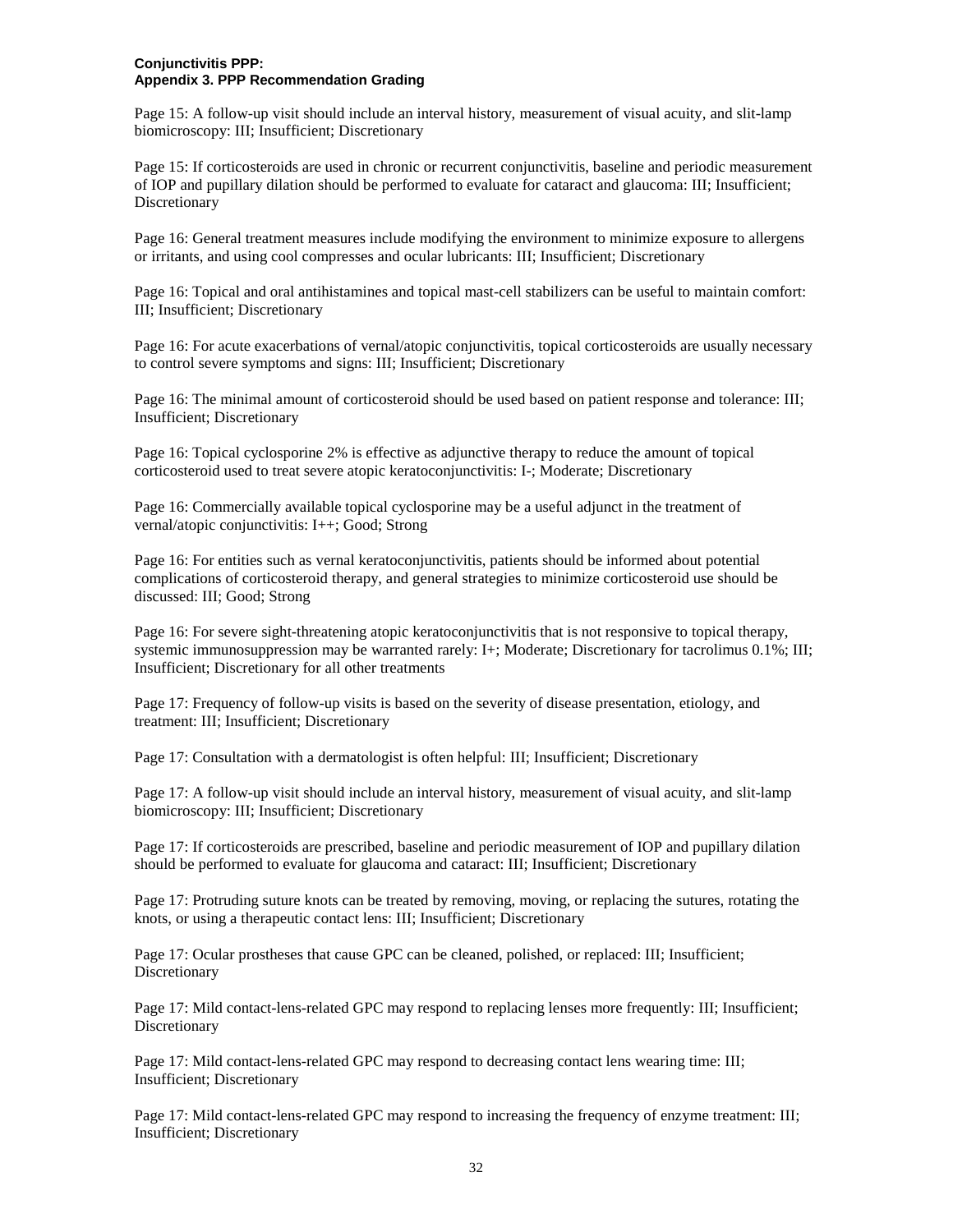Page 17: Mild contact-lens-related GPC may respond to using preservative-free lens-care systems: III; Insufficient; Discretionary

Page 17: Mild contact-lens-related GPC may respond to administering mast-cell stabilizing agents: I+; Moderate; Discretionary

Page 17: Mild contact-lens-related GPC may respond to refitting contact lenses: III; Insufficient; Discretionary

Page 17: Mild contact-lens-related GPC may respond to switching to daily-wear disposable lenses: III; Insufficient; Discretionary

Page 17: Mild contact-lens-related GPC may respond to changing the contact lens polymer: III; Insufficient; Discretionary

Page 17: Associated abnormalities such as aqueous tear deficiency and MGD should be treated: III; Insufficient; Discretionary

Page 17: For patients with moderate or severe GPC, discontinuation of contact lens wear for several weeks to months and a brief course of topical corticosteroid treatment may also rarely be necessary: III; Insufficient; Discretionary

Page 17: If corticosteroids are used for conjunctivitis, baseline and periodic measurement of IOP and pupillary dilation should be performed to evaluate for cataract and glaucoma: III; Insufficient; Discretionary

Page 17: Frequency of follow-up visits is based on the severity of disease and treatment used: III; Insufficient; Discretionary

Page 17: At the follow-up visit, an interval history, measurement of visual acuity, and slit-lamp biomicroscopy should be performed: III; Insufficient; Discretionary

Page 17: Mild cases of SLK may respond to treatment of concomitant dry eye syndrome with lubricants: III; Insufficient; Discretionary

Page 17: Mild cases of SLK may respond to treatment of concomitant dry eye syndrome with mast-cell stabilizers: III; Insufficient; Discretionary

Page 17: Mild cases of SLK may respond to treatment of concomitant dry eye syndrome with cyclosporine: III; Insufficient; Discretionary

Page 17: Mild cases of SLK may respond to treatment of concomitant dry eye syndrome with soft contact lenses: III; Insufficient; Discretionary

Page 17: Mild cases of SLK may respond to treatment of concomitant dry eye syndrome with punctal occlusion: III; Insufficient; Discretionary

Page 17: Associated filamentary keratitis may occasionally respond to topical 10% acetylcysteine: III; Insufficient; Discretionary

Page 17: Persistent symptoms may necessitate surgical intervention such as cautery (chemical or thermal) to tighten redundant conjunctiva or conjunctival resection: III; Insufficient; Discretionary

Page 17: An underlying thyroid disorder should be investigated by means of thyroid function tests: III; Insufficient; Discretionary

Page 17: Because SLK may persist with exacerbations over a period of years, treatment and frequency of follow-up are driven by the patient's symptoms: III; Insufficient; Discretionary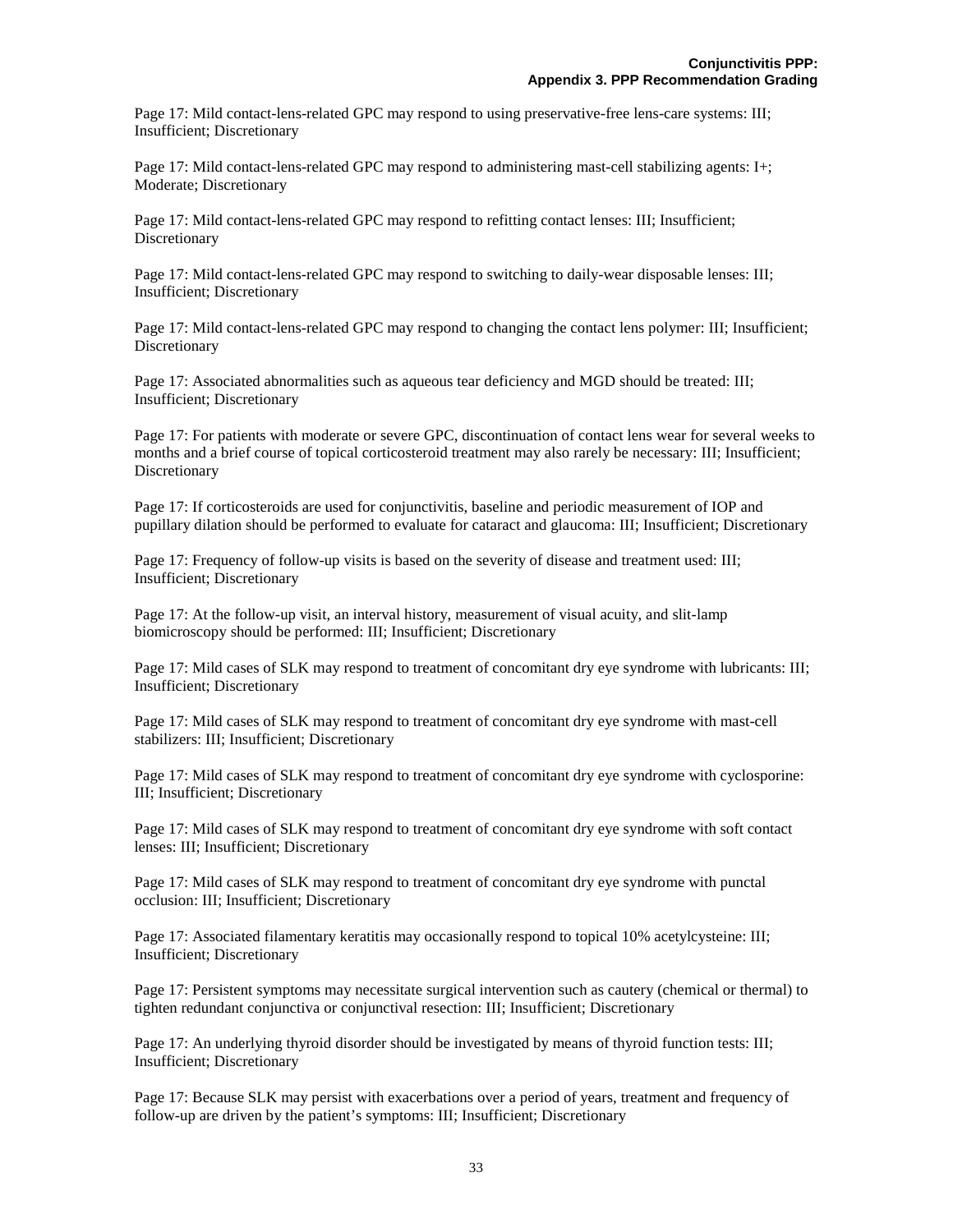#### **Conjunctivitis PPP: Appendix 3. PPP Recommendation Grading**

Page 17: Patients should be informed that this is a chronic and recurrent condition that rarely can decrease vision: III; Insufficient; Discretionary

Page 17: In cases of contact-lens-related keratoconjunctivitis, contact lens wear should be discontinued for 2 or more weeks until the cornea returns to normal: III; Insufficient; Discretionary

Page 17: A brief (1 to 2 weeks) course of topical corticosteroids may be prescribed, in addition to more longterm topical cyclosporine 0.05%: III; Insufficient; Discretionary

Page 17: At the follow-up evaluation, the contact lens fit, type, and lens-care regimen should be reviewed: III; Insufficient; Discretionary

Page 17: At the follow-up evaluation, consideration should be given to alternatives to contact lenses once the keratoconjunctivitis has resolved: III; Insufficient; Discretionary

Page 18: Temporary relief of floppy eyelid syndrome is afforded by taping the patient's eyelids shut or by having the patient wear a protective shield while sleeping: III; Insufficient; Discretionary

Page 18: Lubricants may help in managing mild cases: III; Insufficient; Discretionary

Page 18: Definitive therapy involves surgical procedures such as full-thickness horizontal shortening of the upper eyelid to prevent the upper eyelid from everting: III; Insufficient; Discretionary

Page 18: Follow-up depends on the patient's clinical course: III; Insufficient; Discretionary

Page 18: Referral for evaluation of the mitral valve prolapse and sleep apnea should be considered: III; Insufficient; Discretionary

Page 18: Concomitant nasolacrimal duct obstruction and chronic dacryocystitis may need to be addressed surgically: III; Insufficient; Discretionary

Page 18: Treatment with antibiotic regimens used for routine cases of bacterial conjunctivitis generally results in only temporary improvement: III; Insufficient; Discretionary

Page 18: Recommended treatment strategies include prolonged use of systemic anti-staphylococcal antibiotics: III; Insufficient; Discretionary

Page 18: Recommended treatment strategies include intensive topical antibiotics and corticosteroids: III; Insufficient; Discretionary

Page 18: Supratarsal injections of antibiotics and corticosteroids, along with irrigation and sweeping of the fornix with povidone-iodine solution, have been advocated: III; Insufficient; Discretionary

Page 18: Conjunctival cultures before starting treatment can help guide the appropriate choice of antibiotic: III; Insufficient; Discretionary

Page 18: Surgical correction of the ptosis may play a role: III; Insufficient; Discretionary

Page 18: Jeweler's forceps can be used to remove the adult lice and nits mechanically from the eyelids and eyelashes: III; Insufficient; Discretionary

Page 18: Adherent nits may require epilation of the involved lashes: III; Insufficient; Discretionary

Page 18: A bland ophthalmic ointment applied 2 to 3 times a day for 10 days will smother the adult lice and nits: III; Insufficient; Discretionary

Page 18: Patients and close contacts should be advised to use anti-lice lotion and shampoo for non-ocular areas and to wash and dry clothing and bedding thoroughly: III; Good; Strong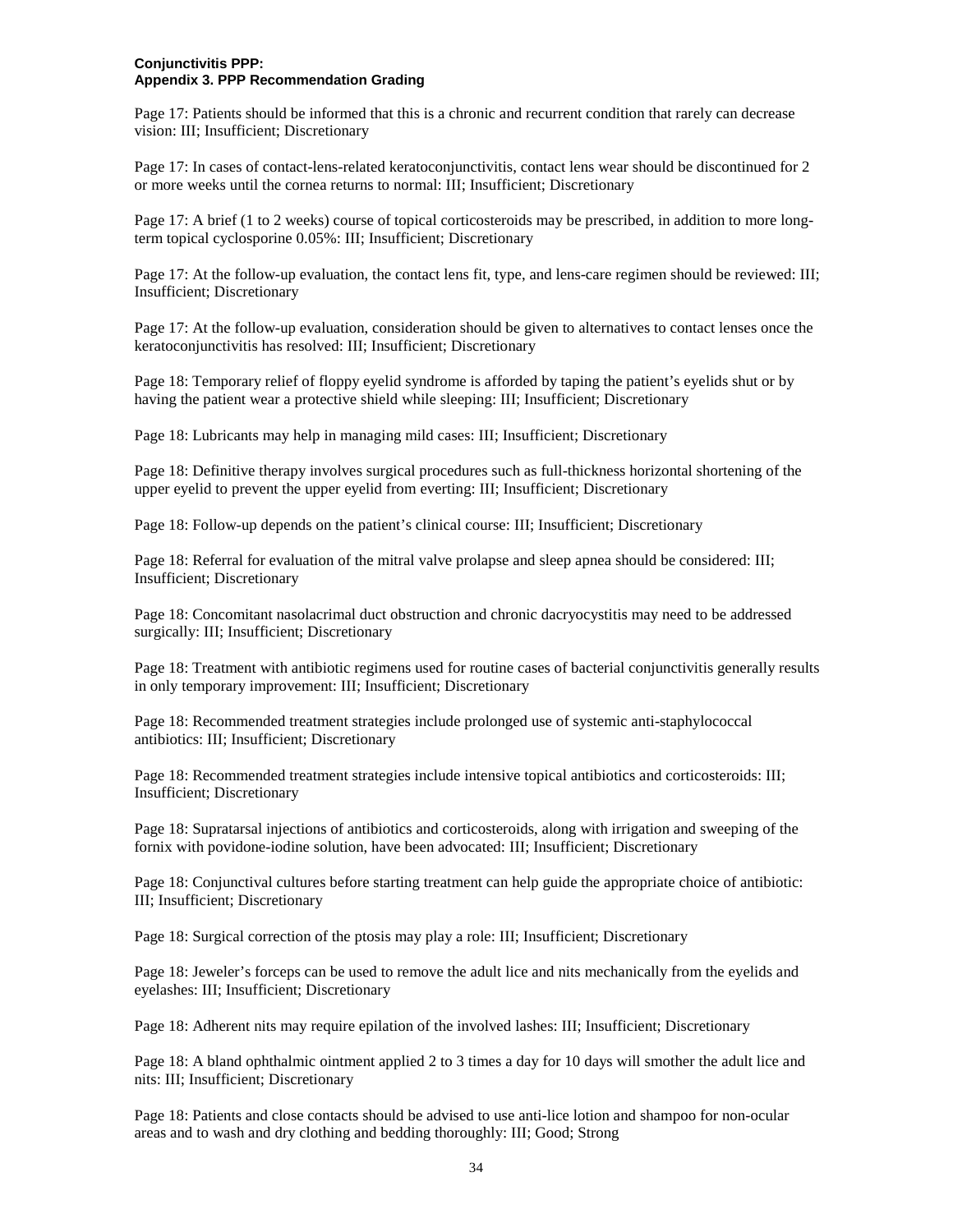Page 18: Patients and sexual contacts should be informed about the possibility of concomitant disease and should be referred appropriately: III; Good; Strong

Page 18: Sexual abuse should be considered in children with this condition: III; Insufficient; Discretionary

Page 18: Discontinuation of the agent responsible for medication-induced keratoconjunctivitis results in resolution over a period of weeks to months: III; Insufficient; Discretionary

Page 18: If severe inflammation of the conjunctiva or eyelid is present, a brief course of topical corticosteroids is indicated: III; Insufficient; Discretionary

Page 18: Nonpreserved artificial tears may be beneficial: III; Insufficient; Discretionary

Page 18: The clinician should look for sub-epithelial fibrosis: III; Insufficient; Discretionary

Page 18: The majority of cases of acute, infectious conjunctivitis in the adult population are viral and selflimited; these cases do not require antibiotic treatment: III; Insufficient; Discretionary

Page 18: Patients with adenoviral conjunctivitis need to understand that the condition is highly contagious and should be informed of appropriate measures to reduce the risk of spreading the infection to their other eye or to other people: III; Good; Strong

Page 18: Artificial tears, topical antihistamines, or cold compresses may be used to mitigate symptoms of adenoviral conjunctivitis: III; Insufficient; Discretionary

Page 18: There is inadequate evidence to support the use of available antiviral agents for treating adenoviral conjunctivitis: III; Insufficient; Discretionary

Page 18: Topical corticosteroids are helpful to reduce symptoms and may reduce scarring in severe cases of adenoviral keratoconjunctivitis with marked chemosis or lid swelling, epithelial sloughing, or membranous conjunctivitis: III; Insufficient; Discretionary

Page 18: Close follow-up is warranted for patients with adenoviral conjunctivitis who are being treated with corticosteroids: III; Insufficient; Discretionary

Page 19: Patients who use topical corticosteroids should be instructed to maintain precautions against the spread of the virus for 2 additional weeks after symptoms resolve: III; Insufficient; Discretionary

Page 19: For patients with membranous conjunctivitis, debridement of the membrane can be considered to prevent corneal epithelial abrasions or permanent cicatricial changes: III; Insufficient; Discretionary

Page 19: Patients with severe disease who have corneal epithelial ulceration or membranous conjunctivitis should be re-evaluated within 1 week: III; Insufficient; Discretionary

Page 19: The follow-up visit should include an interval history, measurement of visual acuity, and slit-lamp biomicroscopy: III; Insufficient; Discretionary

Page 19: Patients who are prescribed prolonged topical corticosteroids should be monitored using periodic measurement of IOP and pupillary dilation to evaluate for glaucoma and cataract: III; Insufficient; Discretionary

Page 19: Topical corticosteroids should be tapered once inflammation is controlled: III; Insufficient; Discretionary

Page 19: Patients who are not treated with topical corticosteroids should be instructed to return for follow-up if they continue to experience symptoms of red eye, pain, or decreased vision after 2 to 3 weeks: III; Insufficient; Discretionary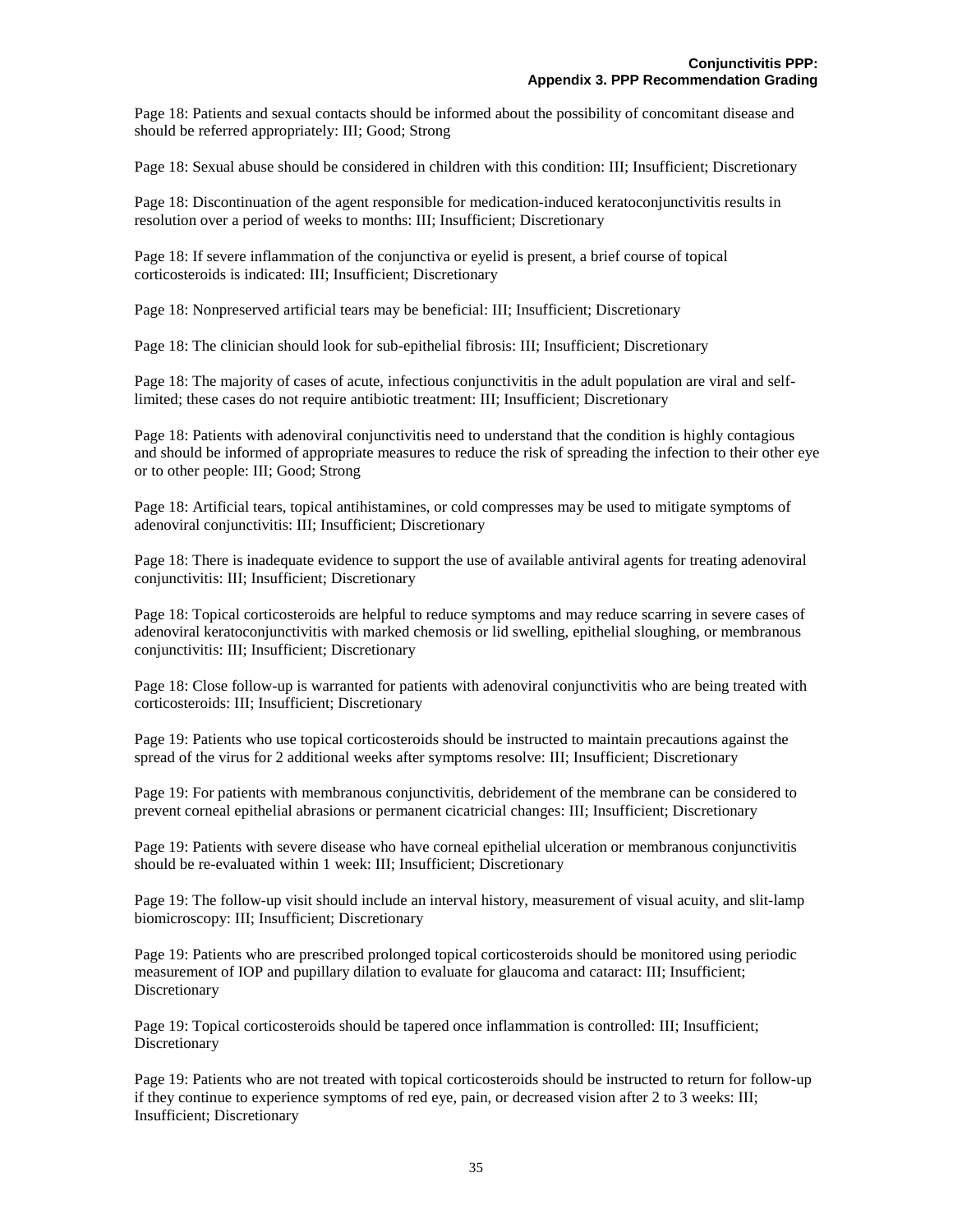#### **Conjunctivitis PPP: Appendix 3. PPP Recommendation Grading**

Page 19 This follow-up visit should include an interval history, measurement of visual acuity, and slit-lamp biomicroscopy: III; Insufficient; Discretionary

Page 19: During follow-up, patients should be evaluated for the presence of corneal subepithelial infiltrates, which typically occur 1 or more weeks after the onset of conjunctivitis: III; Insufficient; Discretionary

Page 19: In mild cases, observation is sufficient: III; Insufficient; Discretionary

Page 19: In cases with blurring, photophobia, and decreased vision, topical corticosteroids at the minimum effective dose may be considered: III; Insufficient; Discretionary

Page 19: Cyclosporine 1% may be a corticosteroid-sparing agent that is useful in the management of this post-EKC condition: II-; Insufficient; Discretionary

Page 19: Patients who are being treated with topical corticosteroids should have the dosage slowly tapered to the minimum effective dose: III; Insufficient; Discretionary

Page 19: A follow-up examination should be conducted every 4 to 8 weeks, and visits should include an interval history, measurement of visual acuity and IOP, and slit-lamp biomicroscopy: III; Insufficient; Discretionary

Page 19: Topical and/or oral antiviral treatment is recommended for HSV conjunctivitis to prevent corneal infection: I++; Good; Strong

Page 19: Topical antiviral agents may cause toxicity if used for more than 2 weeks: III; Insufficient; **Discretionary** 

Page 19: Topical corticosteroids potentiate HSV infection and should be avoided: III; Insufficient; Discretionary

Page 19: Within 1 week of treatment, patients should have a follow-up visit consisting of an interval history, visual acuity measurement, and slit-lamp biomicroscopy: III; Insufficient; Discretionary

Page 19: Neonates require prompt consultation with the pediatrician or primary care physician, because systemic HSV infection is a life-threatening condition: III; Insufficient; Discretionary

Page 19: Many clinicians treat VZV conjunctivitis patients with topical antibiotics to prevent secondary infection, since the vesicles will undergo necrosis before healing: III; Insufficient; Discretionary

Page 19: Topical antivirals have not been shown to be helpful in treating VZV conjunctivitis: III; Insufficient; Discretionary

Page 19: When treatment seems justified for the immunocompetent patient, oral antivirals are recommended at a dose of 800 mg five times daily for 7 days for acyclovir, 1000 mg every 8 hours for 7 days for valacyclovir, or 500 mg three times daily for 7 days for famciclovir: III; Insufficient; Discretionary

Page 19: Immunocompromised patients may need to be treated more aggressively: III; Insufficient; Discretionary

Page 19: Caution is advised in patients with impaired renal clearance: III; Insufficient; Discretionary

Page 20: Treatment to remove the lesions is indicated in symptomatic molluscum contagiosum patients: III; Insufficient; Discretionary

Page 20: Treatment options include incision and curettage, simple excision, excision and cautery, and cryotherapy: III; Insufficient; Discretionary

Page 20: Follow-up is not usually necessary unless the conjunctivitis persists: III; Insufficient; Discretionary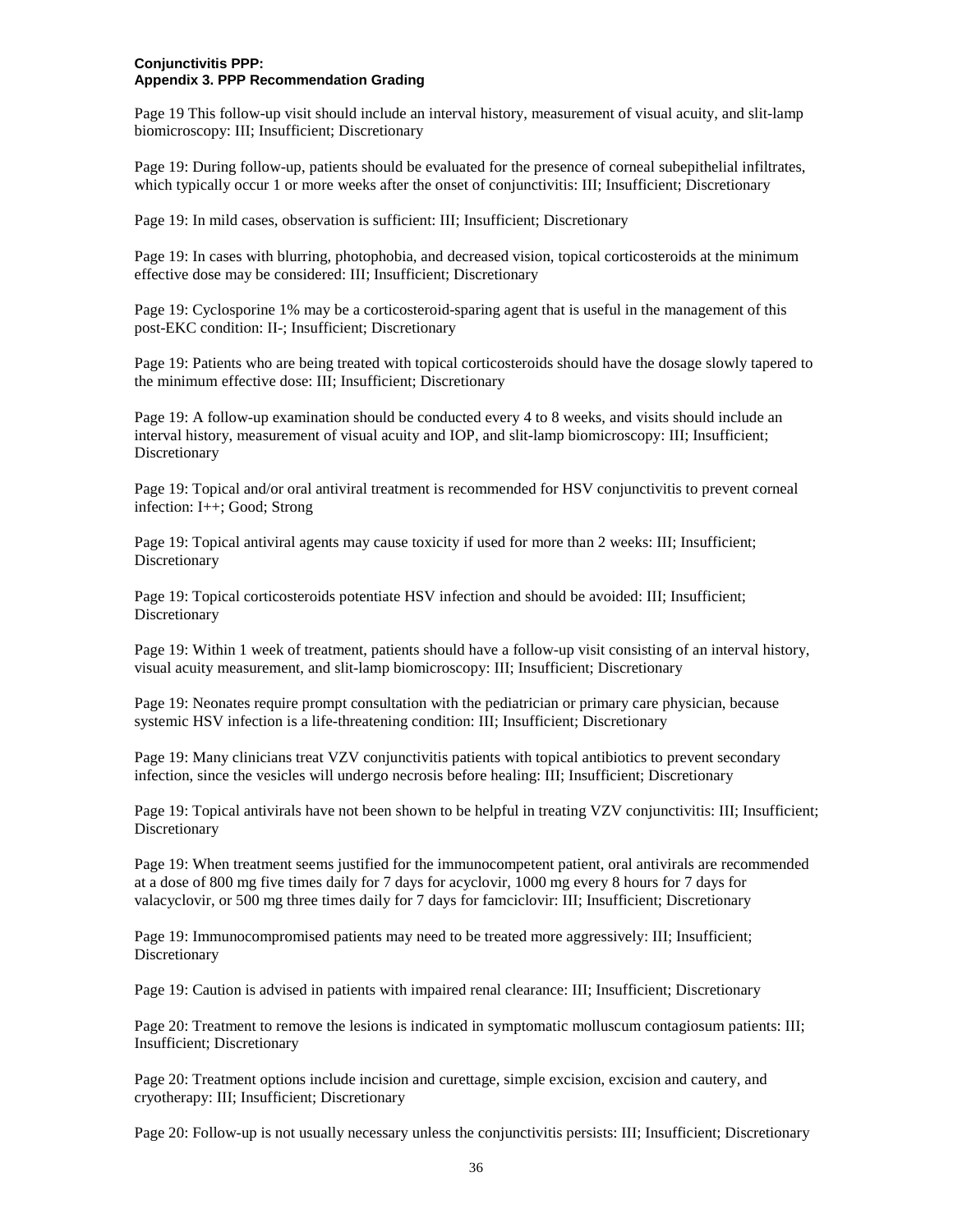Page 20: Mild bacterial conjunctivitis is usually self-limited and typically resolves spontaneously without specific treatment in immune-competent adults: I+; Good; Strong

Page 20: Use of topical antibacterial therapy is associated with earlier clinical and microbiological remission compared with placebo in days 2 to 5 of treatment: I+; Good; Strong

Page 20: Because a 5-to-7-day course of a broad-spectrum topical antibiotic is usually effective, the most convenient or least expensive option can be selected: III; Insufficient; Discretionary

Page 20: Conjunctival cultures and slides for Gram staining should be obtained if gonococcal infection is a possibility: III; Insufficient; Discretionary

Page 20: The choice of antibiotic is guided by the results of laboratory tests if gonococcal infection is a possibility: III; Insufficient; Discretionary

Page 20: Systemic antibiotic therapy is necessary to treat conjunctivitis due to *Neisseria gonorrhoeae* and *Chlamydia trachomatis*: III; Insufficient; Discretionary

Page 20: Topical therapy, while not necessary, is usually used: III; Insufficient; Discretionary

Page 20: Saline lavage may promote comfort and more rapid resolution of inflammation in gonococcal conjunctivitis: III; Insufficient; Discretionary

Page 20: If corneal involvement is present, the patient should also be treated topically as for bacterial keratitis: II++; Good; Strong

Page 20: Patients and sexual contacts should be informed about the possibility of concomitant disease and referred appropriately: III; Good; Strong

Page 20: Sexual abuse should be considered in children with this condition: III; Insufficient; Discretionary

Page 20: Patients with gonococcal conjunctivitis should be seen daily until resolution of the conjunctivitis: III; Insufficient; Discretionary

Page 20: At each follow-up visit, an interval history, visual acuity measurement, and slit-lamp biomicroscopy should be performed: III; Insufficient; Discretionary

Page 20: For other types of bacterial conjunctivitis, patients should be asked to return for a visit in 3 to 4 days if they note no improvement: III; Insufficient; Discretionary

Page 20: Systemic therapy is indicated for chlamydial conjunctivitis: III; Insufficient; Discretionary

Page 20: Empiric antibiotic therapy can be considered in patients with symptoms and signs highly suggestive of chlamydia: III; Insufficient; Discretionary

Page 20: There are no data to support the use of topical therapy in addition to systemic therapy: III; Insufficient; Discretionary

Page 20: Patients should be re-evaluated following treatment: III; Good; Strong

Page 20: The follow-up visit should consist of an interval history, visual acuity measurement, and slit-lamp biomicroscopy: III; Insufficient; Discretionary

Page 20: Adult conjunctivitis usually responds to systemic therapy, and sexual contacts should be treated at the same time: III; Insufficient; Discretionary

Page 20: Patients and sexual contacts should be informed about the possibility of concomitant disease and should be referred appropriately: III; Good; Strong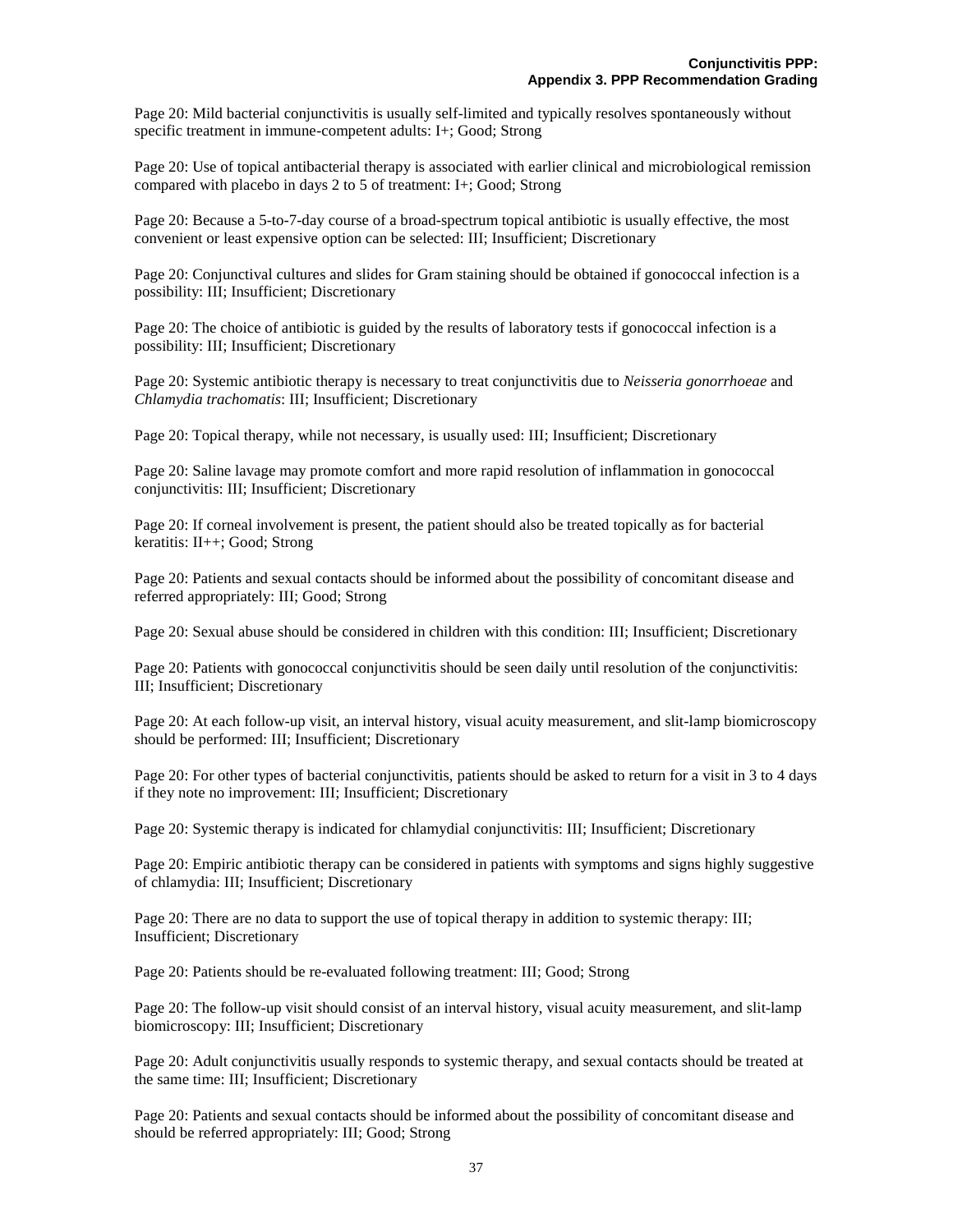#### **Conjunctivitis PPP: Appendix 3. PPP Recommendation Grading**

Page 20: Sexual abuse should be considered in children with this condition: III; Good; Strong

Page 22: The diagnosis of OMMP is typically one of exclusion, and a conjunctival biopsy for immunopathology confirms the diagnosis: III; Insufficient; Discretionary

Page 22: If the patient is using any of the drugs associated with medication-induced mucous membrane pemphigoid, OMMP should be considered, and trial discontinuation of the medication should be attempted: III; Insufficient; Discretionary

Page 22: Grading systems and photographic documentation of the conjunctiva may be helpful to assess disease progression: III; Insufficient; Discretionary

Page 22: Although topical corticosteroid therapy may aid in controlling acute conjunctival inflammation, systemic immunosuppressive therapy is usually required to inhibit inflammation and prevent progression of conjunctival scarring: III; Insufficient; Discretionary

Page 22: The rate of disease progression, age and general condition of the patient, and the potential complications of immunosuppressive therapy should be considered and discussed with the patient before initiating therapy: III; Insufficient; Discretionary

Page 22: Systemic corticosteroids may be indicated to control inflammation initially, but they should be weaned as other immunosuppressive therapy becomes effective to avoid complications of chronic corticosteroid use: III; Good; Strong

Page 22: Mild and slowly progressive disease may be treated using mycophenolate mofetil, dapsone, azathioprine, or methotrexate: III; Insufficient; Discretionary

Page 22: If dapsone is considered, caution should be taken in patients with glucose-6-phosphate dehydrogenase (G6PD) deficiency: I-; Moderate; Discretionary

Page 22: For severe inflammation or for inflammation unresponsive to treatment with other agents, cyclophosphamide should be considered: III; Insufficient; Discretionary

Page 22: These therapies can be used alone or in combination: III; Insufficient; Discretionary

Page 22: A physician with expertise in immunosuppressive therapy should administer and monitor the treatment to minimize and manage side effects: III; Good; Strong

Page 22: Other less commonly used therapies that may be effective for treatment or adjunctive therapy include oral tetracycline and niacinamide: III; Insufficient; Discretionary

Page 22: Other less commonly used therapies that may be effective for treatment or adjunctive therapy include sulfasalazine: III; Insufficient; Discretionary

Page 22: Other less commonly used therapies that may be effective for treatment or adjunctive therapy include intravenous immunoglobulin: III; Insufficient; Discretionary

Page 22: Associated dry eye state, trichiasis, distichiasis, and entropion should be treated: III; Insufficient; Discretionary

Page 22: Mucous membrane or amniotic membrane grafting for fornix reconstruction is possible if eyes are not severely dry and inflammation is under control: III; Insufficient; Discretionary

Page 22: In advanced disease with corneal blindness, keratoprosthesis surgery may improve vision: II-; Insufficient; Discretionary

Page 22: The timing and frequency of follow-up visits is based on the severity of disease presentation, etiology, and treatment: III; Insufficient; Discretionary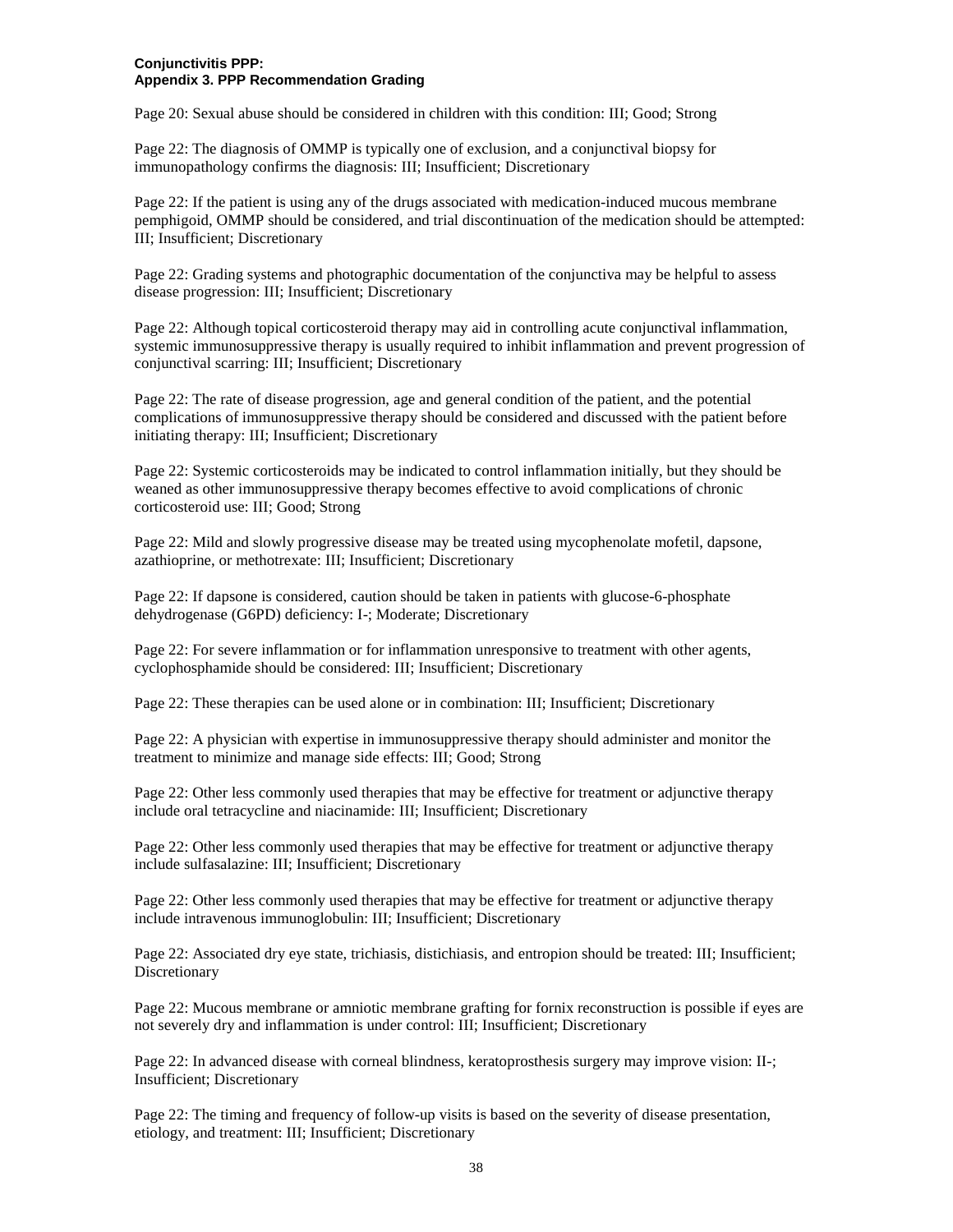Page 22: A follow-up visit should include an interval history, visual acuity measurement, slit-lamp biomicroscopy, and documentation of corneal and conjunctival changes to monitor progression: III; Insufficient; Discretionary

Page 22: Ocular procedures such as cataract surgery may worsen the disease: III; Insufficient; Discretionary

Page 22: Perioperative immunosuppression and close postoperative follow-up are warranted in such cases: III; Insufficient; Discretionary

Page 23: For ocular GVHD, aggressive lubrication and punctal occlusion are particularly useful in treating patients with secondary keratoconjunctivitis sicca: III; Insufficient; Discretionary

Page 23: There may be some role for topical corticosteroids in treating conjunctival hyperemia: III; Insufficient; Discretionary

Page 23: Topical cyclosporine or autologous serum tears can be used to treat dry eye syndrome associated with GVHD: II-; Insufficient; Discretionary

Page 23: In more severe cases, surgical excision of pseudomembranous tissue has been advocated over conservative therapy: III; Insufficient; Discretionary

Page 23: Other secondary complications of ocular GVHD such as cicatricial eyelid malposition, SLK, or limbal stem cell failure should be managed on a case-by-case basis: III; Insufficient; Discretionary

Page 23: For vision correction and relief from dry eye symptoms in these patients, scleral lenses may be helpful: III; Insufficient; Discretionary

Page 23: When a diagnosis of sebaceous carcinoma is confirmed by an eyelid biopsy, local excision is indicated: III; Insufficient; Discretionary

Page 23: The excision should be performed by a surgeon experienced in the treatment of eyelid tumors, and adjunctive therapy should be used as needed for any residual pagetoid component: III; Insufficient; Discretionary

Page 23: When a diagnosis of ocular surface squamous neoplasia is confirmed by biopsy, treatment may consist of local excision with or without chemotherapeutics: III; Insufficient; Discretionary

Page 23: Topical chemotherapeutics alone may completely resolve the malignancy: III; Insufficient; Discretionary

Page 23: Management should be conducted by an experienced specialist: III; Insufficient; Discretionary

Page 23: Anterior segment OCT may be a tool facilitating follow-up for patients with ocular surface squamous neoplasia: III; Insufficient; Discretionary

#### **Provider and Setting**

Page 23: Patients with conjunctivitis who are evaluated by non-ophthalmologist health care providers should be referred promptly to the ophthalmologist when visual loss, moderate or severe pain, severe, purulent discharge, corneal involvement, conjunctival scarring, lack of response to therapy, recurrent episodes, history of HSV eye disease, or history of immunocompromise occur: III; Insufficient; Discretionary

Page 23: A majority of patients with conjunctivitis can be treated effectively in an outpatient setting: III; Insufficient; Discretionary

Page 23: Hospitalization may be necessary to administer parenteral therapy for severe gonococcal conjunctivitis and is mandatory for neonatal conjunctivitis: III; Insufficient; Discretionary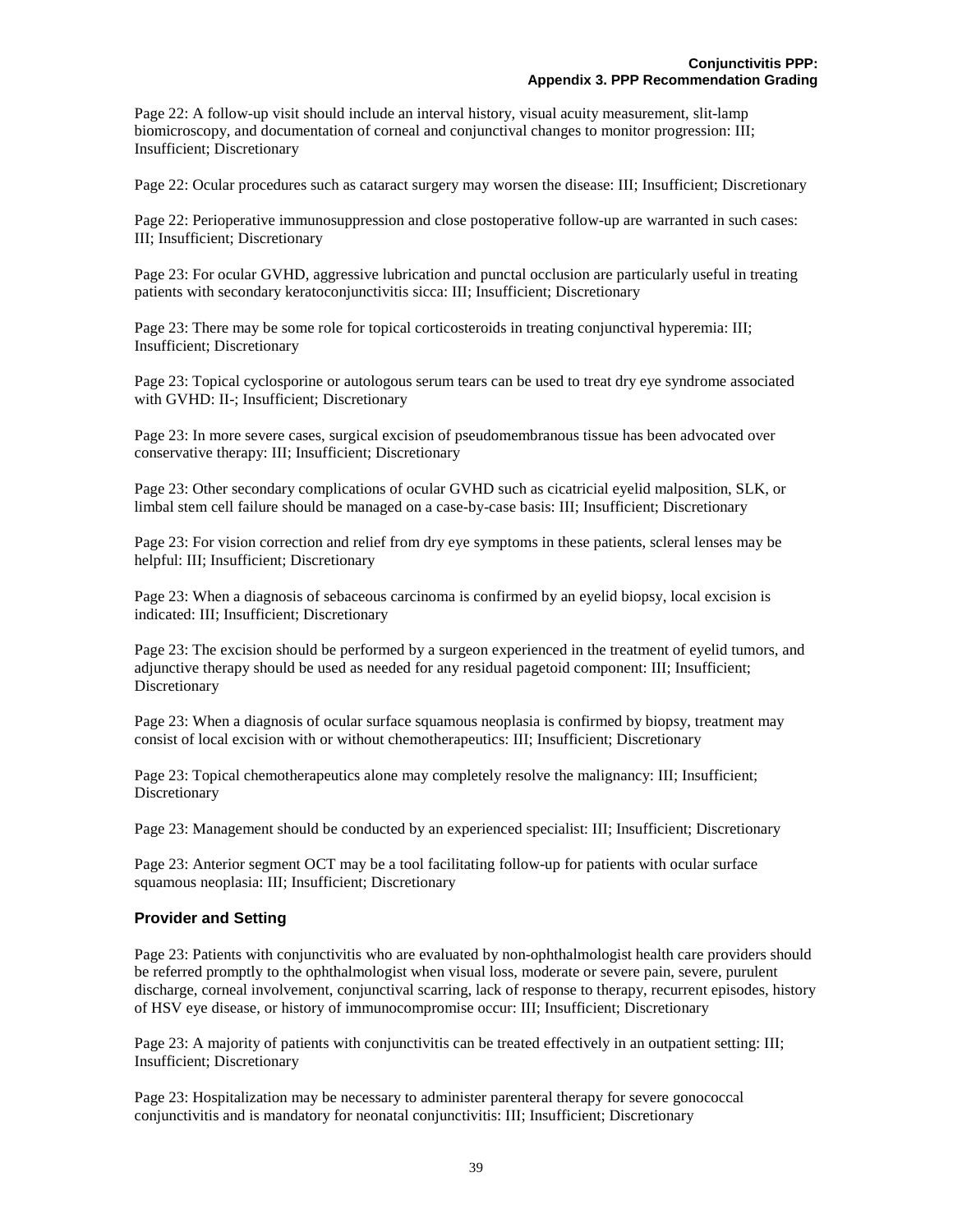#### **Conjunctivitis PPP: Appendix 3. PPP Recommendation Grading**

### **Counseling and Referral**

Page 23: Counseling is imperative for all contagious varieties of conjunctivitis to minimize or prevent spread of the disease in the community: III; Insufficient; Discretionary

Page 23: Hand-washing is important to reduce the risk of transmission of viral infection: III; Good; Strong

Page 24: Return to school or work depends on the age of the patient, occupation, and type and severity of conjunctivitis: III; Insufficient; Discretionary

Page 23: When conjunctivitis is associated with sexually transmitted disease, treatment of sexual partners is essential to minimize recurrence and spread of the disease: III; Good; Strong

Page 23: Patients as well as their sexual partners should be referred to an appropriate medical specialist: III; Good; Strong

Page 23: The physician must remain alert to the possibility of child abuse in cases of potentially sexually transmitted ocular disease in children: III; Good; Strong

Page 24: In cases of ophthalmia neonatorum due to gonococcus, chlamydia, and HSV, the infant should be referred to an appropriate specialist: III; Good; Strong

Page 24: Infants who require systemic treatment are best managed in conjunction with a pediatrician: III; Insufficient; Discretionary

Page 24: When conjunctivitis appears to be a manifestation of systemic disease, patients should be referred for evaluation by an appropriate medical specialist: III; Good; Strong

#### **APPENDIX 4: Ocular Surface Dye Staining**

Page 41: Fluorescein, rose bengal, or lissamine green dyes may be used to assess the ocular surface: III; Insufficient; Discretionary

Page 41: Lissamine green dye is not recommended for evaluating corneal epithelial disease: III; Insufficient; Discretionary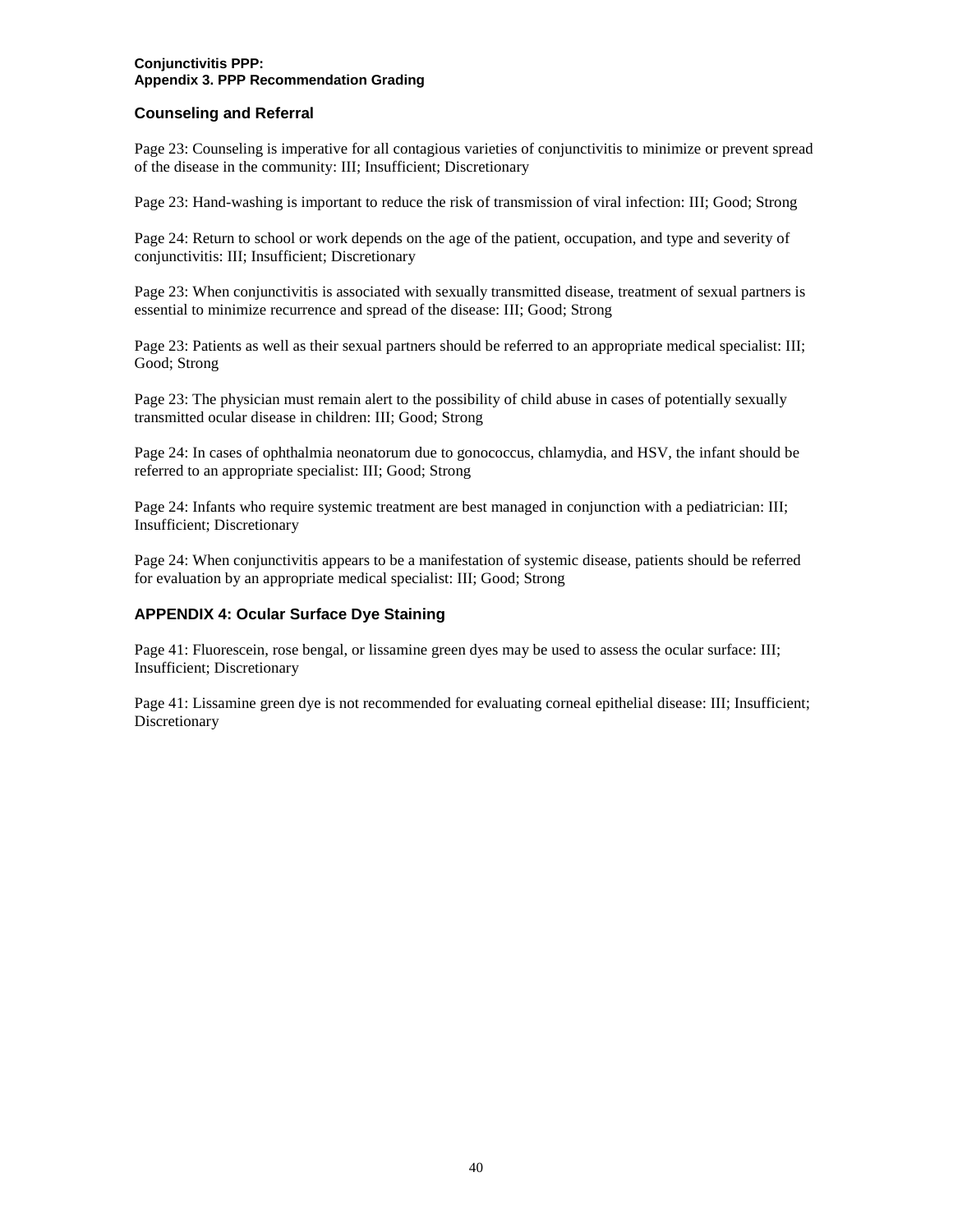# **APPENDIX 4. OCULAR SURFACE DYE STAINING**

Fluorescein, rose bengal, or lissamine green dyes may be used to assess the ocular surface.

Fluorescein dye stains areas of the corneal and conjunctival epithelium where there is sufficient disruption of intercellular junctions to allow the dye to permeate into the tissue.[142](#page-51-8) Saline-moistened fluorescein strips or 1% to 2% sodium fluorescein solution is used to stain the tear film. After instilling the dye, the ocular surface is examined through a biomicroscope using a cobalt blue filter. Staining may become more apparent after 1 to 2 minutes. Staining is more intense when it is observed using a yellow filter. Mild fluorescein staining can be observed in normal eyes and may be more prominent in the morning. Exposure-zone punctate or blotchy fluorescein staining is observed in dry eye, and staining is more easily visualized on the cornea than on the conjunctiva.

Rose bengal dye stains ocular surface cells that lack a mucous coating as well as debris in the tear film,<sup>[142](#page-51-8)</sup> and they may be easier to observe with a red-free filter. Rose bengal staining of the tear film may be performed using a saline-moistened strip or 1% solution. (Patients should be informed that the drop might irritate the eye.) The saline drop used to moisten the strip should remain in contact with the strip for at least a minute to achieve an adequate concentration of rose bengal to stain the ocular surface. Rose bengal staining is more intense on the conjunctiva than on the cornea.

Lissamine green dye has a staining profile similar to that of rose bengal<sup>[143](#page-51-9)</sup> and may cause less ocular irritation.<sup>[143](#page-51-9)</sup> It is not recommended for evaluating corneal epithelial disease.

Diffuse corneal and conjunctival staining is commonly seen in viral keratoconjunctivitis and medicamentosa. Staining of the inferior cornea and bulbar conjunctiva is typically observed in patients with staphylococcal blepharitis, meibomian gland dysfunction, lagophthalmos, and exposure, while staining of the superior bulbar conjunctiva is typically seen in superior limbic keratoconjunctivitis. A pattern of exposure zone (interpalpebral) corneal and bulbar conjunctival staining is typically seen with aqueous tear deficiency.[144,](#page-51-10)[145](#page-51-11)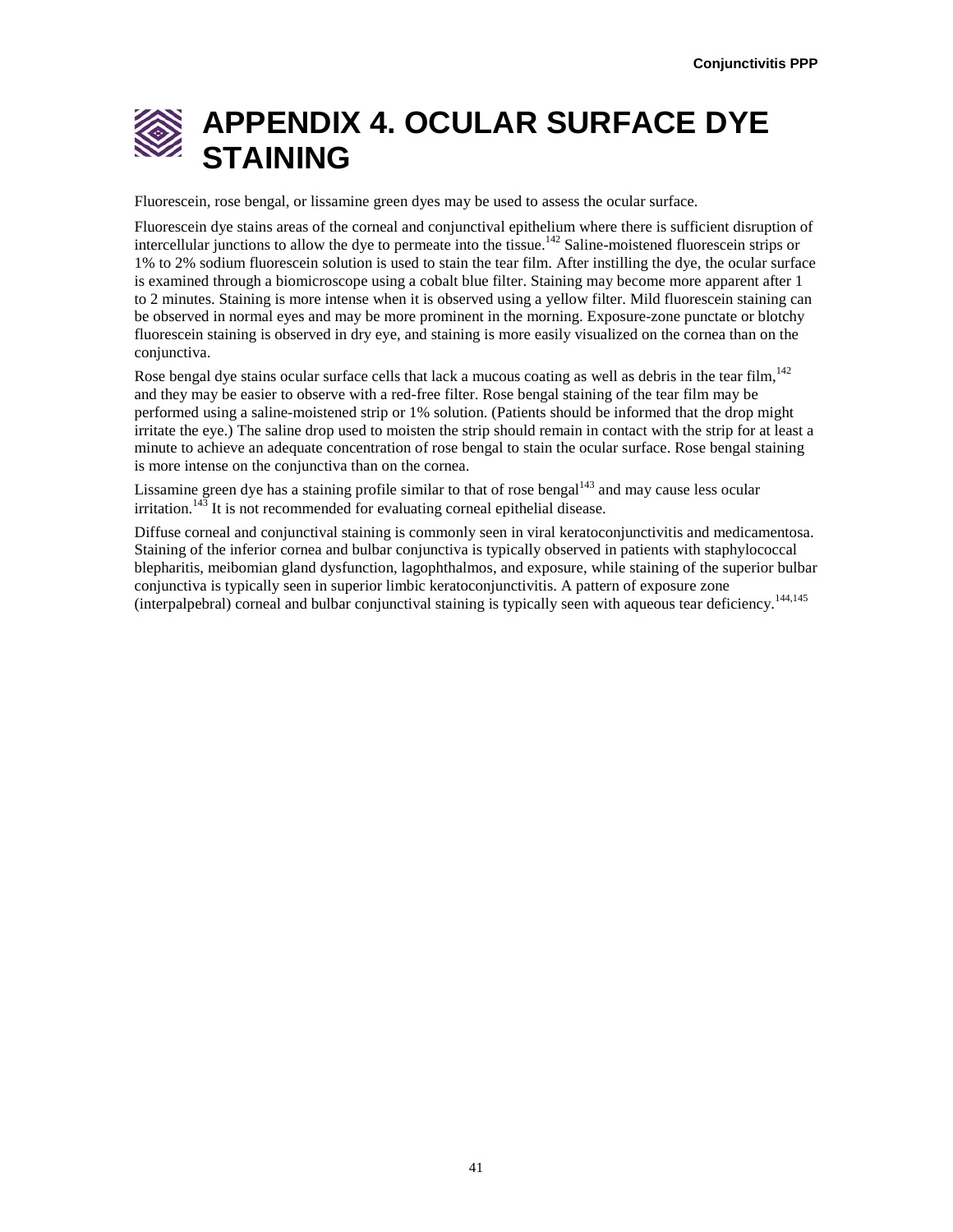

#### **Basic and Clinical Science Course**

External Disease and Cornea (Section 8, 2013–2014)

#### **Focal Points**

Chronic Conjunctivitis, Part 1 and Part 2 (2012) Cicatrizing Conjunctivitis (2011)

#### **Patient Education Brochure**

Conjunctivitis (2011)

#### **Preferred Practice Pattern® Guidelines – Free download available a[t www.aao.org/ppp.](http://www.aao.org/ppp)**

Comprehensive Adult Medical Eye Evaluation (2010)

To order any of these products, except for the free materials, please contact the Academy's Customer Service at 866.561.8558 (U.S. only) or 415.561.8540 or [www.aao.org/store.](http://www.aao.org/store)



# **REFERENCES**

- <span id="page-45-0"></span>1. Scottish Intercollegiate Guidelines Network. Annex B: key to evidence statements and grades of recommendations. In: SIGN 50: A Guideline Developer's Handbook. Available at: [www.sign.ac.uk/guidelines/fulltext/50/annexb.html.](http://www.sign.ac.uk/guidelines/fulltext/50/annexb.html) Accessed October 2, 2012
- <span id="page-45-1"></span>2. Guyatt GH, Oxman AD, Vist GE, et al. GRADE: an emerging consensus on rating quality of evidence and strength of recommendations. BMJ 2008;336:924-6.
- <span id="page-45-2"></span>3. GRADE Working Group. Organizations that have endorsed or that are using GRADE. Available at: [www.gradeworkinggroup.org/society/index.htm.](http://www.gradeworkinggroup.org/society/index.htm) Accessed October 2, 2012.
- <span id="page-45-3"></span>4. Chiang YP, Wang F, Javitt JC. Office visits to ophthalmologists and other physicians for eye care among the U.S. population, 1990. Public Health Rep 1995;110:147-53.
- <span id="page-45-4"></span>5. Smith AF, Waycaster C. Estimate of the direct and indirect annual cost of bacterial conjunctivitis in the United States. BMC Ophthalmol 2009;9:13.
- <span id="page-45-5"></span>6. Zegans ME, Sanchez PA, Likosky DS, et al. Clinical features, outcomes, and costs of a conjunctivitis outbreak caused by the ST448 strain of Streptococcus pneumoniae. Cornea 2009;28:503-9.
- <span id="page-45-6"></span>7. Rutala WA, Weber DJ. Healthcare Infection Control Practices Advisory Committee (HICPAC). Guideline for disinfection and sterilization in healthcare facilities, 2008. Atlanta, GA: Centers for Disease Control and Prevention; 2008:18. Available at: [www.cdc.gov/hicpac/pdf/guidelines/disinfection\\_Nov\\_2008.pdf.](http://www.cdc.gov/hicpac/pdf/guidelines/disinfection_Nov_2008.pdf) Accessed April 5, 2013.
- <span id="page-45-7"></span>8. American Academy of Ophthalmology Cornea/External Disease Panel. Preferred Practice Pattern® Guidelines. Blepharitis. San Francisco, CA: American Academy of Ophthalmology; 2013. Available at[: www.aao.org/ppp.](http://www.aao.org/ppp)
- <span id="page-45-8"></span>9. American Academy of Ophthalmology Cornea/External Disease Panel. Preferred Practice Pattern<sup>®</sup> Guidelines. Dry Eye Syndrome. San Francisco, CA: American Academy of Ophthalmology; 2013. Available at: [www.aao.org/ppp.](http://www.aao.org/ppp)
- <span id="page-45-9"></span>10. Kraft J, Lieb W, Zeitler P, Schuster V. Ligneous conjunctivitis in a girl with severe type I plasminogen deficiency. Graefes Arch Clin Exp Ophthalmol 2000;238:797-800.
- <span id="page-45-10"></span>11. Watts P, Suresh P, Mezer E, et al. Effective treatment of ligneous conjunctivitis with topical plasminogen. Am J Ophthalmol 2002;133:451-5.
- <span id="page-45-11"></span>12. Stern GA. Chronic conjunctivitis, part 2. Focal Points: Clinical Modules for Ophthalmologists. Module 3. San Francisco, CA: American Academy of Ophthalmology; 2012:3.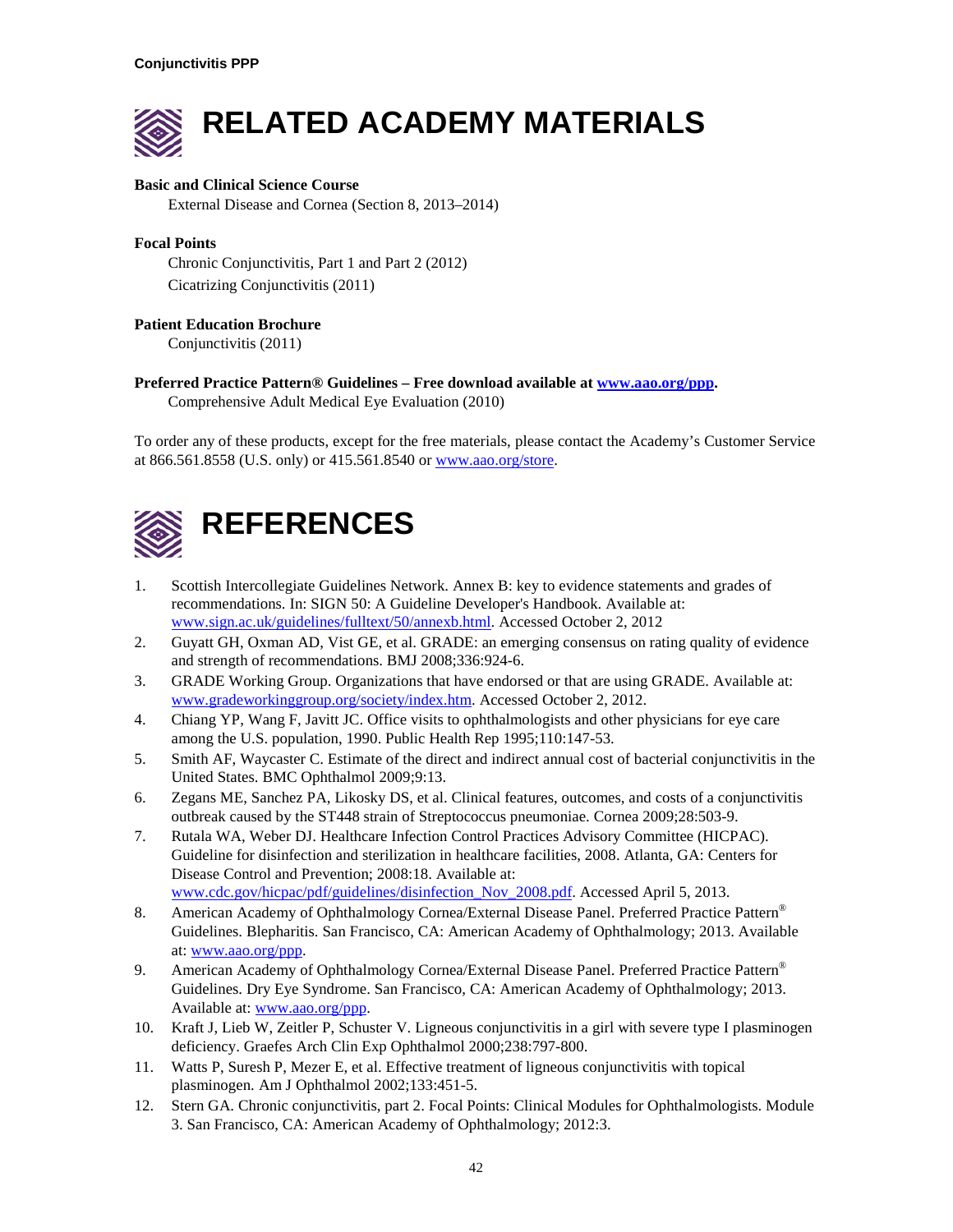- <span id="page-46-0"></span>13. Turaka K, Penne RB, Rapuano CJ, et al. Giant fornix syndrome: a case series. Ophthal Plast Reconstr Surg 2012;28:4-6.
- <span id="page-46-1"></span>14. Hahn JM, Meisler DM, Lowder CY, et al. Cicatrizing conjunctivitis associated with paraneoplastic lichen planus. Am J Ophthalmol 2000;129:98-9.
- <span id="page-46-2"></span>15. Meyers SJ, Varley GA, Meisler DM, et al. Conjunctival involvement in paraneoplastic pemphigus. Am J Ophthalmol 1992;114:621-4.
- <span id="page-46-3"></span>16. Akpek EK, Polcharoen W, Chan R, Foster CS. Ocular surface neoplasia masquerading as chronic blepharoconjunctivitis. Cornea 1999;18:282-8.
- <span id="page-46-4"></span>17. Di Pascuale MA, Espana EM, Kawakita T, Tseng SC. Clinical characteristics of conjunctivochalasis with or without aqueous tear deficiency. Br J Ophthalmol 2004;88:388-92.
- <span id="page-46-5"></span>18. Rao N, McLean J, Zimmerman L. Sebaceous carcinoma of the eyelid and caruncle: correlation of clinicopathologic features with prognosis. In: Jakobiec F, ed. Ocular and Adnexal Tumors. Birmingham: Aesculapius; 1978.
- <span id="page-46-6"></span>19. American Academy of Ophthalmology Preferred Practice Patterns Committee. Preferred Practice Pattern® Guidelines. Comprehensive Adult Medical Eye Evaluation. San Francisco, CA: American Academy of Ophthalmology; 2010. Available at[: www.aao.org/ppp.](http://www.aao.org/ppp)
- <span id="page-46-7"></span>20. American Academy of Ophthalmology Pediatric Ophthalmology/Strabismus Panel. Preferred Practice Pattern® Guidelines. Pediatric Eye Evaluations. San Francisco, CA: American Academy of Ophthalmology; 2012. Available at: [www.aao.org/ppp.](http://www.aao.org/ppp)
- <span id="page-46-8"></span>21. Paparello SF, Rickman LS, Mesbahi HN, et al. Epidemic keratoconjunctivitis at a U.S. military base: Republic of the Philippines. Mil Med 1991;156:256-9.
- <span id="page-46-9"></span>22. Tullo AB. Clinical and epidemiological features of adenovirus keratoconjunctivitis. Trans Ophthalmol Soc U K 1980;100:263-7.
- <span id="page-46-10"></span>23. Dawson CR, Hanna L, Togni B. Adenovirus type 8 infections in the United States. IV. Observations on the pathogenesis of lesions in severe eye disease. Arch Ophthalmol 1972;87:258-68.
- <span id="page-46-11"></span>24. Rapoza PA, Quinn TC, Kiessling LA, et al. Assessment of neonatal conjunctivitis with a direct immunofluorescent monoclonal antibody stain for Chlamydia. JAMA 1986;255:3369-73.
- <span id="page-46-12"></span>25. Sambursky R, Tauber S, Schirra F, et al. The RPS adeno detector for diagnosing adenoviral conjunctivitis. Ophthalmology 2006;113:1758-64.
- <span id="page-46-13"></span>26. Sambursky R, Trattler W, Tauber S, et al. Sensitivity and specificity of the AdenoPlus test for diagnosing adenoviral conjunctivitis. JAMA Ophthalmol 2013;131:17-21.
- <span id="page-46-14"></span>27. Bialasiewicz AA, Jahn GJ. Evaluation of diagnostic tools for adult chlamydial keratoconjunctivitis. Ophthalmology 1987;94:532-7.
- <span id="page-46-15"></span>28. Johnson RE, Newhall WJ, Papp JR, et al. Screening tests to detect *Chlamydia trachomatis* and *Neisseria gonorrhoeae* infections--2002. MMWR Recomm Rep 2002;51 (No. RR-15):1-38; quiz CE1-4.
- <span id="page-46-16"></span>29. Stenberg K, Herrmann B, Dannevig L, et al. Culture, ELISA and immunofluorescence tests for the diagnosis of conjunctivitis caused by Chlamydia trachomatis in neonates and adults. Apmis 1990;98:514-20.
- <span id="page-46-17"></span>30. Kowalski RP, Uhrin M, Karenchak LM, et al. Evaluation of the polymerase chain reaction test for detecting chlamydial DNA in adult chlamydial conjunctivitis. Ophthalmology 1995;102:1016-9.
- 31. Kessler HH, Pierer K, Stuenzner D, et al. Rapid detection of Chlamydia trachomatis in conjunctival, pharyngeal, and urethral specimens with a new polymerase chain reaction assay. Sex Transm Dis 1994;21:191-5.
- 32. Hammerschlag MR, Roblin PM, Gelling M, et al. Use of polymerase chain reaction for the detection of Chlamydia trachomatis in ocular and nasopharyngeal specimens from infants with conjunctivitis. Pediatr Infect Dis J 1997;16:293-7.
- <span id="page-46-18"></span>33. Power WJ, Neves RA, Rodriguez A, et al. Increasing the diagnostic yield of conjunctival biopsy in patients with suspected ocular cicatricial pemphigoid. Ophthalmology 1995;102:1158-63.
- <span id="page-46-19"></span>34. Foster CS. Cicatricial pemphigoid. Trans Am Ophthalmol Soc 1986;84:527-663.
- <span id="page-46-20"></span>35. Gilberg S, Tse D. Malignant eyelid tumors. Ophthalmol Clin North Am 1992;5:261-85.
- <span id="page-46-21"></span>36. Kojima T, Matsumoto Y, Ibrahim OM, et al. In vivo evaluation of superior limbic keratoconjunctivitis using laser scanning confocal microscopy and conjunctival impression cytology. Invest Ophthalmol Vis Sci 2010;51:3986-92.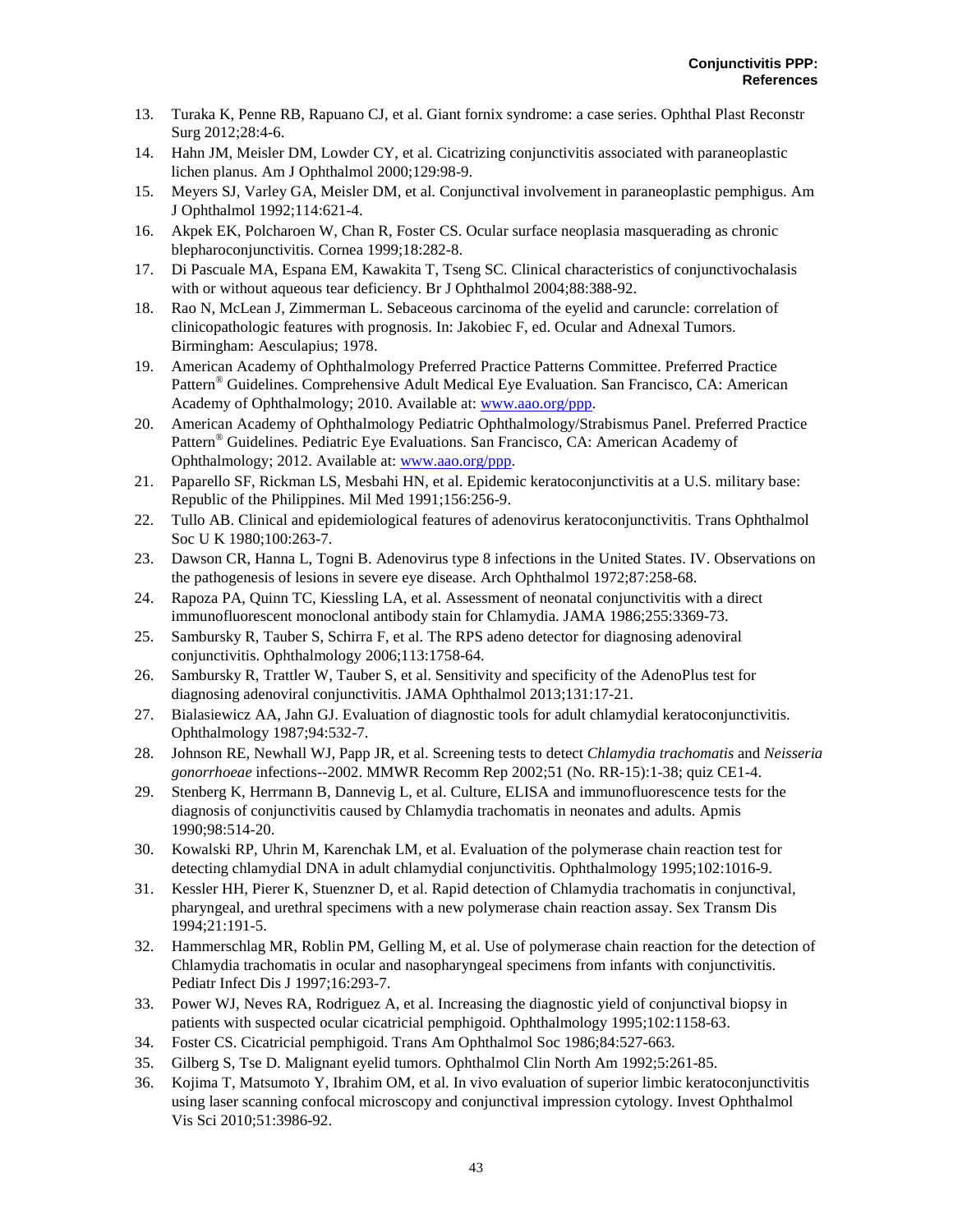#### **Conjunctivitis PPP: References**

- <span id="page-47-0"></span>37. Wakamatsu TH, Okada N, Kojima T, et al. Evaluation of conjunctival inflammatory status by confocal scanning laser microscopy and conjunctival brush cytology in patients with atopic keratoconjunctivitis (AKC). Mol Vis 2009;15:1611-9.
- <span id="page-47-1"></span>38. Cher I. Clinical features of superior limbic keroconjunctivitis in Australia. A probable association with thyrotoxicosis. Arch Ophthalmol 1969;82:580-6.
- <span id="page-47-2"></span>39. Centers for Disease Control and Prevention. Sexually transmitted diseases treatment guidelines, 2010. MMWR Morb Mortal Wkly Rep 2010;59 (No. RR-12):55.
- <span id="page-47-3"></span>40. Isenberg SJ, Apt L, Wood M. A controlled trial of povidone-iodine as prophylaxis against ophthalmia neonatorum. N Engl J Med 1995;332:562-6.
- <span id="page-47-4"></span>41. Isenberg SJ, Apt L, Yoshimori R, et al. Povidone-iodine for ophthalmia neonatorum prophylaxis. Am J Ophthalmol 1994;118:701-6.
- <span id="page-47-5"></span>42. David M, Rumelt S, Weintraub Z. Efficacy comparison between povidone iodine 2.5% and tetracycline 1% in prevention of ophthalmia neonatorum. Ophthalmology 2011;118:1454-8.
- <span id="page-47-6"></span>43. Knopf HL, Hierholzer JC. Clinical and immunologic responses in patients with viral keratoconjunctivitis. Am J Ophthalmol 1975;80:661-72.
- <span id="page-47-7"></span>44. Warren D, Nelson KE, Farrar JA, et al. A large outbreak of epidemic keratoconjunctivitis: problems in controlling nosocomial spread. J Infect Dis 1989;160:938-43.
- <span id="page-47-8"></span>45. Buehler JW, Finton RJ, Goodman RA, et al. Epidemic keratoconjunctivitis: report of an outbreak in an ophthalmology practice and recommendations for prevention. Infect Control 1984;5:390-4.
- 46. Reilly S, Dhillon BJ, Nkanza KM, et al. Adenovirus type 8 keratoconjunctivitis--an outbreak and its treatment with topical human fibroblast interferon. J Hyg (Lond) 1986;96:557-75.
- 47. Koo D, Bouvier B, Wesley M, et al. Epidemic keratoconjunctivitis in a university medical center ophthalmology clinic; need for re-evaluation of the design and disinfection of instruments. Infect Control Hosp Epidemiol 1989;10:547-52.
- <span id="page-47-9"></span>48. American Academy of Ophthalmology. Information Statement. Infection Prevention in Eye Care Services and Operating Areas and Operating Rooms. San Francisco, CA: American Academy of Ophthalmology; 2009. Available at: [http://one.aao.org/guidelines-browse?filter=clinicalstatement.](http://one.aao.org/guidelines-browse?filter=clinicalstatement) Accessed October 17, 2013.
- <span id="page-47-10"></span>49. Rutala WA, Peacock JE, Gergen MF, et al. Efficacy of hospital germicides against adenovirus 8, a common cause of epidemic keratoconjunctivitis in health care facilities. Antimicrob Agents Chemother 2006;50:1419-24.
- <span id="page-47-11"></span>50. Gordon YJ, Gordon RY, Romanowski E, Araullo-Cruz TP. Prolonged recovery of desiccated adenoviral serotypes 5, 8, and 19 from plastic and metal surfaces in vitro. Ophthalmology 1993;100:1835-9; discussion 1839-40.
- <span id="page-47-12"></span>51. Nauheim RC, Romanowski EG, Araullo-Cruz T, et al. Prolonged recoverability of desiccated adenovirus type 19 from various surfaces. Ophthalmology 1990;97:1450-3.
- <span id="page-47-13"></span>52. Craven ER, Butler SL, McCulley JP, Luby JP. Applanation tonometer tip sterilization for adenovirus type 8. Ophthalmology 1987;94:1538-40.
- <span id="page-47-14"></span>53. Cillino S, Casuccio A, Giammanco GM, et al. Tonometers and infectious risk: myth or reality? Efficacy of different disinfection regimens on tonometer tips. Eye 2007;21:541-6.
- <span id="page-47-15"></span>54. Owen CG, Shah A, Henshaw K, et al. Topical treatments for seasonal allergic conjunctivitis: systematic review and meta-analysis of efficacy and effectiveness. Br J Gen Pract 2004;54:451-6.
- <span id="page-47-16"></span>55. New drugs for allergic conjunctivitis. Med Lett Drugs Ther 2000;42:39-40.
- 56. Abelson MB, Torkildsen GL, Williams JI, et al. Time to onset and duration of action of the antihistamine bepotastine besilate ophthalmic solutions 1.0% and 1.5% in allergic conjunctivitis: a phase III, single-center, prospective, randomized, double-masked, placebo-controlled, conjunctival allergen challenge assessment in adults and children. Clin Ther 2009;31:1908-21.
- 57. Borazan M, Karalezli A, Akova YA, et al. Efficacy of olopatadine HCI 0.1%, ketotifen fumarate 0.025%, epinastine HCI 0.05%, emedastine 0.05% and fluorometholone acetate 0.1% ophthalmic solutions for seasonal allergic conjunctivitis: a placebo-controlled environmental trial. Acta Ophthalmol 2009;87:549-54.
- 58. Figus M, Fogagnolo P, Lazzeri S, et al. Treatment of allergic conjunctivitis: results of a 1-month, single-masked randomized study. Eur J Ophthalmol 2010;20:811-8.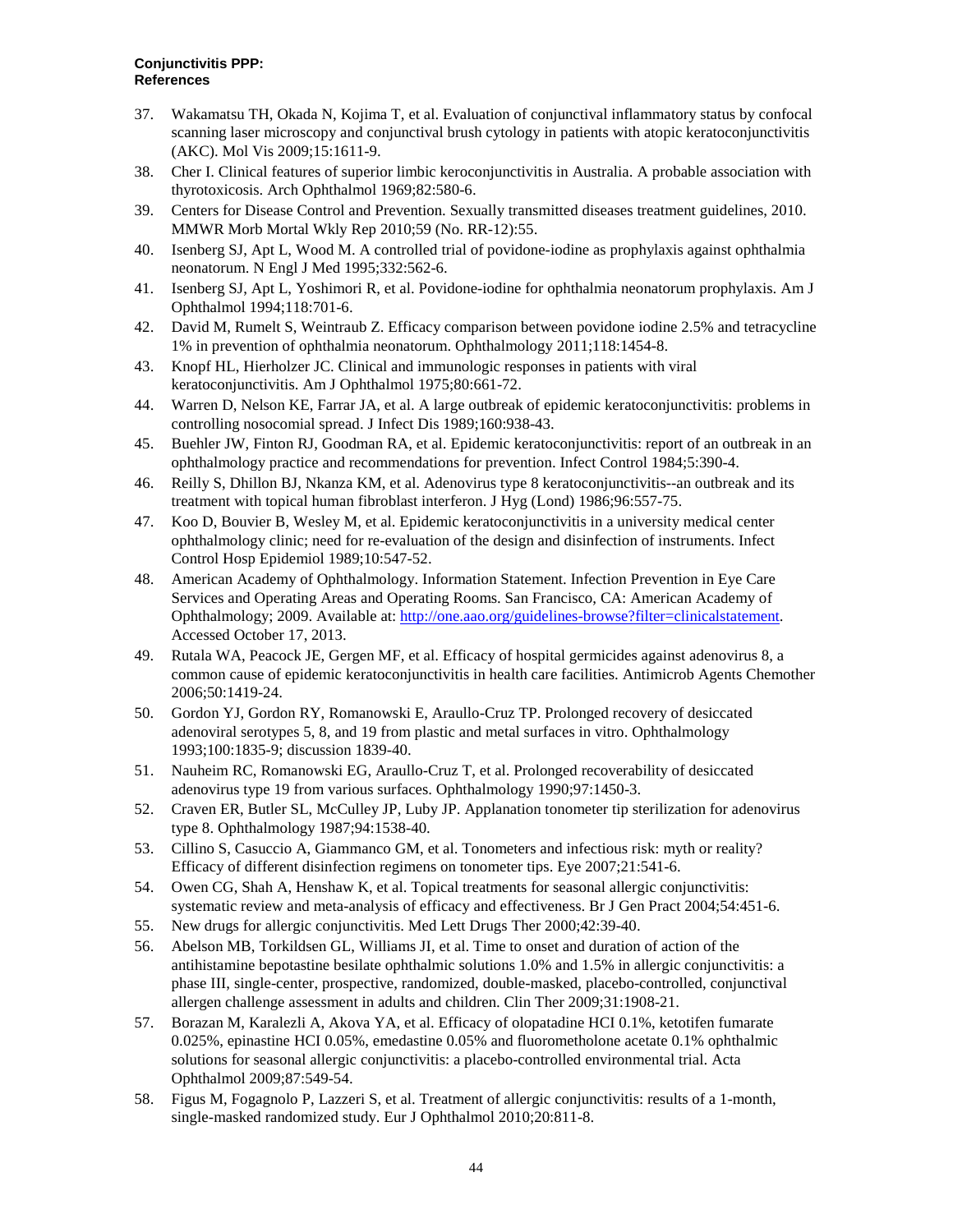- 59. Fujishima H, Fukagawa K, Tanaka M, et al. The effect of a combined therapy with a histamine H1 antagonist and a chemical mediator release inhibitor on allergic conjunctivitis. Ophthalmologica 2008;222:232-9.
- 60. Macejko TT, Bergmann MT, Williams JI, et al. Multicenter clinical evaluation of bepotastine besilate ophthalmic solutions 1.0% and 1.5% to treat allergic conjunctivitis. Am J Ophthalmol 2010;150:122-7.
- <span id="page-48-0"></span>61. U.S. Food and Drug Administration Center for Drug Evaluation and Research. Allergan, Inc. Acular® (ketorolac tromethamine ophthalmic solution), 0.5% sterile. NDA 19-700/S-023 & S024. 2004:6. Available at: [www.accessdata.fda.gov/drugsatfda\\_docs/label/2005/19700S023,024lbl.pdf.](http://www.accessdata.fda.gov/drugsatfda_docs/label/2005/19700S023,024lbl.pdf) Accessed October 2, 2012.
- <span id="page-48-1"></span>62. Torkildsen GL, Williams JI, Gow JA, et al. Bepotastine besilate ophthalmic solution for the relief of nonocular symptoms provoked by conjunctival allergen challenge. Ann Allergy Asthma Immunol 2010;105:57-64.
- <span id="page-48-2"></span>63. Mantelli F, Santos MS, Petitti T, et al. Systematic review and meta-analysis of randomised clinical trials on topical treatments for vernal keratoconjunctivitis. Br J Ophthalmol 2007;91:1656-61.
- <span id="page-48-3"></span>64. Gupta V, Sahu PK. Topical cyclosporin A in the management of vernal keratoconjunctivitis. Eye 2001;15:39-41.
- 65. Hingorani M, Moodaley L, Calder VL, et al. A randomized, placebo-controlled trial of topical cyclosporin A in steroid-dependent atopic keratoconjunctivitis. Ophthalmology 1998;105:1715-20.
- 66. Avunduk AM, Avunduk MC, Erdol H, et al. Cyclosporine effects on clinical findings and impression cytology specimens in severe vernal keratoconjunctivitis. Ophthalmologica 2001;215:290-3.
- <span id="page-48-4"></span>67. Akpek EK, Dart JK, Watson S, et al. A randomized trial of topical cyclosporin 0.05% in topical steroid-resistant atopic keratoconjunctivitis. Ophthalmology 2004;111:476-82.
- <span id="page-48-5"></span>68. Ebihara N, Ohashi Y, Uchio E, et al. A large prospective observational study of novel cyclosporine 0.1% aqueous ophthalmic solution in the treatment of severe allergic conjunctivitis. J Ocul Pharmacol Ther 2009;25:365-72.
- <span id="page-48-6"></span>69. Holsclaw DS, Whitcher JP, Wong IG, Margolis TP. Supratarsal injection of corticosteroid in the treatment of refractory vernal keratoconjunctivitis. Am J Ophthalmol 1996;121:243-9.
- <span id="page-48-7"></span>70. Rikkers SM, Holland GN, Drayton GE, et al. Topical tacrolimus treatment of atopic eyelid disease. Am J Ophthalmol 2003;135:297-302.
- 71. Meurer M, Lubbe J, Kapp A, Schneider D. The role of pimecrolimus cream 1% (Elidel) in managing adult atopic eczema. Dermatology 2007;215 Suppl 1:18-26.
- 72. Eichenfield LF, Thaci D, de Prost Y, et al. Clinical management of atopic eczema with pimecrolimus cream 1% (Elidel) in paediatric patients. Dermatology 2007;215 Suppl 1:3-17.
- 73. Miyazaki D, Tominaga T, Kakimaru-Hasegawa A, et al. Therapeutic effects of tacrolimus ointment for refractory ocular surface inflammatory diseases. Ophthalmology 2008;115:988-92.
- <span id="page-48-8"></span>74. Ohashi Y, Ebihara N, Fujishima H, et al. A randomized, placebo-controlled clinical trial of tacrolimus ophthalmic suspension 0.1% in severe allergic conjunctivitis. J Ocul Pharmacol Ther 2010;26:165-74.
- <span id="page-48-9"></span>75. McNeill AM, Koo JY. "Unknown Risks" of non-steroid topical medications for atopic dermatitis. Int J Dermatol 2007;46:656-8.
- <span id="page-48-10"></span>76. Ormerod AD. Topical tacrolimus and pimecrolimus and the risk of cancer: how much cause for concern? Br J Dermatol 2005;153:701-5.
- <span id="page-48-11"></span>77. American Academy of Ophthalmology Cornea/External Disease Panel. Preferred Practice Pattern® Guidelines. Corneal Ectasia. San Francisco, CA: American Academy of Ophthalmology; 2013. Available at: [www.aao.org/ppp.](http://www.aao.org/ppp)
- <span id="page-48-12"></span>78. Khurana S, Sharma N, Agarwal T, et al. Comparison of olopatadine and fluorometholone in contact lens-induced papillary conjunctivitis. Eye Contact Lens 2010;36:210-4.
- <span id="page-48-13"></span>79. Perry HD, Doshi-Carnevale S, Donnenfeld ED, Kornstein HS. Topical cyclosporine A 0.5% as a possible new treatment for superior limbic keratoconjunctivitis. Ophthalmology 2003;110:1578-81.
- <span id="page-48-14"></span>80. American Academy of Ophthalmology Basic and Clinical Science Course Subcommittee. Basic and Clinical Science Course. External Disease and Cornea: Section 8, 2013-2014. San Francisco, CA: American Academy of Ophthalmology; 2013:51-3.
- <span id="page-48-15"></span>81. Albietz J, Sanfilippo P, Troutbeck R, Lenton LM. Management of filamentary keratitis associated with aqueous-deficient dry eye. Optom Vis Sci 2003;80:420-30.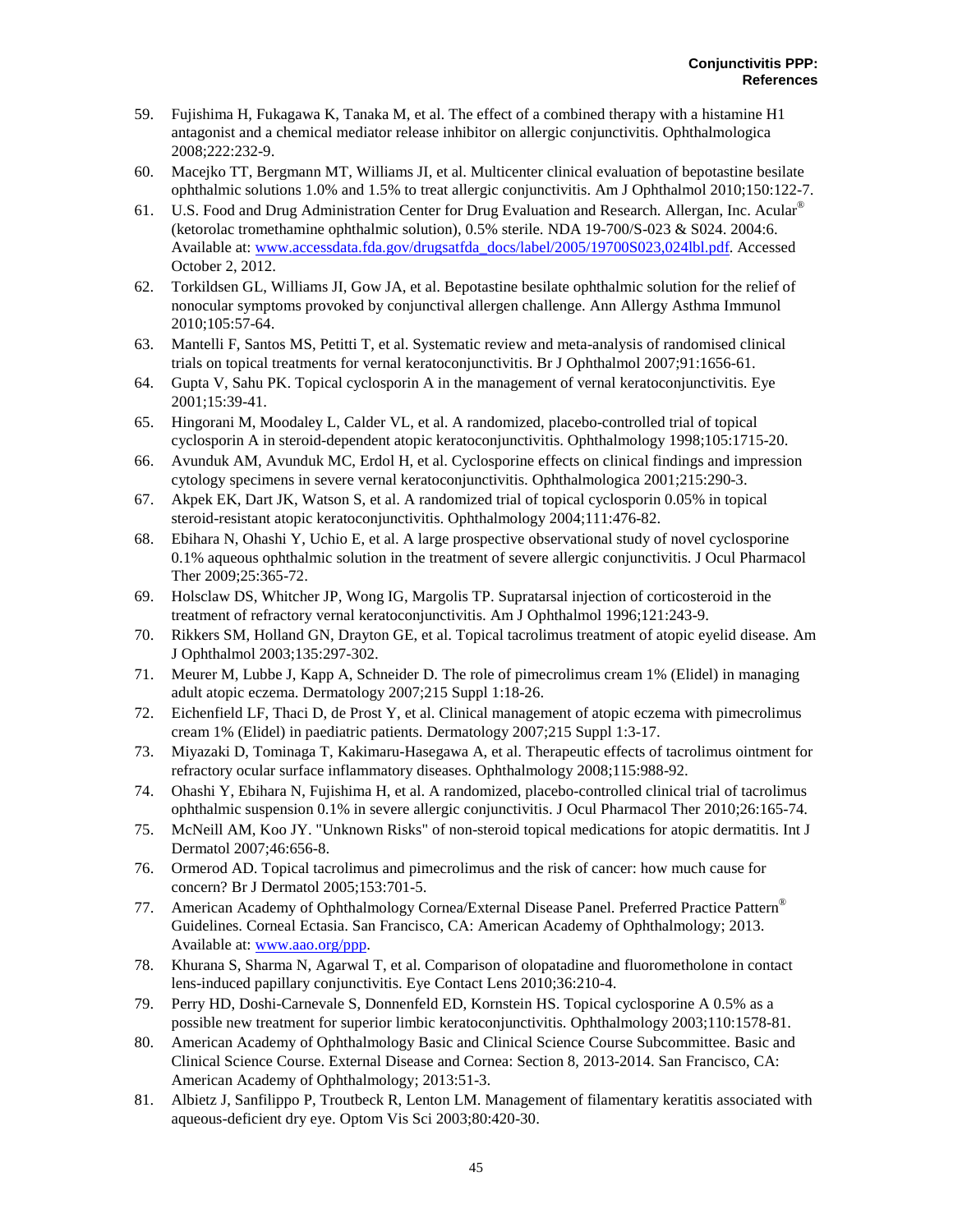#### **Conjunctivitis PPP: References**

- <span id="page-49-0"></span>82. Sun YC, Hsiao CH, Chen WL, et al. Conjunctival resection combined with tenon layer excision and the involvement of mast cells in superior limbic keratoconjunctivitis. Am J Ophthalmol 2008;145:445-52.
- <span id="page-49-1"></span>83. Kadrmas EF, Bartley GB. Superior limbic keratoconjunctivitis. A prognostic sign for severe Graves ophthalmopathy. Ophthalmology 1995;102:1472-5.
- <span id="page-49-2"></span>84. Schwartz LK, Gelender H, Forster RK. Chronic conjunctivitis associated with 'floppy eyelids'. Arch Ophthalmol 1983;101:1884-8.
- <span id="page-49-3"></span>85. Culbertson WW, Tseng SC. Corneal disorders in floppy eyelid syndrome. Cornea 1994;13:33-42.
- <span id="page-49-4"></span>86. Dutton JJ. Surgical management of floppy eyelid syndrome. Am J Ophthalmol 1985;99:557-60.
- <span id="page-49-5"></span>87. Karger RA, White WA, Park WC, et al. Prevalence of floppy eyelid syndrome in obstructive sleep apnea-hypopnea syndrome. Ophthalmology 2006;113:1669-74.
- <span id="page-49-6"></span>88. Leibovitch I, Selva D. Floppy eyelid syndrome: clinical features and the association with obstructive sleep apnea. Sleep Med 2006;7:117-22.
- <span id="page-49-7"></span>89. Ezra DG, Beaconsfield M, Sira M, et al. The associations of floppy eyelid syndrome: a case control study. Ophthalmology 2010;117:831-8.
- <span id="page-49-8"></span>90. Romanowski EG, Yates KA, Gordon YJ. Topical corticosteroids of limited potency promote adenovirus replication in the Ad5/NZW rabbit ocular model. Cornea 2002;21:289-91.
- <span id="page-49-9"></span>91. Campos M, Takahashi R, Tanaka H, et al. Inflammation-related scarring after photorefractive keratectomy. Cornea 1998;17:607-10.
- <span id="page-49-10"></span>92. Safak N, Bilgihan K, Gurelik G, et al. Reactivation of presumed adenoviral keratitis after laser in situ keratomileusis. J Cataract Refract Surg 2002;28:725-7.
- <span id="page-49-11"></span>93. Colin J, Hoh HB, Easty DL, et al. Ganciclovir ophthalmic gel (Virgan; 0.15%) in the treatment of herpes simplex keratitis. Cornea 1997;16:393-9.
- 94. Croxtall JD. Ganciclovir ophthalmic gel 0.15%: in acute herpetic keratitis (dendritic ulcers). Drugs 2011;71:603-10.
- 95. Hoh HB, Hurley C, Claoue C, et al. Randomised trial of ganciclovir and acyclovir in the treatment of herpes simplex dendritic keratitis: a multicentre study. Br J Ophthalmol 1996;80:140-3.
- 96. Wilhelmus KR. Antiviral treatment and other therapeutic interventions for herpes simplex virus epithelial keratitis. Cochrane Database of Systematic Reviews 2010, Issue 12. Art. No.: CD002898. DOI: 10.1002/14651858.CD002898.pub4.
- <span id="page-49-12"></span>97. Huff JC, Bean B, Balfour HH, Jr., et al. Therapy of herpes zoster with oral acyclovir. Am J Med 1988;85:84-9.
- <span id="page-49-13"></span>98. Colin J, Prisant O, Cochener B, et al. Comparison of the efficacy and safety of valaciclovir and acyclovir for the treatment of herpes zoster ophthalmicus. Ophthalmology 2000;107:1507-11.
- <span id="page-49-14"></span>99. Tyring SK. Efficacy of famciclovir in the treatment of herpes zoster. Semin Dermatol 1996;15:27-31.
- <span id="page-49-15"></span>100. Kaufman HE. Treatment of viral diseases of the cornea and external eye. Prog Retin Eye Res 2000;19:69-85.
- <span id="page-49-16"></span>101. Matoba A. Ocular viral infections. Pediatr Infect Dis 1984;3:358-68.
- <span id="page-49-17"></span>102. Ostler HB, Thygeson P. The ocular manifestations of herpes zoster, varicella, infectious mononucleosis, and cytomegalovirus disease. Surv Ophthalmol 1976;21:148-59.
- <span id="page-49-18"></span>103. Ritterband DC, Friedberg DN. Virus infections of the eye. Rev Med Virol 1998;8:187-201.
- <span id="page-49-19"></span>104. Charteris DG, Bonshek RE, Tullo AB. Ophthalmic molluscum contagiosum: clinical and immunopathological features. Br J Ophthalmol 1995;79:476-81.
- <span id="page-49-20"></span>105. Sheikh A, Hurwitz B. Antibiotics versus placebo for acute bacterial conjunctivitis. Cochrane Database Syst Rev 2006: Issue 2. Art No: CD001211. DOI: 10.1002/14651858.CD001211.pub2.
- <span id="page-49-21"></span>106. Freidlin J, Acharya N, Lietman TM, et al. Spectrum of eye disease caused by methicillin-resistant *Staphylococcus aureus*. Am J Ophthalmol 2007;144:313-5.
- <span id="page-49-22"></span>107. Cavuoto K, Zutshi D, Karp CL, et al. Update on bacterial conjunctivitis in South Florida. Ophthalmology 2008;115:51-6.
- <span id="page-49-23"></span>108. Klevens RM, Morrison MA, Nadle J, et al. Invasive methicillin-resistant *Staphylococcus aureus* infections in the United States. JAMA 2007;298:1763-71.
- <span id="page-49-24"></span>109. Avdic E, Cosgrove SE. Management and control strategies for community-associated methicillinresistant *Staphylococcus aureus*. Expert Opin Pharmacother 2008;9:1463-79.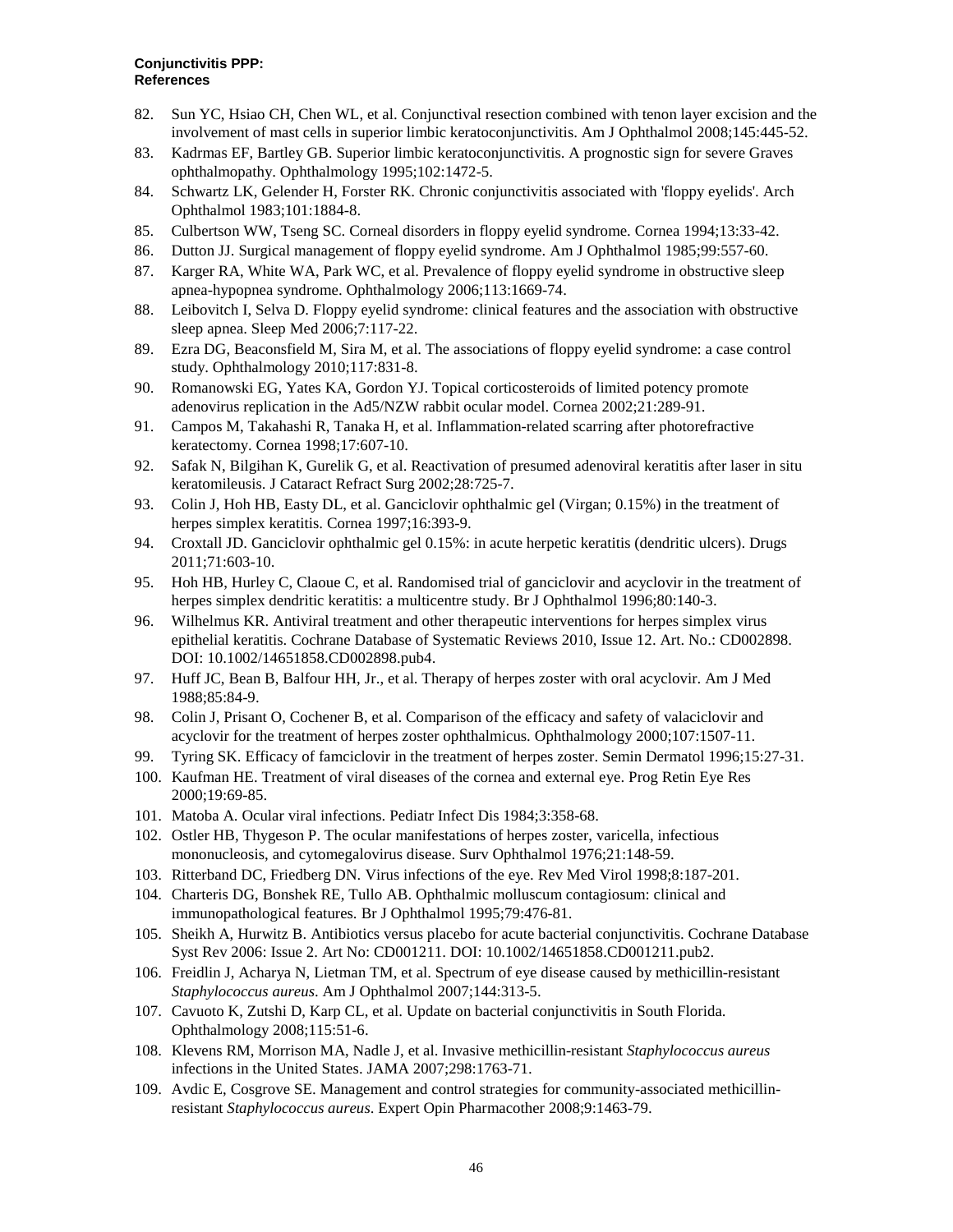- <span id="page-50-0"></span>110. Marangon FB, Miller D, Muallem MS, et al. Ciprofloxacin and levofloxacin resistance among methicillin-sensitive Staphylococcus aureus isolates from keratitis and conjunctivitis. Am J Ophthalmol 2004;137:453-8.
- <span id="page-50-1"></span>111. American Academy of Ophthalmology Cornea/External Disease Panel. Preferred Practice Pattern® Guidelines. Bacterial Keratitis. San Francisco, CA: American Academy of Ophthalmology; 2013. Available at: [www.aao.org/ppp.](http://www.aao.org/ppp)
- <span id="page-50-2"></span>112. Chen CJ, Starr CE. Epidemiology of gram-negative conjunctivitis in neonatal intensive care unit patients. Am J Ophthalmol 2008;145:966-70.
- <span id="page-50-3"></span>113. American Academy of Ophthalmology Basic and Clinical Science Course Subcommittee. Basic and Clinical Science Course. External Disease and Cornea: Section 8, 2013-2014. San Francisco, CA: American Academy of Ophthalmology; 2013:188.
- <span id="page-50-4"></span>114. Saw VP, Dart JK, Rauz S, et al. Immunosuppressive therapy for ocular mucous membrane pemphigoid strategies and outcomes. Ophthalmology 2008;115:253-61.
- 115. Wilkins MR, Dart JK. Mycophenolate mofetil for the treatment of severe inflammatory external eye diseases. Br J Ophthalmol 2008;92:578-9.
- 116. Nottage JM, Hammersmith KM, Murchison AP, et al. Treatment of mucous membrane pemphigoid with mycophenolate mofetil. Cornea 2013;32:810-5.
- <span id="page-50-5"></span>117. U.S. Food and Drug Administration Center for Drug Evaluation and Research. Allergan, Inc. ACZONE™ (dapsone) Gel, 5%. NDA 021794-S006. 2008:2. Available at: [www.accessdata.fda.gov/drugsatfda\\_docs/label/2009/021794s006lbl.pdf.](http://www.accessdata.fda.gov/drugsatfda_docs/label/2009/021794s006lbl.pdf) Accessed December 21, 2012
- <span id="page-50-6"></span>118. Nguyen QD, Foster CS. Cicatricial pemphigoid: diagnosis and treatment. Int Ophthalmol Clin 1996;36:41-60.
- <span id="page-50-7"></span>119. Miserocchi E, Baltatzis S, Roque MR, et al. The effect of treatment and its related side effects in patients with severe ocular cicatricial pemphigoid. Ophthalmology 2002;109:111-8.
- <span id="page-50-8"></span>120. Chan LS, Ahmed AR, Anhalt GJ, et al. The first international consensus on mucous membrane pemphigoid: definition, diagnostic criteria, pathogenic factors, medical treatment, and prognostic indicators. Arch Dermatol 2002;138:370-9.
- <span id="page-50-9"></span>121. Dragan L, Eng AM, Lam S, Persson T. Tetracycline and niacinamide: treatment alternatives in ocular cicatricial pemphigoid. Cutis 1999;63:181-3.
- <span id="page-50-10"></span>122. Doan S, Lerouic JF, Robin H, et al. Treatment of ocular cicatricial pemphigoid with sulfasalazine. Ophthalmology 2001;108:1565-8.
- <span id="page-50-11"></span>123. Foster CS, Ahmed AR. Intravenous immunoglobulin therapy for ocular cicatricial pemphigoid: a preliminary study. Ophthalmology 1999;106:2136-43.
- <span id="page-50-12"></span>124. Yaghouti F, Nouri M, Abad JC, et al. Keratoprosthesis: preoperative prognostic categories. Cornea 2001;20:19-23.
- <span id="page-50-13"></span>125. Robinson MR, Lee SS, Rubin BI, et al. Topical corticosteroid therapy for cicatricial conjunctivitis associated with chronic graft-versus-host disease. Bone Marrow Transplant 2004;33:1031-5.
- <span id="page-50-14"></span>126. Lelli GJ Jr, Musch DC, Gupta A, et al. Ophthalmic cyclosporine use in ocular GVHD. Cornea 2006;25:635-8.
- 127. Rao SN, Rao RD. Efficacy of topical cyclosporine 0.05% in the treatment of dry eye associated with graft versus host disease. Cornea 2006;25:674-8.
- 128. Rocha EM, Pelegrino FS, de Paiva CS, et al. GVHD dry eyes treated with autologous serum tears. Bone Marrow Transplant 2000;25:1101-3.
- <span id="page-50-15"></span>129. Shikari H, Antin JH, Dana R. Ocular graft-versus-host disease: a review. Surv Ophthalmol 2013;58:233-51.
- <span id="page-50-16"></span>130. Kim SK. Update on ocular graft versus host disease. Curr Opin Ophthalmol 2006;17:344-8.
- <span id="page-50-17"></span>131. Galor A, Karp CL, Chhabra S, et al. Topical interferon alpha 2b eye-drops for treatment of ocular surface squamous neoplasia: a dose comparison study. Br J Ophthalmol 2010;94:551-4.
- <span id="page-50-18"></span>132. Petersen KD, Kronborg C, Gyrd-Hansen D, et al. Quality of life in rhinoconjunctivitis assessed with generic and disease-specific questionnaires. Allergy 2008;63:284-91.
- <span id="page-50-19"></span>133. Virchow JC, Kay S, Demoly P, et al. Impact of ocular symptoms on quality of life (QoL), work productivity and resource utilisation in allergic rhinitis patients--an observational, cross sectional study in four countries in Europe. J Med Econ 2011;14:305-14.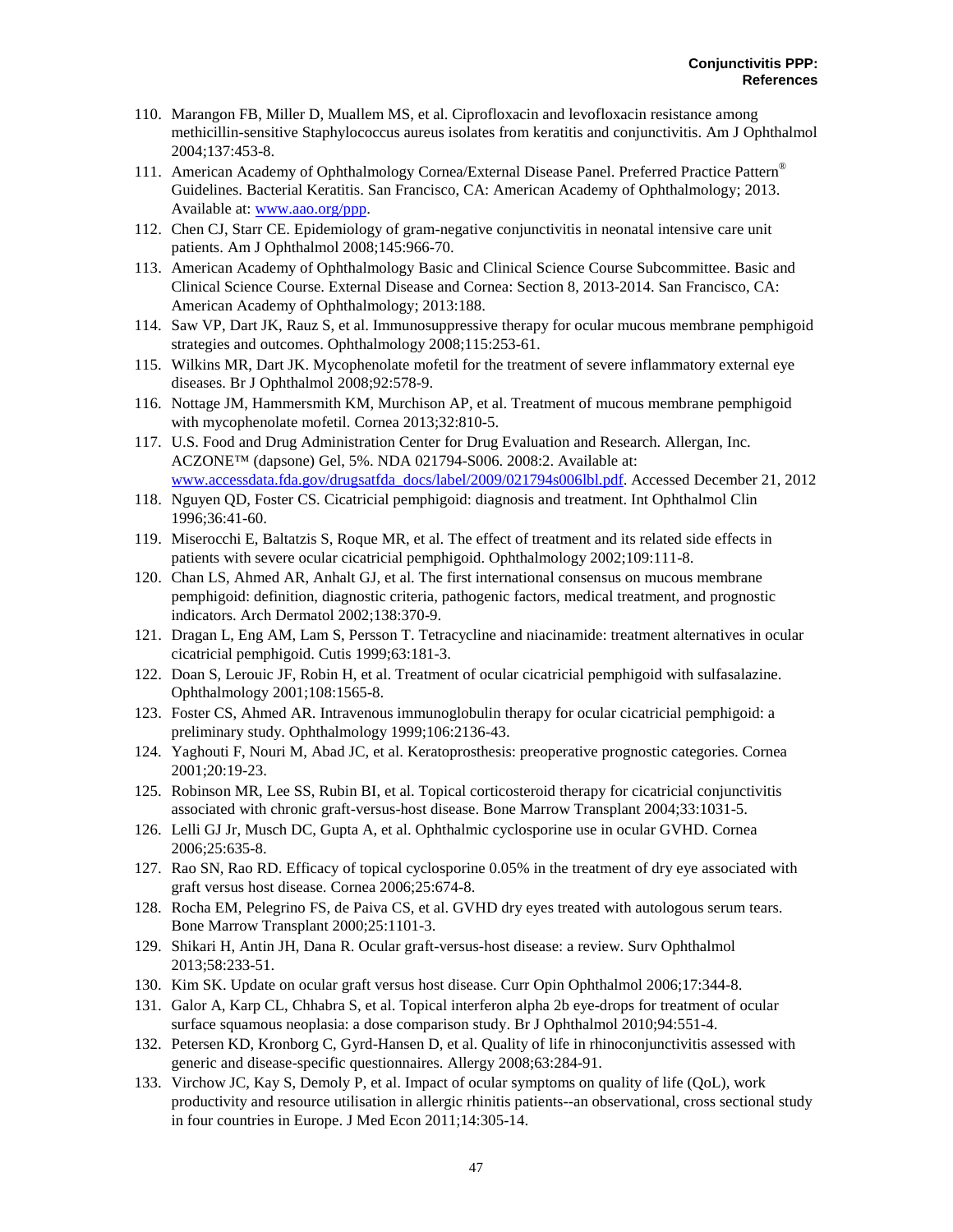#### **Conjunctivitis PPP: References**

- <span id="page-51-1"></span>134. Palmares J, Delgado L, Cidade M, et al. Allergic conjunctivitis: a national cross-sectional study of clinical characteristics and quality of life. Eur J Ophthalmol 2010;20:257-64.
- <span id="page-51-0"></span>135. Smith AF, Pitt AD, Rodruiguez AE, et al. The economic and quality of life impact of seasonal allergic conjunctivitis in a Spanish setting. Ophthalmic Epidemiol 2005;12:233-42.
- <span id="page-51-2"></span>136. Civelek E, Yavuz ST, Boz AB, et al. Epidemiology and burden of rhinitis and rhinoconjunctivitis in 9 to 11-year-old children. Am J Rhinol Allergy 2010;24:364-70.
- <span id="page-51-3"></span>137. Blaiss MS. Allergic rhinoconjunctivitis: burden of disease. Allergy Asthma Proc 2007;28:393-7.
- <span id="page-51-4"></span>138. Pitt AD, Smith AF, Lindsell L, et al. Economic and quality-of-life impact of seasonal allergic conjunctivitis in Oxfordshire. Ophthalmic Epidemiol 2004;11:17-33.
- <span id="page-51-5"></span>139. De Smedt S, Nkurikiye J, Fonteyne Y, et al. Vernal keratoconjunctivitis in school children in Rwanda and its association with socio-economic status: a population-based survey. Am J Trop Med Hyg 2011;85:711-7.
- <span id="page-51-6"></span>140. Piednoir E, Bureau-Chalot F, Merle C, et al. Direct costs associated with a nosocomial outbreak of adenoviral conjunctivitis infection in a long-term care institution. Am J Infect Control 2002;30:407-10.
- <span id="page-51-7"></span>141. Udeh BL, Schneider JE, Ohsfeldt RL. Cost effectiveness of a point-of-care test for adenoviral conjunctivitis. Am J Med Sci 2008;336:254-64.
- <span id="page-51-8"></span>142. Feenstra RP, Tseng SC. Comparison of fluorescein and rose bengal staining. Ophthalmology 1992;99:605-17.
- <span id="page-51-9"></span>143. Manning FJ, Wehrly SR, Foulks GN. Patient tolerance and ocular surface staining characteristics of lissamine green versus rose bengal. Ophthalmology 1995;102:1953-7.
- <span id="page-51-10"></span>144. Pflugfelder SC, Tseng SC, Yoshino K, et al. Correlation of goblet cell density and mucosal epithelial membrane mucin expression with rose bengal staining in patients with ocular irritation. Ophthalmology 1997;104:223-35.
- <span id="page-51-11"></span>145. Farris RL, Gilbard JP, Stuchell RN, Mandel ID. Diagnostic tests in keratoconjunctivitis sicca. CLAO J 1983;9:23-8.